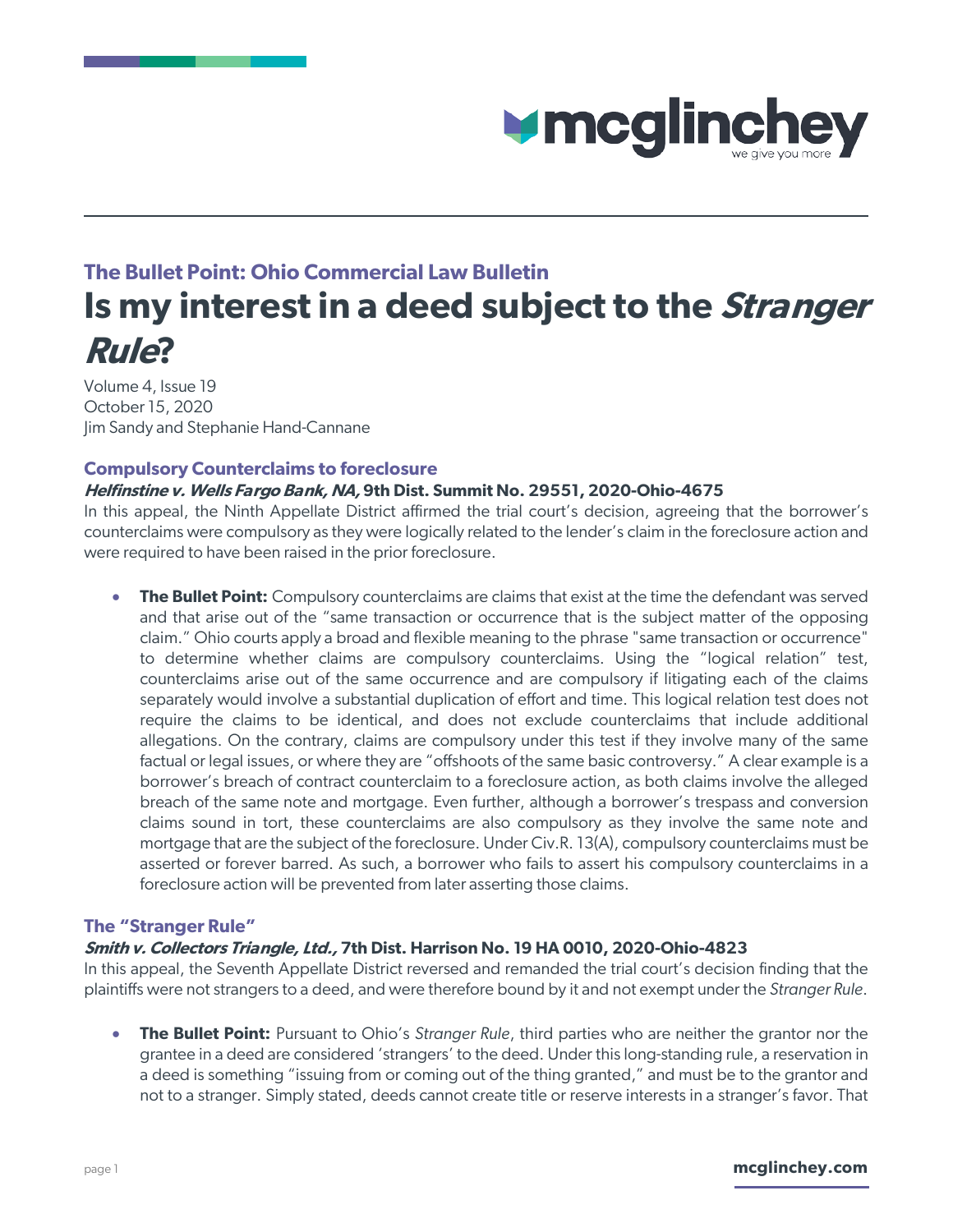being said, there is an exception to the *Stranger Rule* that occurs when an interest is conveyed to a third party before a deed is executed. As the court explained, if the grantor conveys an interest to a third party and subsequently executes a deed to the grantee, the third party is not a stranger because its interest was conveyed prior to the deed. As the third party is not a stranger to the deed, its pre-existing rights are not subject to the *Stranger Rule*.

#### **Adverse Possession**

#### **Hampton v. Lively, 4th Dist. Lawrence No. 19CA9, 2020-Ohio-4713**

In this case, the Fourth Appellate District reversed and remanded the trial court's decision, determining that the buyers adversely possessed the property, even though they initially took possession pursuant to a sales contract after paying the purchase price and treating it as their own.

**The Bullet Point:** It has long been held in Ohio that to acquire title to real property by adverse possession, "a party must prove, by clear and convincing evidence, exclusive possession and open, notorious, continuous, and adverse use for a period of twenty-one years." Adverse use is nonpermissive use, and this element is satisfied with evidence that the claimant possessed the property and treated it as her own. Notably, a claimant-buyer may prove adverse use even when the owner initially gave her permission to possess the property pursuant to a sales contract. As the court explained, permissive use pursuant to a sales contract may be considered adverse once the buyer takes possession after paying the purchase price but the seller fails to convey title. This is because the buyer manifests an intent to treat the property as her own and the buyer's performance of paying the purchase price and taking possession triggers the seller's duty to convey legal title.

#### **Business Records Authentication**

#### **HS Fin. Group, LLC v. Hinchee, 2d Dist. Greene No. 2019-CA-67, 2020-Ohio-4765**

In this appeal, the Second Appellate District reversed and remanded the trial court's decision, finding that the debt collector failed to properly authenticate the records used to obtain summary judgment in the case.

**The Bullet Point:** Prior to admitting documents under Evid.R. 803(6)'s business records exception, the testifying witness must first properly authenticate them. Specifically, the testifying witness must "possess a working knowledge of the specific record-keeping system that produced the documents and be able to vouch from personal knowledge of the record-keeping system that such records were kept in the regular course of business." In addition, the witness must testify as to the "regularity and reliability of the business activity involved in the creation of the record."

Ohio courts utilize different authentication requirements for admitting "adoptive" business records, that is, business records created by a third party, such as a predecessor-in-interest, that have been incorporated into the business records of the assignee and relied upon in its own business dealings. In mortgage-foreclosure cases, Ohio courts admit adopted business records "even when the proffering party is not the maker of the document, if the other requirements of Evid.R. 803(6) are met and the circumstances suggest that the record is trustworthy." This less stringent authentication requirement is utilized due to the fact that the assignee relied on the accuracy of the third-party records and incorporated them into its own business dealings. As such, the circumstances surrounding the thirdparty records indicate their trustworthiness.

On the other hand, Ohio courts have begun to employ a stricter authentication requirement for admitting adopted business records in debt-collection cases. In such cases, the assignee must prove that the adopted business records on which it seeks to rely as its business records were first business records

#### page 2 **mcglinchey.com**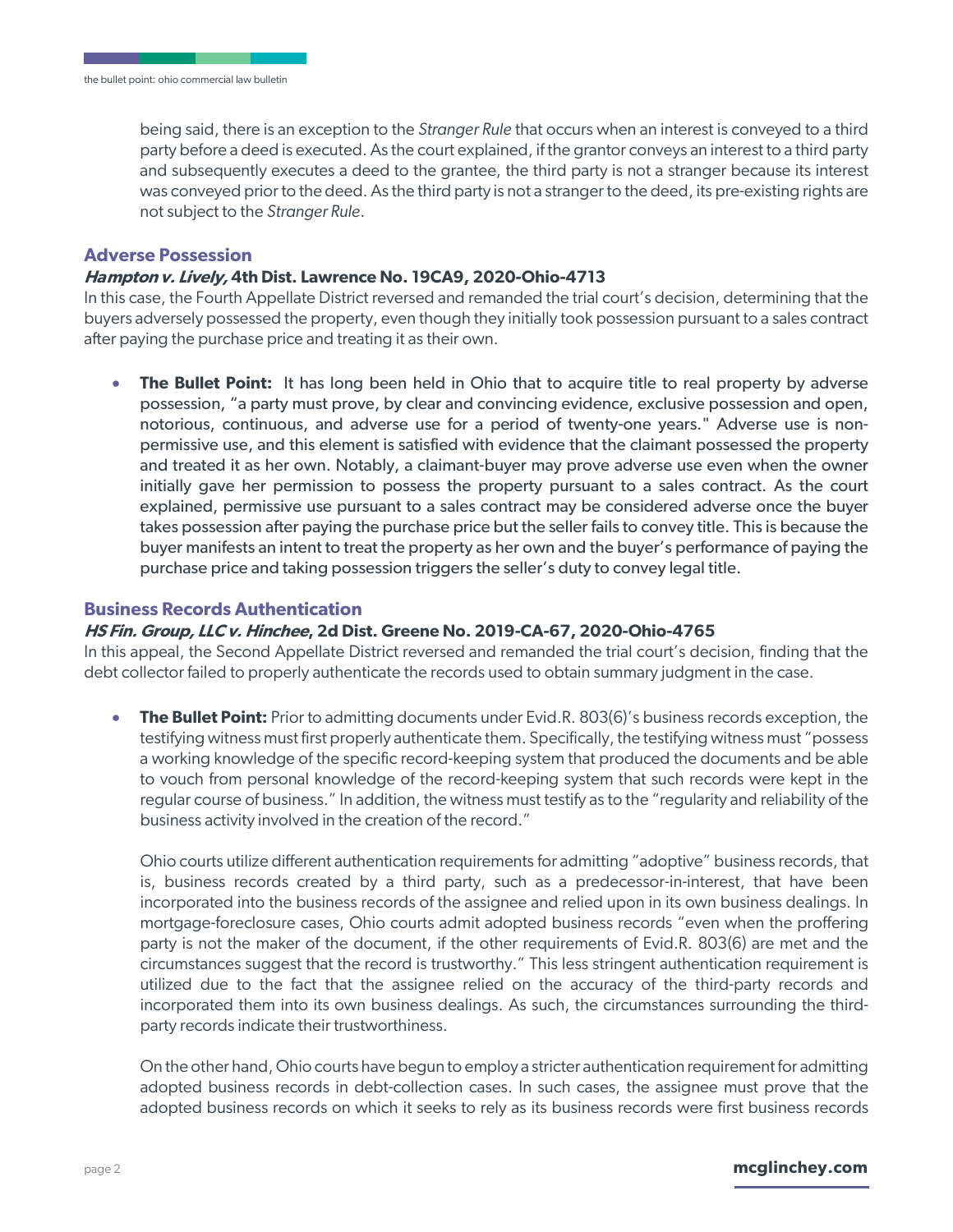created and maintained by its predecessor in the course of its predecessor's regularly conducted business. As the court noted, this stricter authentication requirement is justified in debt-collection cases due to the nature of the business. As it is the business of debt collectors to collect on a debt, the predecessor's business records are not relied upon by debt collectors in their own business endeavors.

# **contact**



**James Sandy member > cleveland** 

T (216) 378-9911 jsandy@mcglinchey.com



**Stephanie Hand-Cannane associate > cleveland** 

T (216) 378-4989 shandcannane@mcglinchey.com

This material may be considered advertising under certain rules of professional conduct. No representation is made that the quality of legal services to be performed is greater than the quality of legal services performed by other attorneys. McGlinchey Stafford PLLC in AL, FL, LA, MA, MS, NY, OH, TN, TX, and DC. McGlinchey Stafford LLP in CA.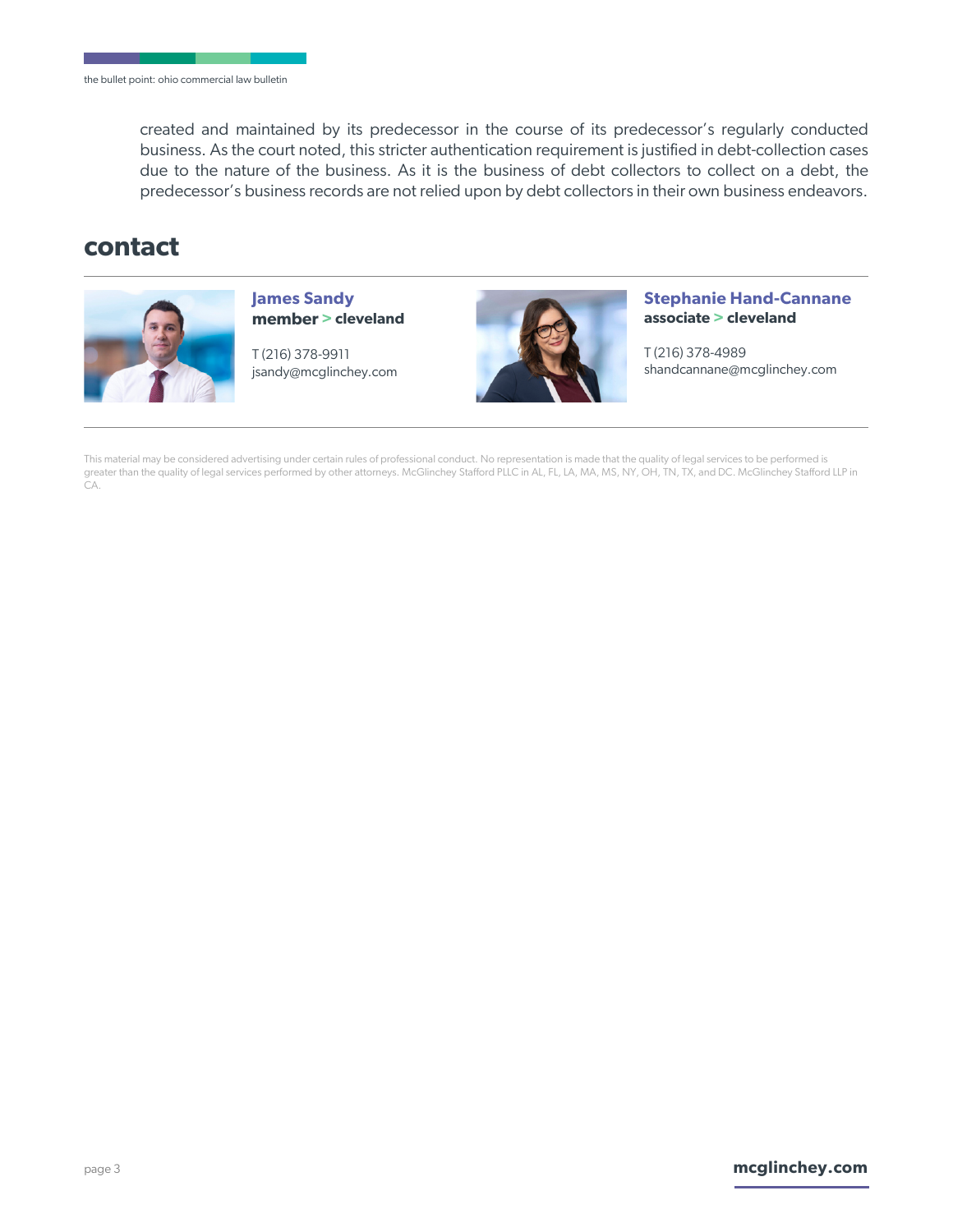| <b>STATE OF OHIO</b>          | )ss: |                       | IN THE COURT OF APPEALS<br>NINTH JUDICIAL DISTRICT     |
|-------------------------------|------|-----------------------|--------------------------------------------------------|
| <b>COUNTY OF SUMMIT</b>       |      |                       |                                                        |
| MICHAEL L. HELFINSTINE        |      | C.A. No.              | 29551                                                  |
| Appellant                     |      |                       |                                                        |
| V.                            |      | APPEAL FROM JUDGMENT  |                                                        |
| WELLS FARGO BANK, NA., et al. |      | <b>ENTERED IN THE</b> | <b>COURT OF COMMON PLEAS</b><br>COUNTY OF SUMMIT, OHIO |
| Appellees                     |      |                       | CASE No. CV-2017-06-2345                               |

#### DECISION AND JOURNAL ENTRY

Dated: September 30, 2020

 $\overline{a}$ 

CALLAHAN, Presiding Judge.

**{¶1}** Michael Helfinstine appeals a judgment of the Summit County Court of Common Pleas that granted summary judgment to Wells Fargo Bank ("Wells Fargo") and Mortgage Specialist International, LLC ("MSI") on his trespass, conversion, and breach of contract claims. For the following reasons, this Court affirms.

I.

**{¶2}** Mr. Helfinstine obtained a loan from Wells Fargo that he secured with a mortgage on his house. In 2011, Mr. Helfinstine's wife became terminally ill and, over the course of her treatment, Mr. Helfinstine fell behind on his mortgage payments. He also stopped living at the house to be closer to the hospitals where his wife was receiving treatment.

**{¶3}** In February 2014, Wells Fargo sent Mr. Helfinstine a notice that, because it appeared that the house was vacant, it was going to take action to secure the property. Mr.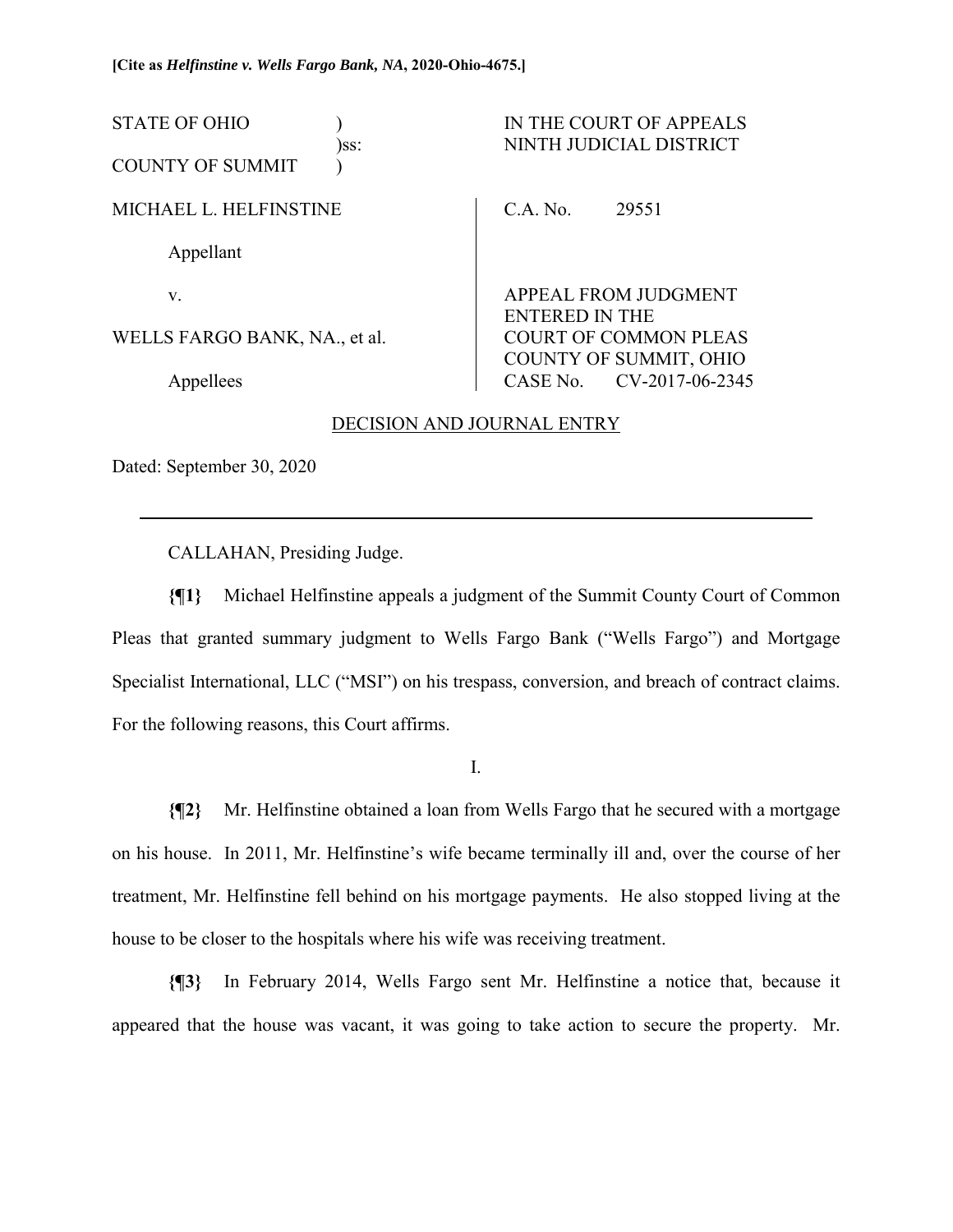Helfinstine contacted Wells Fargo and told it that he still resided at the property and that it was not abandoned. Wells Fargo, therefore, informed him that it would not enter the property.

**{¶4}** A few weeks later, Mr. Helfinstine's brother notified Mr. Helfinstine that someone had entered the property, changed the locks, and taken many of Mr. Helfinstine's personal possessions. Mr. Helfinstine believed that the entry was done by MSI at the direction of Wells Fargo. A month later, Wells Fargo initiated a foreclosure action against Mr. Helfinstine. Mr. Helfinstine counterclaimed, alleging that Wells Fargo was liable for trespass, conversion, and breach of contract. He also filed a third-party complaint against multiple other companies, including MSI. After the trial court granted judgment to Wells Fargo on its foreclosure claim, Mr. Helfinstine dismissed his counterclaims and third-party complaint. He later refiled his claims against Wells Fargo in the common pleas court. Mr. Helfinstine also sued MSI and Maxim Enterprises, Inc. for trespass and conversion. Wells Fargo and MSI moved for summary judgment, arguing that Mr. Helfinstine's claims were barred by res judicata because they were compulsory counterclaims to Wells Fargo's foreclosure action. They later supplemented their motions. The trial court granted summary judgment to Wells Fargo and MSI over Mr. Helfinstine's opposition. Mr. Helfinstine has appealed, assigning as error that the trial court incorrectly granted summary judgment to Wells Fargo and MSI.

#### II.

#### **ASSIGNMENT OF ERROR**

#### THE TRIAL COURT ERRED IN DENYING THE APPELLANT'S MOTION FOR SUMMARY JUDGMENT[.]

**{¶5}** In his single assignment of error, Mr. Helfinstine argues that the trial court incorrectly determined that his claims were compulsory counterclaims to the foreclosure action, leading it to grant summary judgment to Wells Fargo and MSI. This Court does not agree.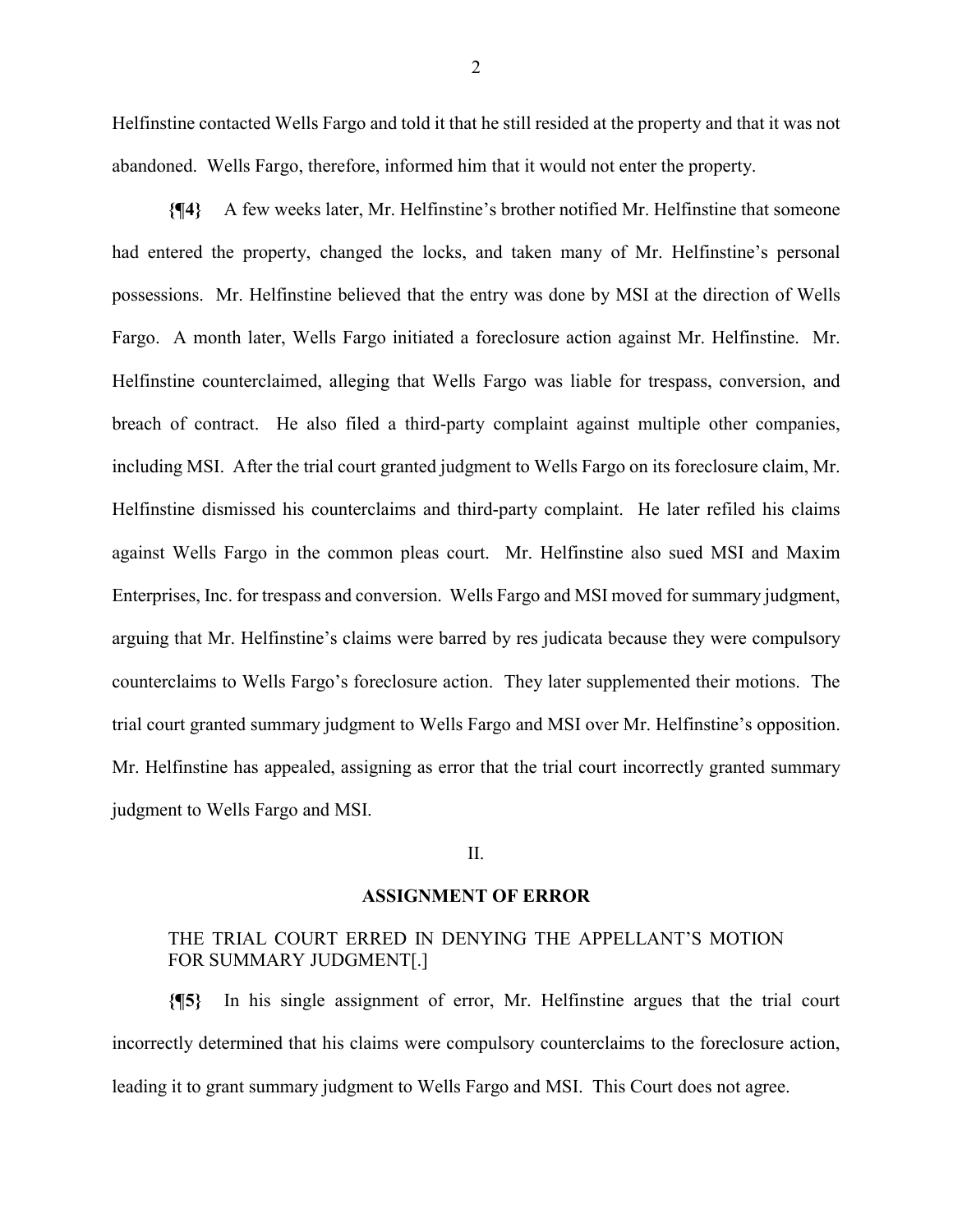**{¶6}** This Court reviews an award of summary judgment de novo. *Grafton v. Ohio Edison Co.*, 77 Ohio St.3d 102, 105 (1996). Under Civ.R. 56(C), "[s]ummary judgment will be granted only when there remains no genuine issue of material fact and, when construing the evidence most strongly in favor of the nonmoving party, reasonable minds can only conclude that the moving party is entitled to judgment as a matter of law." *Byrd v. Smith*, 110 Ohio St.3d 24, 2006-Ohio-3455, ¶ 10. The substantive law underlying the claims provides the framework for reviewing motions for summary judgment, both with respect to whether there are genuine issues of material fact and whether the moving party is entitled to judgment as a matter of law. *See Anderson v. Liberty Lobby, Inc*., 477 U.S. 242, 248 (1986); *Burkes v. Stidham*, 107 Ohio App.3d 363, 371 (8th Dist.1995).

**{¶7}** Civ.R. 13(A) requires that "[a] pleading shall state as a counterclaim any claim which at the time of serving the pleading the pleader has against any opposing party, if it arises out of the transaction or occurrence that is the subject matter of the opposing party's claim and does not require for its adjudication the presence of third parties of whom the court cannot acquire jurisdiction." The Rule requires that "[a]ll existing claims between opposing parties that arise out of the same transaction or occurrence must be litigated in a single lawsuit \* \* \* no matter which party initiates the action." *Retting Ents., Inc. v. Koehler*, 68 Ohio St.3d 274 (1994), paragraph one of the syllabus.

**{¶8}** When Civ.R. 13(A) requires the assertion of a counterclaim in an action, the effect of the Rule is to make the action one based not only upon the claims asserted, but upon those counterclaims that should have been asserted. *See Horne v. Woolever*, 170 Ohio St. 178 (1959), paragraph two of the syllabus (interpreting Fed.R.Civ.P. 13). *See also Broadway Mgt., Inc. v. Godale*, 55 Ohio App.2d 49, 50 (9th Dist.1977) (applying *Horne* to cases involving Civ.R. 13(A)).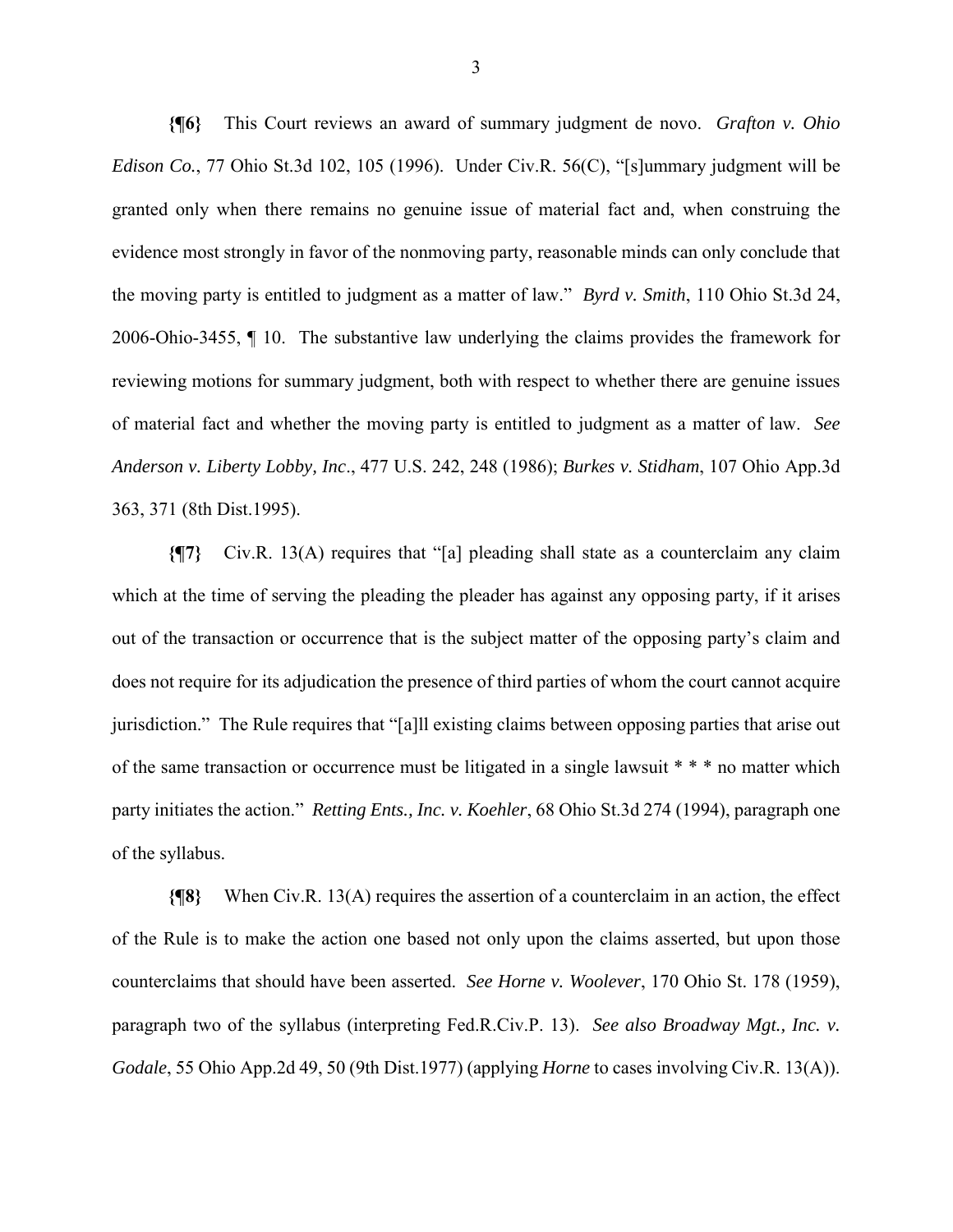When a defendant fails to assert a compulsory counterclaim under Civ.R. 13(A) in an action, a final judgment on the merits in that action will bar those claims in any subsequent action under the doctrine of res judicata. *See Horne* at 181 and paragraph three of the syllabus. *Compare Grava v. Parkman Twp.*, 73 Ohio St.3d 379 (1995), syllabus ("A valid, final judgment rendered upon the merits bars all subsequent actions based upon any claim arising out of the transaction or occurrence that was the subject matter of the previous action.").

**{¶9}** A claim must be brought as a counterclaim if it existed at the time the pleading was served and arose "'out of the transaction or occurrence that is the subject matter of the opposing claim.'" *Rettig Ents., Inc.* at 277, quoting *Geauga Truck & Implement Co. v. Juskiewicz*, 9 Ohio St.3d 12, 14 (1984). To determine whether claims arise out of the same transaction or occurrence, courts employ the "'logical relation'" test, which provides that claims are logically related when "separate trials on each of their respective claims would involve a substantial duplication of effort and time by the parties and the courts[.]" *Retting Ents., Inc.* at paragraph two of the syllabus.

**{¶10}** The Ohio Supreme Court has, therefore, emphasized the broad meaning and flexibility inherent in the phrase "same transaction or occurrence." *See id*. at 278, quoting *Moore v. New York Cotton Exchange*, 270 U.S. 593, 610 (1926) ("'Transaction' is a word of flexible meaning" which may include "a series of many occurrences, depending \* \* \* upon their logical relationship."). The test does not require that the respective claims be "precisely identical," nor does it exclude counterclaims that "embrace[ ] additional allegations." *Rettig Ents., Inc.* at 278, quoting *Moore* at 610. Opposing claims are compulsory counterclaims if they "'involve many of the same factual issues, or the same factual and legal issues, or where they are offshoots of the same basic controversy between the parties.'" *Rettig Ents., Inc.* at 279, quoting *Great Lakes Rubber Corp. v. Herbert Cooper Co.*, *Inc.*, 286 F.2d 631, 634 (3d Cir.1961).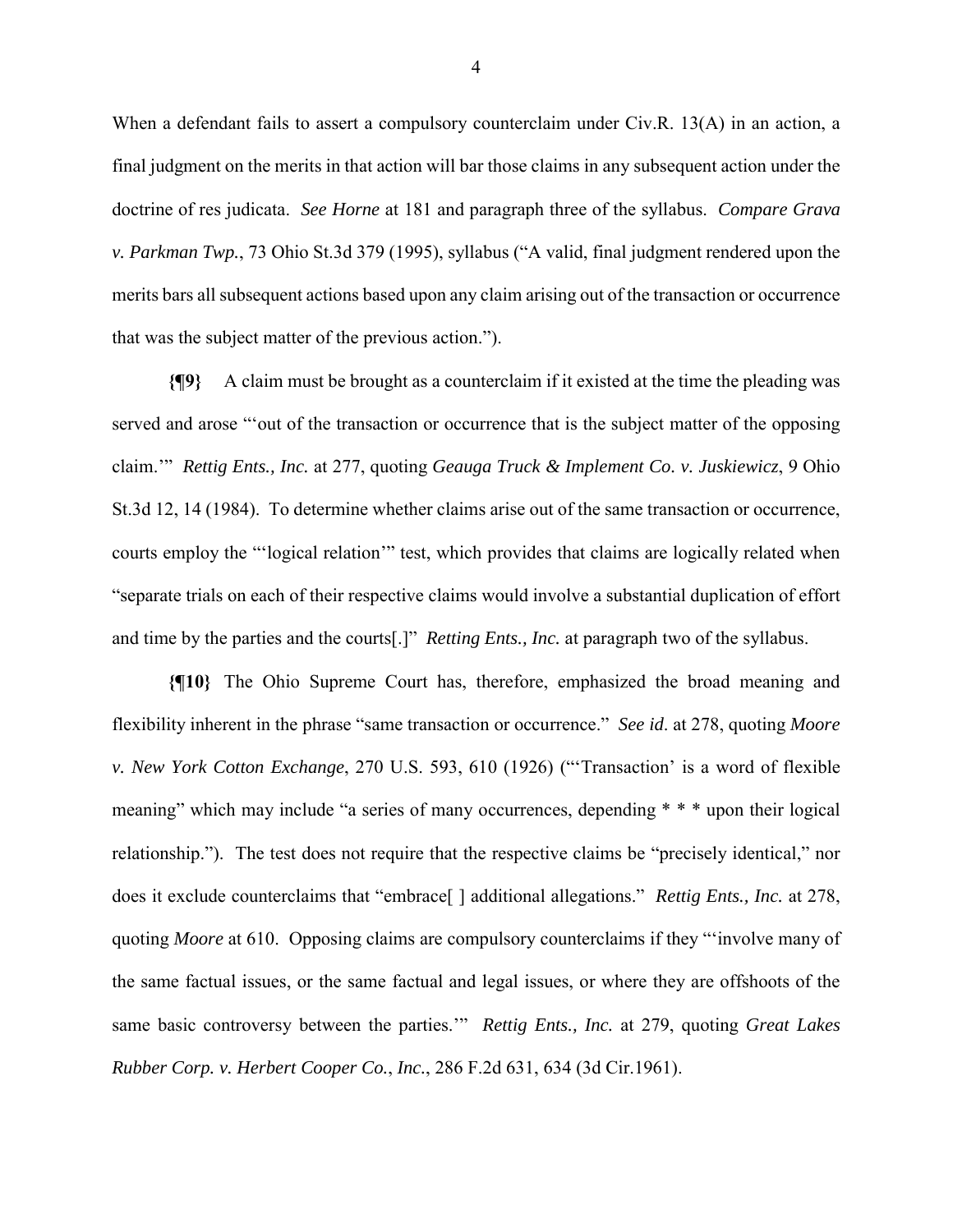**{¶11}** According to Mr. Helfinstine, the foreclosure action that Wells Fargo filed against him was a contract dispute over whether he failed to perform his obligations under the note and mortgage. He asserts that his tort claims involve an entirely different set of occurrences and do not involve any of the same evidence as Wells Fargo's foreclosure action. Consequently, Mr. Helfinstine argues that his claims do not arise out of the same transaction or occurrence as Wells Fargo's foreclosure action.

**{¶12}** This Court does not agree. One of Mr. Helfinstine's claims alleged breach of contract—specifically, breach of the same note and mortgage that were the subject of the foreclosure action. According to Mr. Helfinstine's complaint, the mortgage provided Wells Fargo with limited rights of entry and inspection of the premises. It also required Wells Fargo to provide reasonable notice to him. Mr. Helfinstine alleged in his complaint that Wells Fargo acted beyond its authority to preserve and maintain the premises and did not provide reasonable notice to him.

**{¶13}** Although Mr. Helfinstine's trespass and conversion claims sound in tort, they also necessarily involve the note and mortgage that was the subject of the foreclosure action. Whether Wells Fargo or its agents trespassed on the premises and converted Mr. Helfinstine's property depends on the construction and applicability of the mortgage provision pertaining to the preservation, maintenance, and protection of the property and the provision pertaining to protection of the lender's interest in the property. Upon review of the record, we conclude that because all of Mr. Helfinstine's claims involve the same note and mortgage that was at issue in the foreclosure action, they are logically related to Wells Fargo's claim from that action. *See Countrywide Home Loans Servicing, L.P. v. Stultz*, 161 Ohio App.3d 829, 2005-Ohio-3282, ¶ 20- 21 (10th Dist.).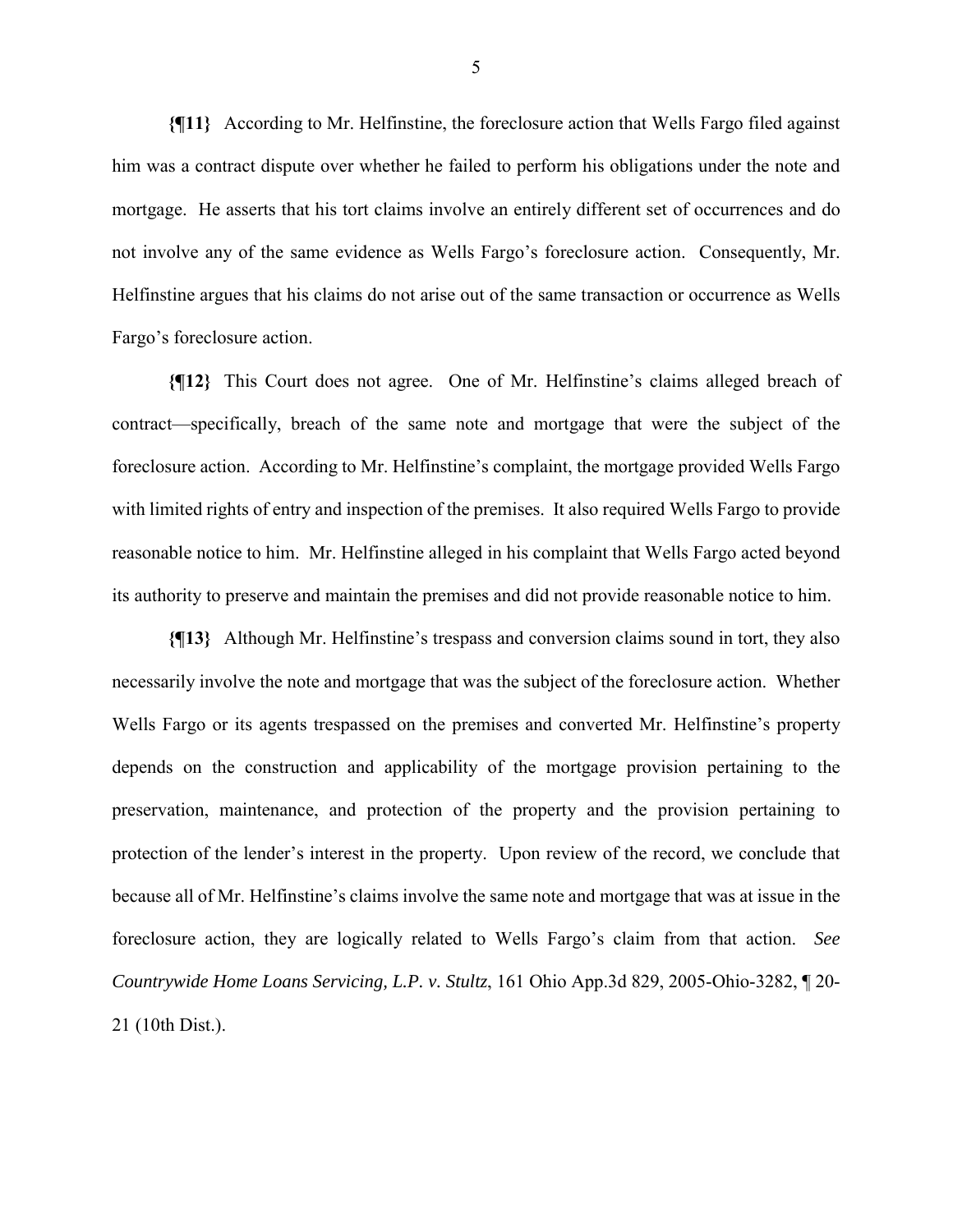**{¶14}** Mr. Helfinstine's breach of contract, trespass, and conversion claims existed at the time of the foreclosure action, and the trial court did not err by concluding that they were compulsory counterclaims to Wells Fargo's foreclosure action. It follows that the trial court did not err by granting summary judgment to Wells Fargo based on res judicata. *See Horne*, 170 Ohio St. at 181 and paragraph three of the syllabus.

**{¶15}** Regarding MSI, Mr. Helfinstine argues that his claims against the company cannot be barred as compulsory counterclaims because MSI was not a party to the note and mortgage and was not a party in the foreclosure action, except as a third-party defendant to his claims. Upon review of Mr. Helfinstine's opposition to MSI's motion for summary judgment, however, we note that he did not advance this argument to the trial court. Although Wells Fargo and MSI submitted separate motions for summary judgment, Mr. Helfinstine submitted a combined response, which opposed both motions. He later submitted a combined supplement to his opposition after Wells Fargo and MSI supplemented their motions for summary judgment. In his initial opposition, Mr. Helfinstine argued that the counterclaims he had raised against Wells Fargo were permissive because the invasion of his home without authority was unrelated to the foreclosure complaint and because his right to privacy and security in his home did not arise from the note and mortgage. He argued that MSI misrepresented that all his claims were resolved in the prior action, noting that his counterclaims and third-party claims were bifurcated from the foreclosure claim and that he later voluntarily dismissed them. In his supplemental opposition, Mr. Helfinstine argued that the counterclaims he filed in the foreclosure action were permissive, that they were unrelated to the foreclosure action under the logical relation test, and that a trial on his claims would not involve a substantial duplication of time and effort. Mr. Helfinstine did not argue that his claims against MSI were not barred by res judicata because MSI "has no relationship to the contract underlying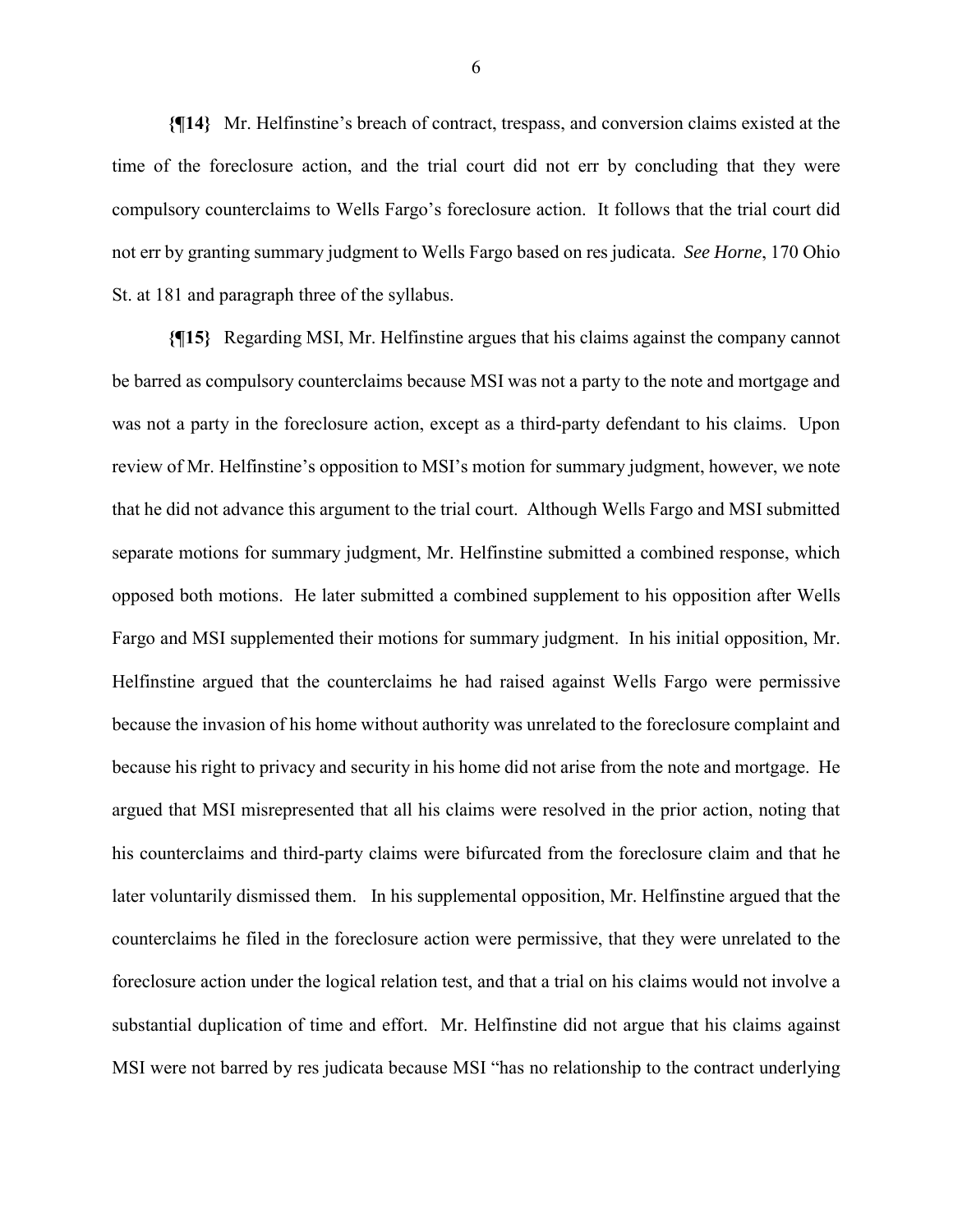the foreclosure action and was not a party plaintiff to the foreclosure" and because "[f]ellow tortfeasors are not compulsory parties to an action" or anything resembling those arguments.

**{¶16}** "Arguments that were not raised in the trial court cannot be raised for the first time on appeal." *JPMorgan Chase Bank, Natl. Assn. v. Burden*, 9th Dist. Summit No. 27104, 2014- Ohio-2746, ¶ 12. Because we cannot consider Mr. Helfinstine's argument that his claims against MSI were not compulsory counterclaims in the foreclosure action because MSI was not a party to that action and was only a fellow tortfeasor, we conclude that Mr. Helfinstine has failed to establish that the trial court incorrectly granted summary judgment to MSI. Mr. Helfinstine's assignment of error is overruled.

III.

**{¶17}** Mr. Helfinstine's assignment of error is overruled. The judgment of the Summit County Court of Common Pleas is affirmed.

 $\overline{a}$ 

Judgment affirmed.

There were reasonable grounds for this appeal.

 We order that a special mandate issue out of this Court, directing the Court of Common Pleas, County of Summit, State of Ohio, to carry this judgment into execution. A certified copy of this journal entry shall constitute the mandate, pursuant to App.R. 27.

 Immediately upon the filing hereof, this document shall constitute the journal entry of judgment, and it shall be file stamped by the Clerk of the Court of Appeals at which time the period for review shall begin to run. App.R. 22(C). The Clerk of the Court of Appeals is instructed to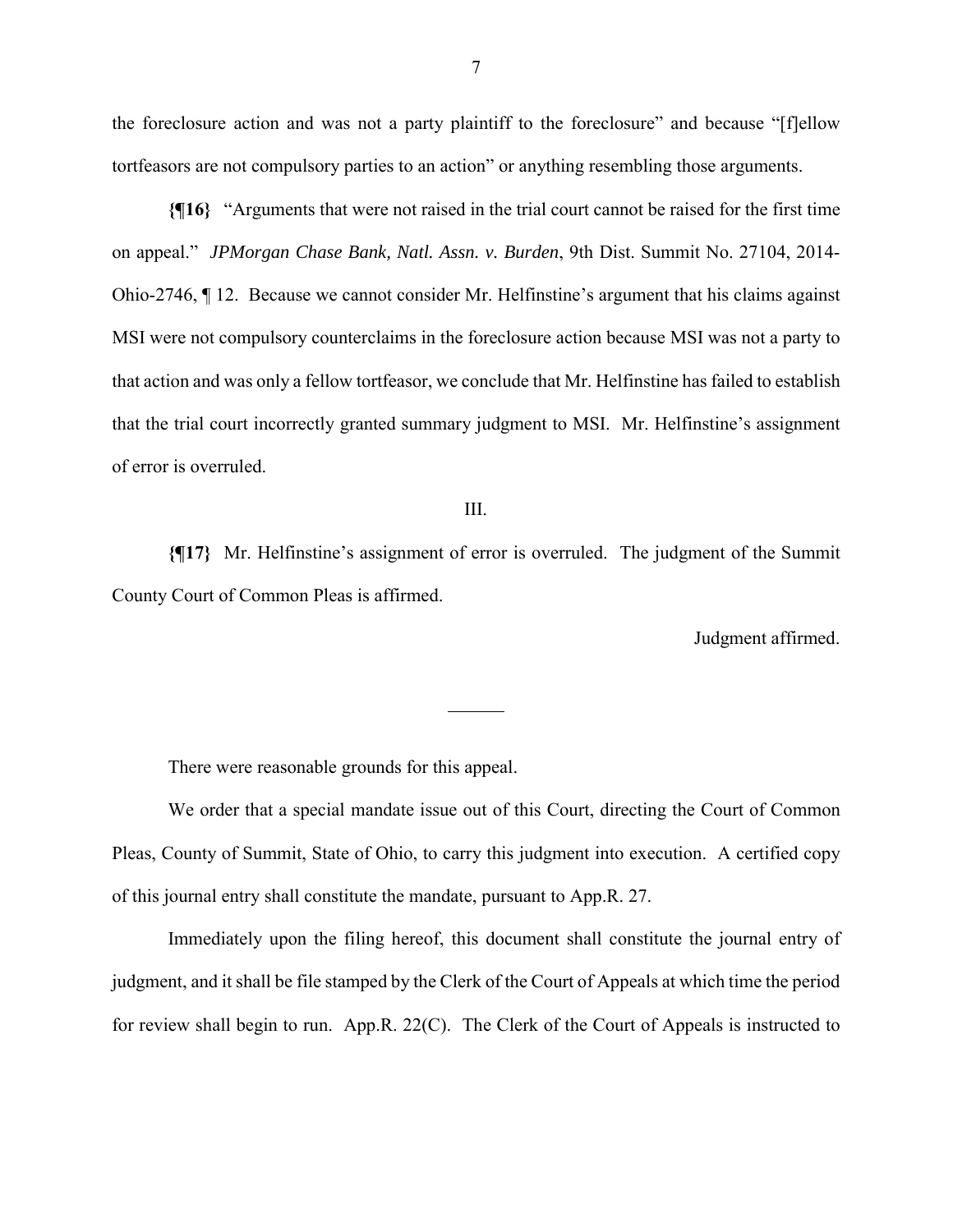mail a notice of entry of this judgment to the parties and to make a notation of the mailing in the docket, pursuant to App.R. 30.

Costs taxed to Appellant.

 LYNNE S. CALLAHAN FOR THE COURT

#### TEODOSIO, J. CONCURS.

### HENSAL, J. CONCURRING IN PART, AND DISSENTING IN PART.

**{¶18}** Wells Fargo asserted that an agent of MSI was not in Mr. Helfinstine's house at its behest, acknowledging that it had cancelled its request for an inspection when it learned from Mr. Helfinstine that the house was not vacant. The entry of the house, therefore, had nothing to do with the note and mortgage. It was, if as alleged, a separate tort committed against Mr. Helfinstine. Thus, I do not agree that Mr. Helfinstine's claims were compulsory counterclaims in the foreclosure action. Regarding MSI, however, I agree that Mr. Helfinstine failed to preserve his argument because he did not advance it to the trial court. I, therefore, respectfully concur in the judgment as to MSI but dissent as to Wells Fargo.

#### APPEARANCES:

BRIAN M. ASHTON, Attorney at Law, for Appellant.

SCOTT A. KING, Attorney at Law, for Appellee.

TIMOTHY S. RANKIN and JOHN P. MILLER, Attorneys at Law, for Appellee.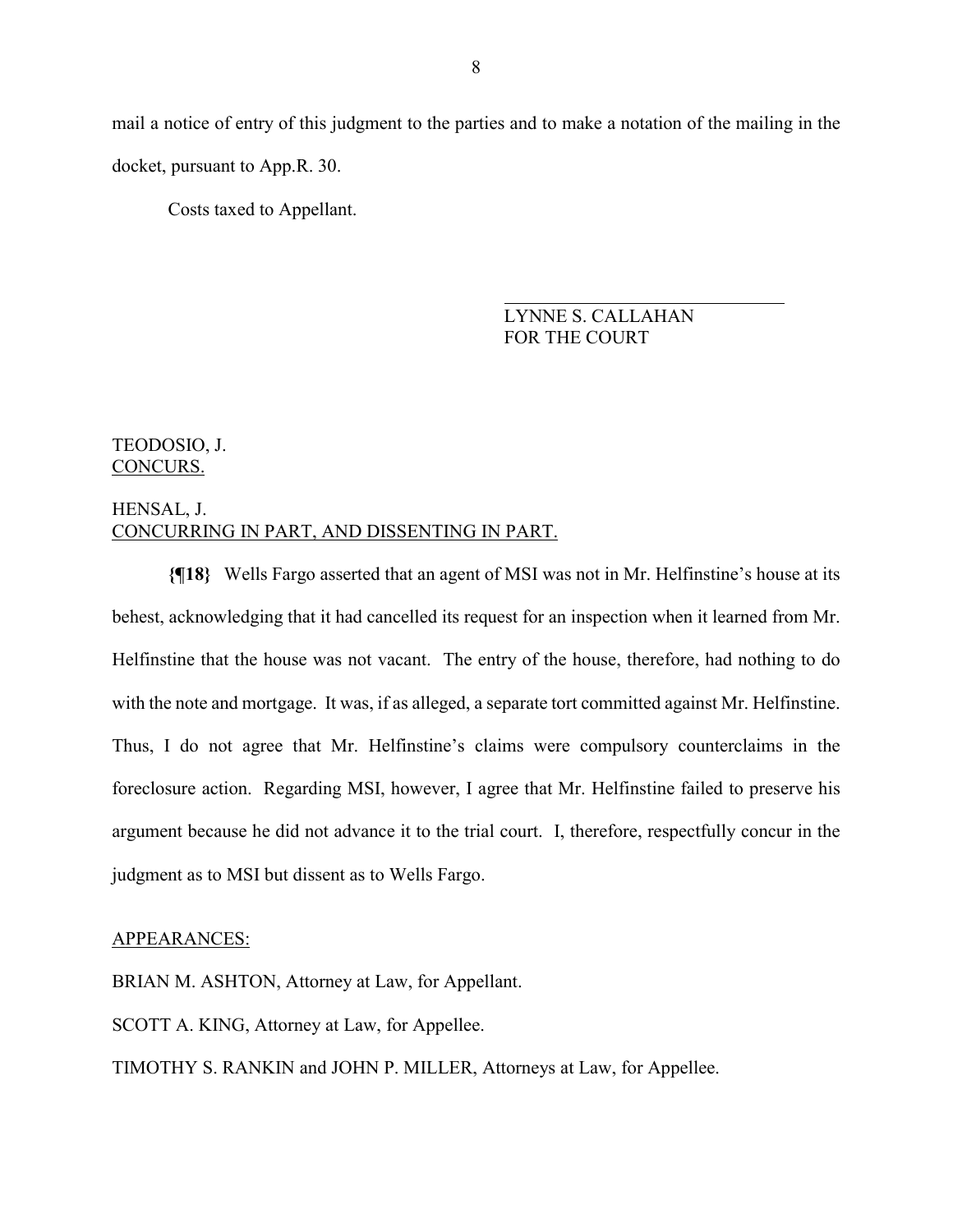# IN THE COURT OF APPEALS OF OHIO

SEVENTH APPELLATE DISTRICT HARRISON COUNTY

PATRICIA CAROL SMITH, et al.,

Plaintiffs-Appellants,

v.

COLLECTORS TRIANGLE, LTD., et al.,

Defendants-Appellees.

# **OPINION AND JUDGMENT ENTRY Case No. 19 HA 0010**

Civil Appeal from the Court of Common Pleas of Harrison County, Ohio Case No. CVH-2019-0039

**BEFORE:**  Cheryl L. Waite, Gene Donofrio, David A. D'Apolito, Judges.

# **JUDGMENT:**

Reversed and Remanded.

*Atty. Sara E. Fanning*, Roetzel & Andress, LPA, 41 South High Street, Huntington Center, 21st Floor, Columbus, Ohio 43215 and *Atty. Richard S. Mitchell*, Roetzel & Andress, LPA, 1375 East Ninth Street, One Cleveland Center, 10th Floor, Cleveland, Ohio 44114 and *Atty. David J. Wigham* and *Atty. Emily K. Anglewicz*, Roetzel & Andress, LPA, 222 South Main Street, Suite 400, Akron, Ohio 44308, for Plaintiffs-Appellants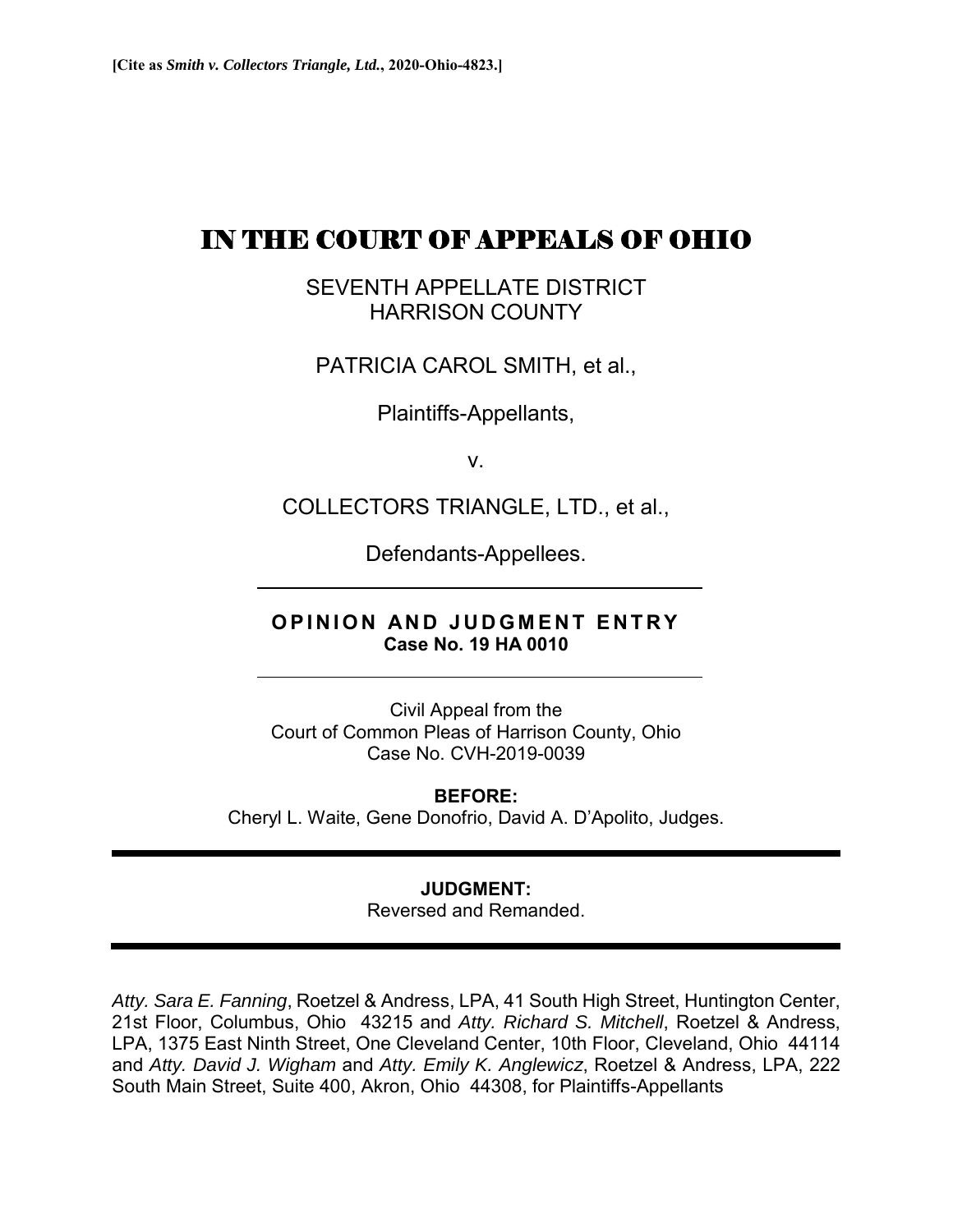*Atty. Andrew P. Lycans* and *Atty. Eric T. Michener*, Critchfield, Critchfield & Johnston, LTD, 225 North Market Street, P. O. Box 599, Wooster, Ohio 44691, for Defendants-Appellees Collectors Triangle, Ltd.

*Atty. Nathan D. Vaughn* and *Atty. Giuseppe Ionno*, Kimble Company, 3596 S.R. 39 NW, Dover, Ohio 44622, for Defendants-Appellees ESK ORI, LLC, GDK ORI, LLC, GWK ORI, LLC, JEM ORI, LLC, KBK ORI, LLC, and RHDK Oil & Gas, LLC.

*Atty. Kevin Colosimo*, *Atty. Christopher Rogers*, and *Atty. Daniel P. Craig*, Frost Brown Todd, LLC, Union Trust Building, 501 Grant street, Suite 800, Pittsburgh, Pennsylvania 15219, for Defendant-Appellee Ascent Resources-Utica, LLC.

Dated: September 28, 2020

**WAITE, P.J.** 

**{¶1}** Appellants Patricia Carol Smith, Catherine Finney, Agnes Worrell, and Doug Worrell appeal an August 27, 2019 Harrison County Court of Common Pleas judgment entry which granted a Civ.R. 12(B)(6) motion to dismiss the complaint filed by Appellees Ascent Resources Utica LLC, "Collectors Triangle" aka "Collector's Triangle," ESK ORI LLC, GDK ORI LLC, GWK ORI LLC, KBK ORI LLC, JEM ORI LLC, RHDK ORI LLC. Appellants argue that the court's decision is erroneous for three reasons. First, Appellants contend that Appellees' arguments as to the 1998 Sheriff's Deed amount to an improper collateral attack on the trial court's partition order. Second, the Stranger Rule to a deed does not apply where the so-called stranger owns an interest before the conveying deed is executed. Third, the 2006 General Warranty Deed conveyed only a portion of what Appellants obtained through the 1998 Sheriff's Deed to Collector's Triangle. For the reasons provided, Appellants' arguments have merit and the judgment of the trial court is reversed and the matter is remanded for further proceedings consistent with this Opinion.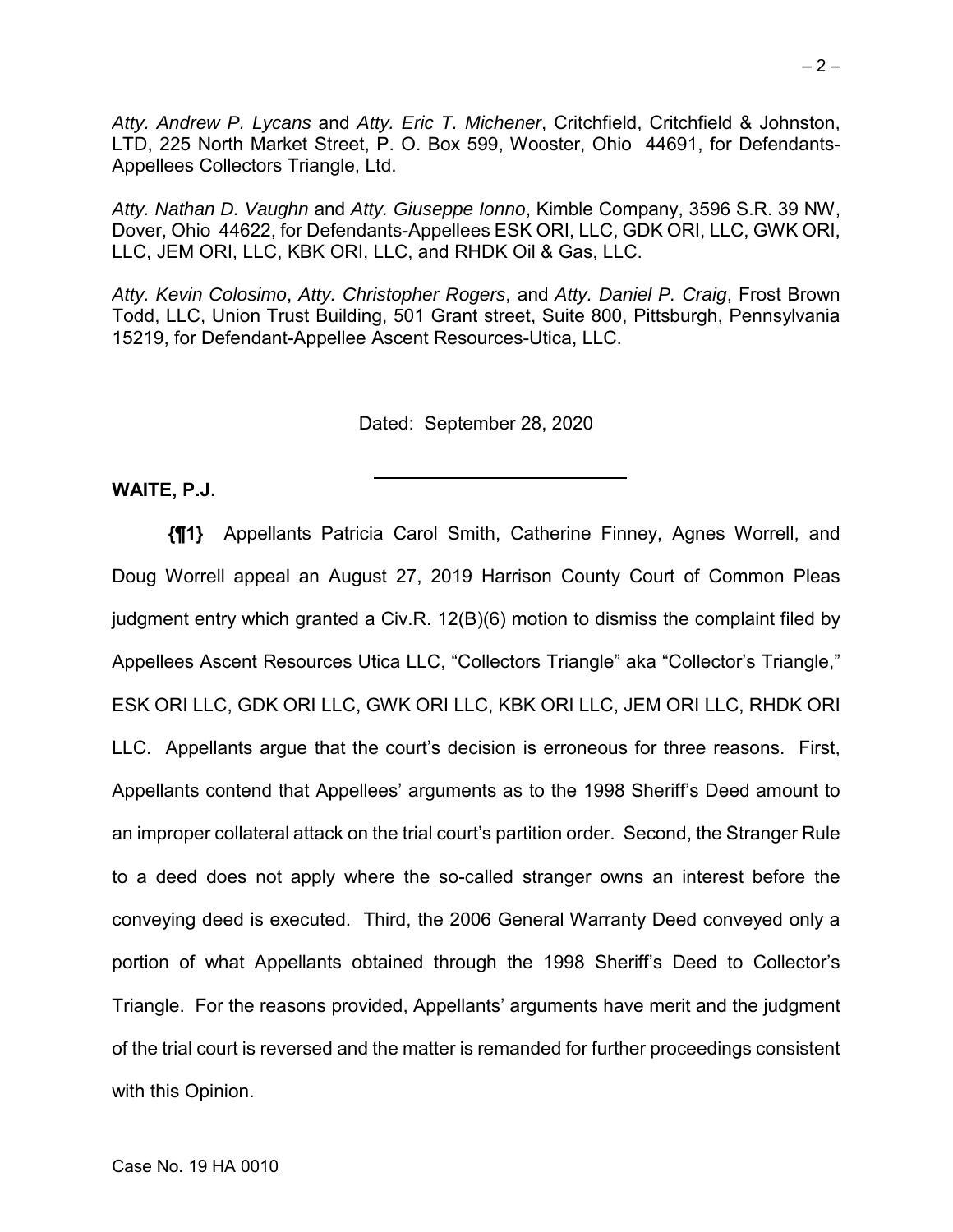#### Factual and Procedural History

**{¶2}** The instant action involves property that was initially owned by Ross Harris. The property includes two tracts of land: 103.75 acres and 63.7 acres. It appears that this appeal involves only the 63.7 acre tract. On February 2, 1984, Harris entered into an oil and gas lease with Floyd Kimble. Kimble drilled a well referred to as the "Harris Well" which began producing in 1987. In addition to the royalties associated with the well, Kimble agreed to provide the Harris house with free gas.

**{¶3}** On January 21, 1988, Harris died intestate and his estate was divided equally between his two children, Catherine Finney and Mildred I. Worrell. According to Appellants, the parties orally agreed that Mildred and her husband, Adrian, would receive the oil and gas royalties from the 63.7 acre tract. It is unclear whether there was any agreement as to the remaining 103.75 acre tract.

**{¶4}** On November 24, 1992, Mildred and Adrian conveyed their one-half interest in the property to their three children (Robert, Ross, and Patricia) in equal shares, retaining a life estate in a one-acre residence located on the 63.7 acre property. After these conveyances, Catherine owned a one-half interest in the property, Robert Worrell owned a one-sixth interest, Ross Worrell owned a one-sixth interest, and Patricia Smith owned a one-sixth interest.

**{¶5}** Sometime in 1997 a dispute arose between Catherine and the Worrell children regarding who was responsible for the farming and maintenance of the property. The dispute led to a partition complaint filed on November 26, 1997.

#### 1997 Partition Action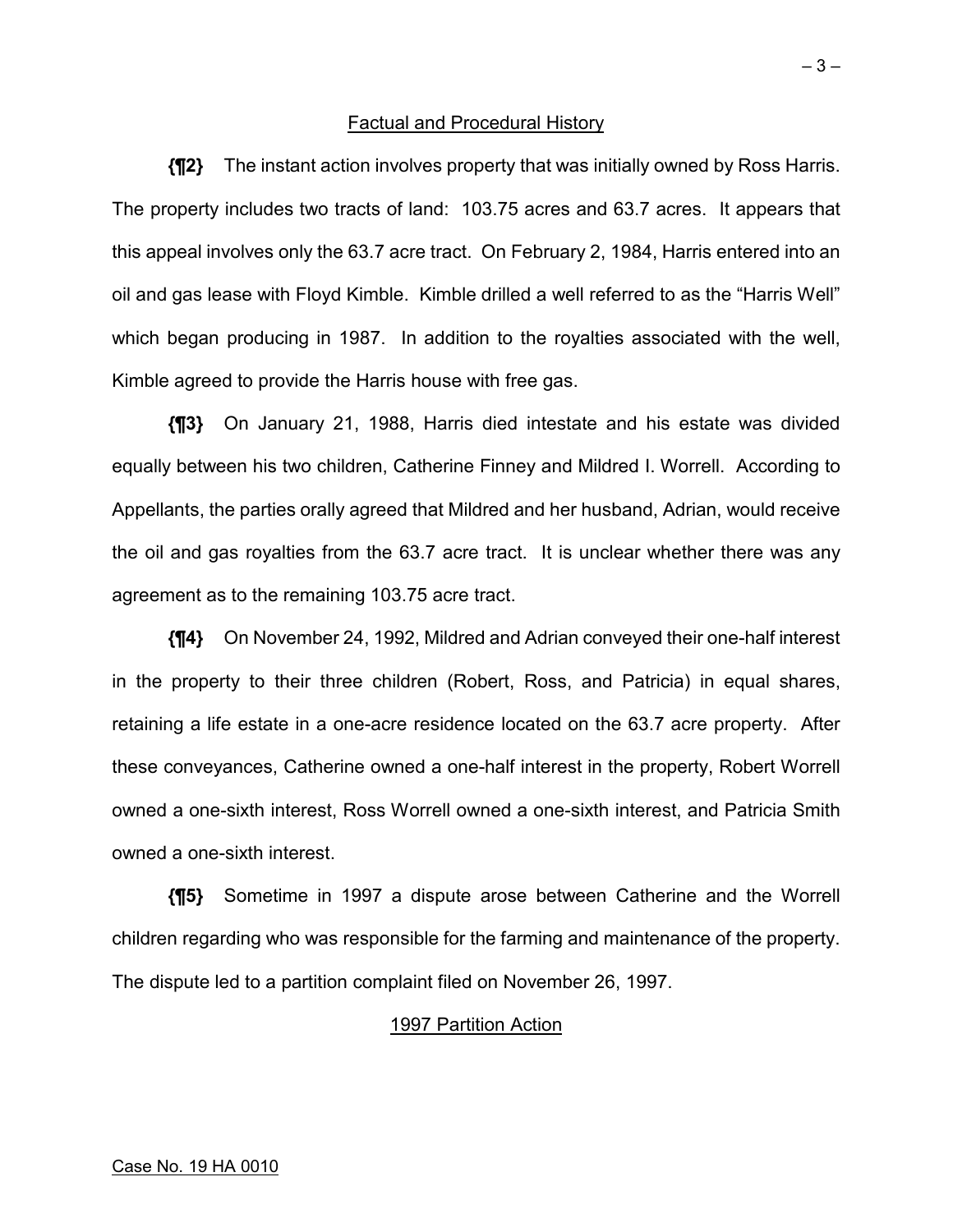**{¶6}** The partition complaint sought a division of the property among Catherine and the Worrell children. The complaint also sought reservation of a life estate in favor of Mildred and Adrian for a one-acre section of the property where their existing house was situated. However, on February 6, 1998, a motion for default judgment was filed against Mildred and Adrian, as they had not filed an answer. The trial court granted this motion and entered default judgment against Mildred and Adrian.

**{¶7}** The court ultimately determined that the property could not be fairly divided and ordered a sale of the property. On May 14, 1998, a Sheriff's Deed pertaining to the 63.7 acre tract was executed. Despite the fact that default had been entered against Mildred and Adrian, the deed provided, in relevant part:

EXCEPTING AND RESERVING UNTO Adrian Worrell and Mildred I. Worrell a life estate in the residence situate on the above described premises, being the tract consisting of 63 acres, 2 rods, and 37 perches, an unsurveyed one (1) acre square surrounding the said residence, and ingress to and egress from the said residence for and during the natural lifetimes of Adrian Worrell and Mildred I. Worrell.

FURTHER EXCEPTING AND RESERVING unto Adrian Worrell and Mildred I. Worrell the right to receive all royalties payable under a certain oil and gas lease and any extension or modification thereof, said lease being recorded in Lease Volume 69, Page 79, Records of Harrison County, Ohio.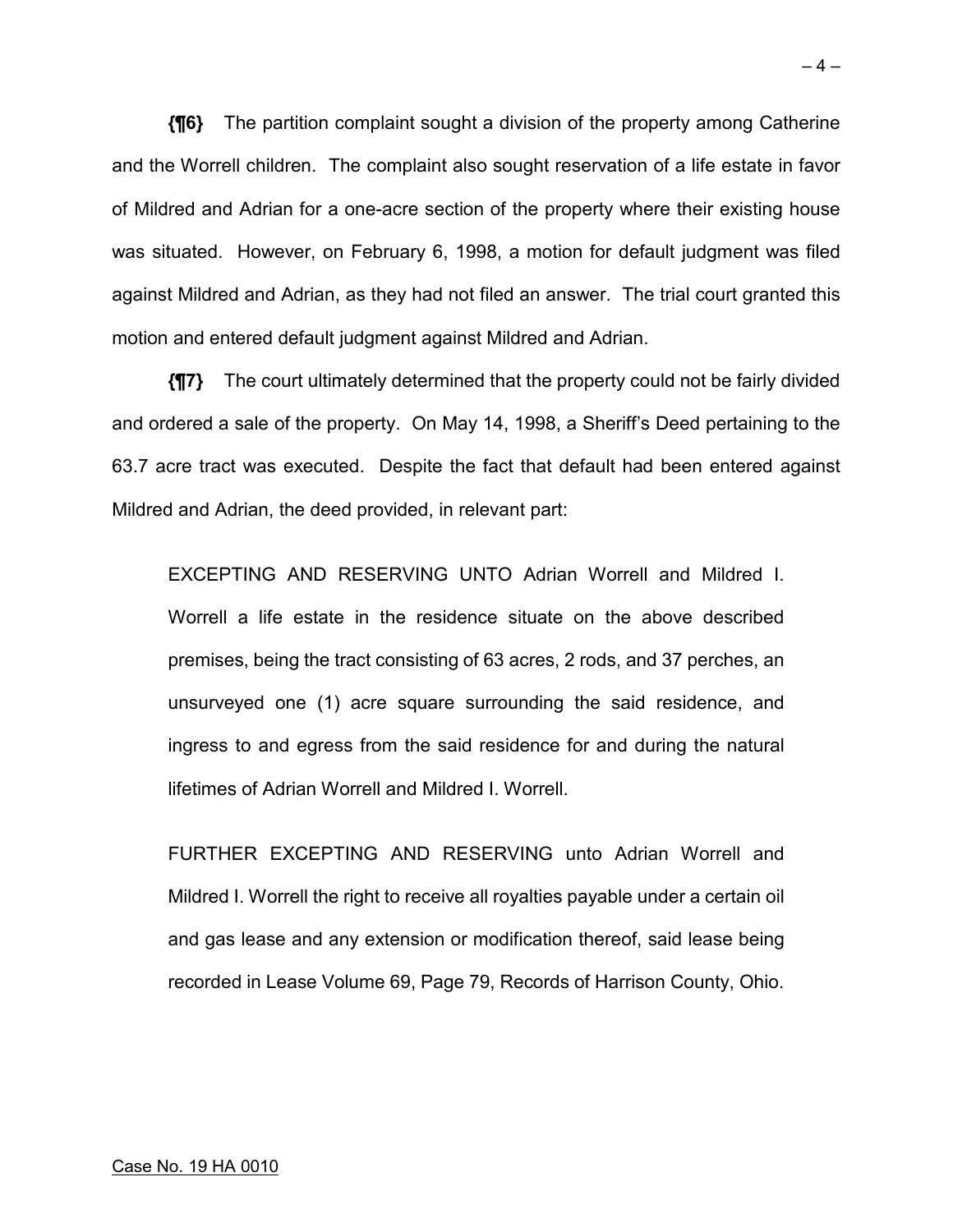FURTHER EXCEPTING AND RESERVING unto Adrian Worrell and Mildred I. Worrell the right to receive such gas as produced by the existing well free of charge for use at their residence.

(6/13/19 Motion to Dismiss, Exh. A.)

**{¶8}** The 63.7 acre property was sold to Appellee Collector's Triangle in accordance with the Sheriff's Deed, and the deed was recorded by Appellee.

#### 2006 General Warranty Deed

**{¶9}** On March 4, 2005, Mildred died. Shortly thereafter, Adrian moved into an assisted living facility. Collector's Triangle approached Patricia Worrell and inquired whether the family would consider terminating Adrian's life estate in the one-acre property. On March 24, 2006, the life estate was terminated through a general warranty deed. In relevant part, the deed stated:

**KNOW ALL MEN BY THESE PRESENTS, Adrian Worrell**, an unmarried person, (the "Grantor"), for valuable consideration paid, grants, with general warranty covenants, to Collector's Triangle, Ltd., an Ohio limited liability company, whose tax mailing address is P.O. Box 473, Sugarcreek, Ohio 44681 (the "Grantee"), all of his interest in the real property described on Exhibit A (the "Property"), being an estate for life in the residence located on the Property as set forth in a certain Sheriff's Deed in Partition recorded in Official Record Volume 52, Page 163.

\* \* \*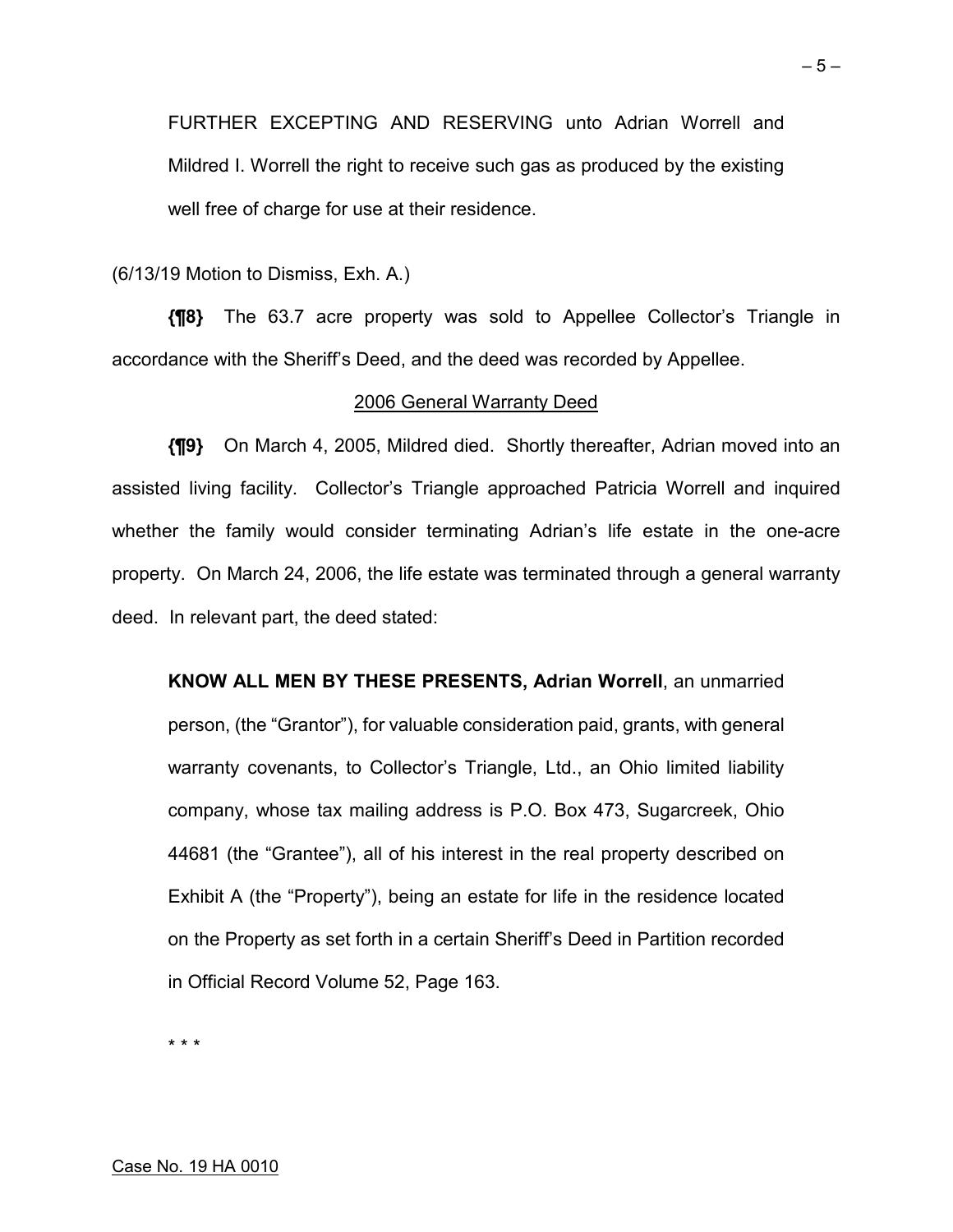The Property is conveyed subject to, and there are excepted from the general warranty covenants, the following:

1. All easements, leases, covenants, conditions and restrictions of record

\* \* \*

GRANTOR ALSO CONVEYS TO GRANTEE, ITS SUCCESSORS AND ASSIGNS, ALL OF GRANTOR'S RIGHT TO RECEIVE ROYALTIES AND FREE GAS IN CONNECTION WITH A CERTAIN OIL AND GAS WELL LOCATED ON THE PROPERTY AND DRILLED PURSUANT TO THE LEASE RECORDED IN LEASE VOLUME 69, PAGE 79, IN THE RECORDER'S OFFICE, HARRISON COUNTY, OHIO.

**{¶10}** Sometime thereafter, Ascent began horizontal drilling, which resulted in new production. Ascent paid royalties resulting from the new drilling to Collector's Triangle, and not to Appellants, which led to the instant action.

#### 2019 Complaint

**{¶11}** On May 13, 2019, Appellants filed a complaint against Doug Worrell, Agnes Worrell, Collector's Triangle, ESK ORI LLC, GDK ORI LLC, KBK ORI LLC, JEM ORI LLC, RHDK Oil and Gas LLC, and Ascent Resources - Utica LLC. The complaint sought the following: a declaratory judgment that Appellants own the royalty interests at issue and are entitled to receive those royalties; quiet title; breach of contract (solely against Ascent); and conversion and accounting (solely against Ascent.) On June 3, 2010, an answer was filed on behalf of all defendants except Collector's Triangle.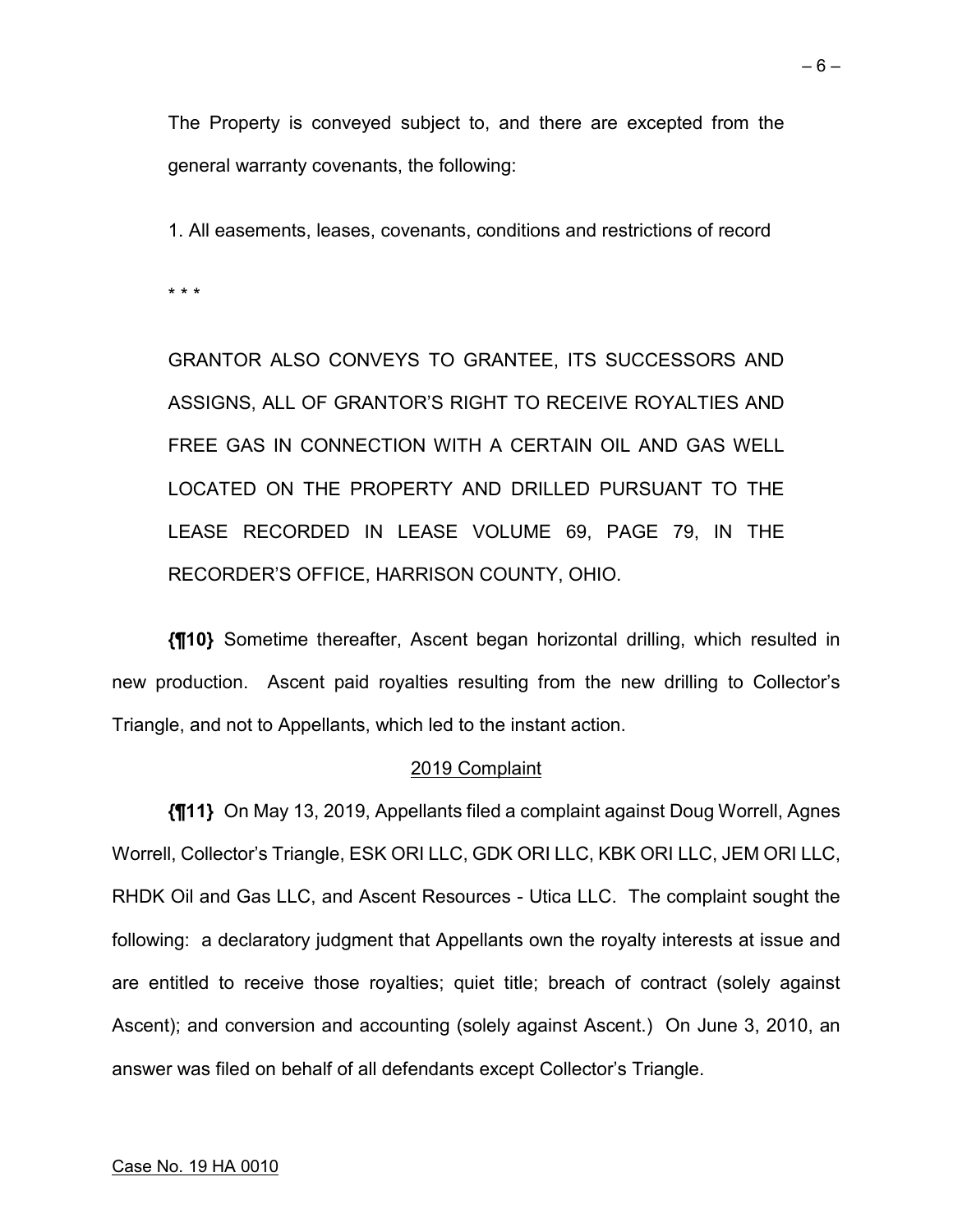**{¶12}** On June 13, 2019, Ascent filed a Civ.R. 12(B)(6) motion to dismiss the complaint in its entirety. In this motion Ascent argued that any claim that the Sheriff's Deed vested certain rights in Mildred and Adrian is barred by *res judicata.* Ascent also argued that Mildred and Adrian were strangers to the Sheriff's Deed, thus the deed could not reserve any interests in their favor. Finally, Ascent argued that Adrian conveyed all of his interests in the property through the 2006 General Warranty Deed. Collector's Triangle filed a motion to join the motion to dismiss.

**{¶13}** On June 26, 2019, Appellants filed an amended complaint. The amended complaint contained additional facts surrounding the oral agreement as to a division of royalties between Mildred and Patricia, but did not add any new legal claims.

**{¶14}** On August 27, 2019, the trial court granted Ascent's Civ.R. 12(B)(6) motion to dismiss. The court determined that even if the 1998 Sheriff's Deed properly reserved property and royalty interests in favor of Mildred and Adrian, any claim to those interests was extinguished by the 2006 General Warranty Deed. This timely appeal followed.

#### Civ.R. 12(B)(6)

**{¶15}** This action was dismissed pursuant to Civ.R. 12(B)(6). "A Civ.R. 12(B)(6) motion to dismiss for failure to state a claim upon which relief can be granted tests only the legal sufficiency of the complaint." *Youngstown Edn. Assn. v. Kimble*, 2016-Ohio-1481, 63 N.E.3d 649, ¶ 11 (7th Dist.), citing *State ex rel. Hanson v. Guernsey Cty. Bd. of Commrs.*, 65 Ohio St.3d 545, 548, 605 N.E.2d 378 (1992).

**{¶16}** When reviewing a Civ.R. 12(B)(6) motion, "the court must accept the factual allegations contained in the complaint as true and draw all reasonable inferences from these facts in favor of the plaintiff." *Kimble, supra*, at ¶ 11, citing *Mitchell v. Lawson Milk*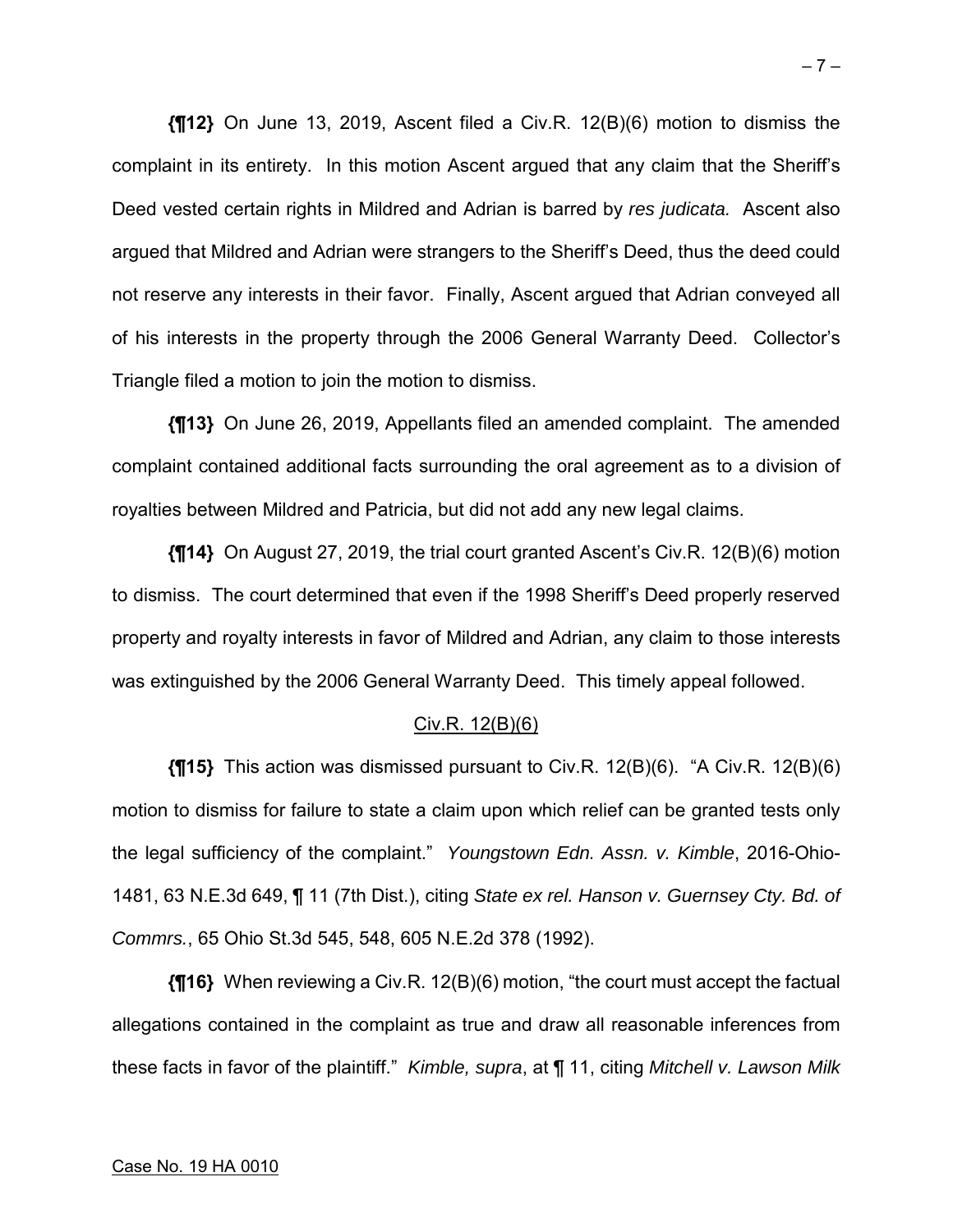*Co.*, 40 Ohio St.3d 190, 192, 532 N.E.2d 753 (1988). In order to grant a Civ.R. 12(B)(6) motion, "it must appear beyond doubt from the complaint that the plaintiff can prove no set of facts entitling him to recovery." *O'Brien v. Univ. Community Tenants Union, Inc.*, 42 Ohio St.2d 242, 327 N.E.2d 753 (1975), syllabus. However, "[i]f there is a set of facts consistent with the complaint that would allow for recovery, the court must not grant the motion to dismiss." *Kimble, supra*, at ¶ 11, citing *York v. Ohio State Hwy. Patrol*, 60 Ohio St.3d 143, 144, 573 N.E.2d 1063 (1991).

**{¶17}** A Civ.R. 12(B)(6) claim is reviewed *de novo*. *Ford v. Baska*, 2017-Ohio-4424, 93 N.E.3d 195, ¶ 6 (7th Dist.), citing *Perrysburg Twp. v. Rossford*, 103 Ohio St.3d 79, 2004-Ohio-4362, 814 N.E.2d 44, ¶ 5.

#### ASSIGNMENT OF ERROR

THE TRIAL COURT ERRED BY DISMISSING APPELLANTS' FIRST AMENDED COMPLAINT FOR FAILURE TO STATE A CLAIM UPON WHICH RELIEF MAY BE GRANTED.

**{¶18}** Appellants contend that Appellees' arguments regarding the Sheriff's Deed are improper as they attempt to attack the earlier partition order. As the Sherriff's Deed was accepted by the trial court at the time, they argue that it inherently became part of the court's order. Because Appellees not only had notice of the existence and contents of the Sherriff's Deed but possessed and recorded the deed without ever attempting to attack its provisions, any argument pertaining to the validity of the Sheriff's Deed constitutes an improper collateral attack on the trial court's order.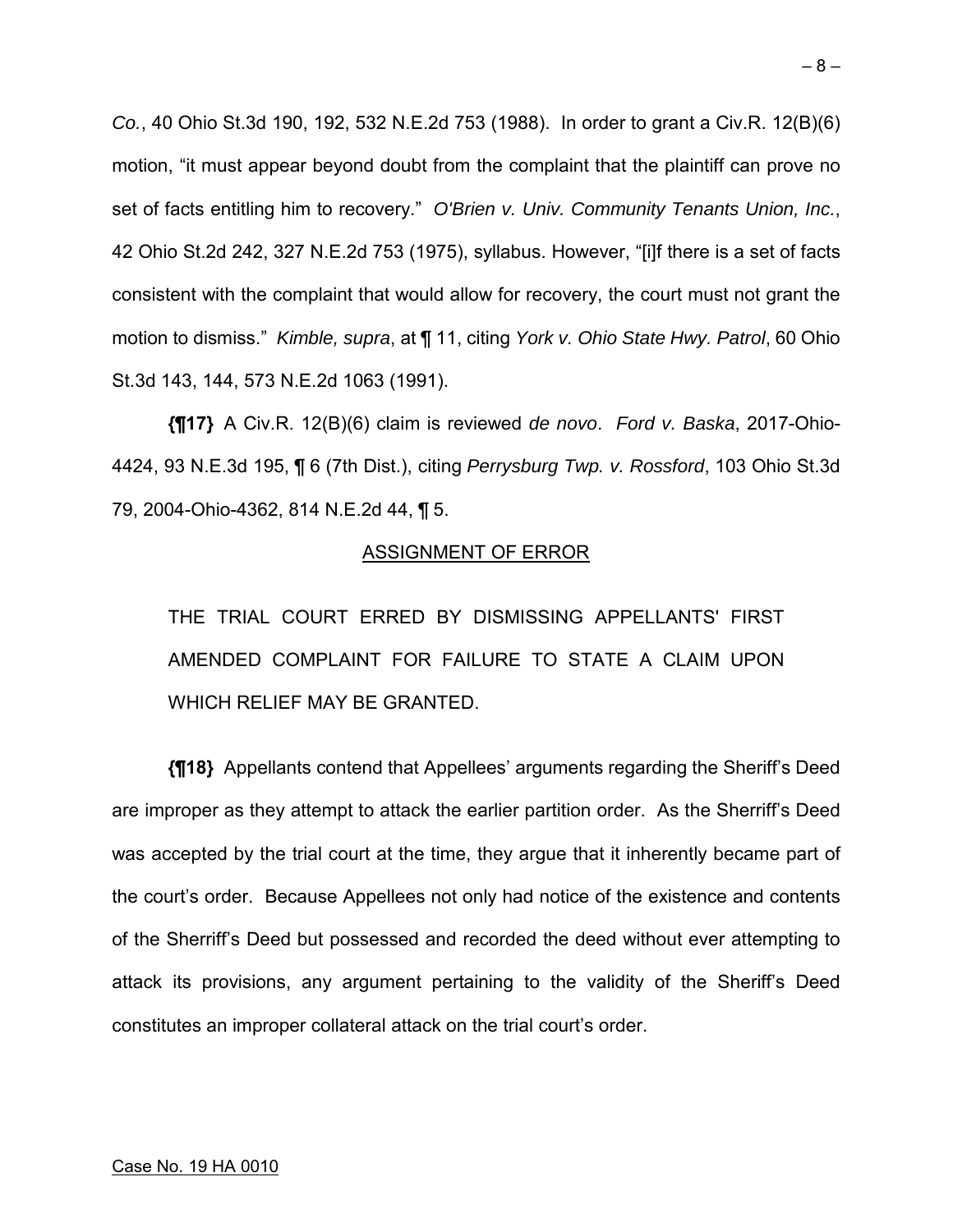**{¶19}** In response, Appellees contend that the Sherriff's Deed was not part of the trial court's order in the partition action. Even so, Appellees argue that they could not appeal the order because they were not a party to the partition action. Appellees also argue that it is Appellants who are barred by *res judicata* from seeking to relitigate the issue of Mildred and Adrian's interests in the property.

**{¶20}** Again, this matter was dismissed as a result of a Civ.R. 12(B)(6) motion. There are certain defenses that cannot be raised in a motion to dismiss. Relevant to this matter, the Ohio Supreme Court has held that "the defense of *res judicata* may not be raised by motion to dismiss under Civ.R. 12(B)." *State ex rel. Freeman v. Morris*, 62 Ohio St.3d 107, 109, 579 N.E.2d 702, 703 (1991). Thus, Appellees' reliance on *res judicata*  within their Civ.R. 12(B)(6) motion is misplaced. However, as to Appellants' argument regarding collateral estoppel, these arguments may properly be raised in defense of a Civ.R. 12(B)(6) motion. See *Ohio Pyro, Inc. v. Ohio Dept. of Commerc*e, 115 Ohio St.3d 375, 2007-Ohio-5024, 875 N.E.2d 550.

**{¶21}** This matter is governed by Civ.R. 12(B)(6). We are limited to a review of the complaint and the amended complaint. All facts asserted within the complaint and amended complaint must be accepted as true. With that understanding, resolution of this matter involves the analysis of three issues: whether the 1998 Sheriff's Deed properly reserved oil and gas interests in favor of Mildred and Adrian, whether Appellee Collector's Triangle waived their ability to contest the rights granted in the 1998 Sheriff's Deed, and whether the 2006 General Warranty Deed conveyed all of the rights obtained through the 1998 Sheriff's Deed.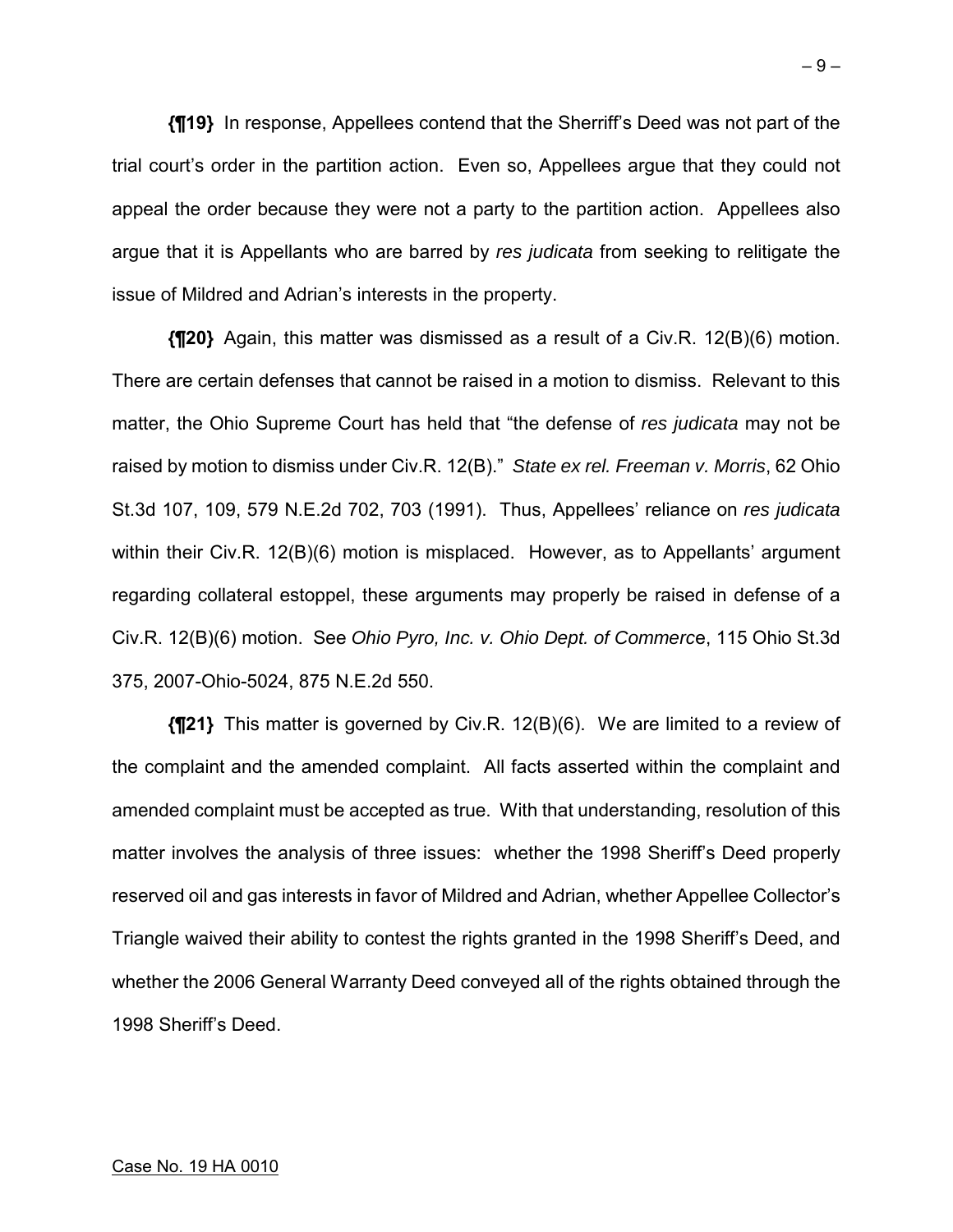**{¶22}** Beginning with the 1998 Sheriff's Deed, a question remains as to what rights were conferred. Appellants allege within their amended complaint that Mildred and Patricia had orally agreed at some point before the partition action was filed that Mildred and Adrian were to receive the oil and gas royalties stemming from the 63.7 acre tract. Although the record before us is limited, it does appear that Mildred and Adrian received these oil and gas royalties during the relevant time period.

**{¶23}** Appellee Collector's Triangle does not dispute that it was Appellants who received the royalties from the time the Sheriff's Deed was executed until the dispute over payment of royalties following the execution of the General Warranty Deed terminating Adrian's life estate. This dispute appears to have begun in 2008. Thus, in addition to having actual knowledge of this reservation through the recorded deed, Collector's Triangle knew that Appellants had been receiving any and all royalties. Collector's Triangle made no effort whatsoever to dispute the provision nor did it seek to obtain any portion of the royalties.

**{¶24}** Appellees contend that if an oral agreement existed vesting all royalty payments to Mildred and Adrian, it would be barred by the statute of frauds. The Ohio Supreme Court addressed this issue in *Nonamaker v. Amos,* 73 Ohio St. 163, 76 N.E. 949 (1905). The *Nonamaker* Court reviewed whether an oral agreement regarding royalty interests raises a statute of frauds issue. The Court held that an agreement to increase or decrease a royalty division stemming from an oil lease is not within the statute of frauds because "when the parties entered into the parol contract, \* \* \* they were not contracting for an interest in or concerning real estate, but for a division of personal property in proportions different from those named in the written lease." *Id.* at 171.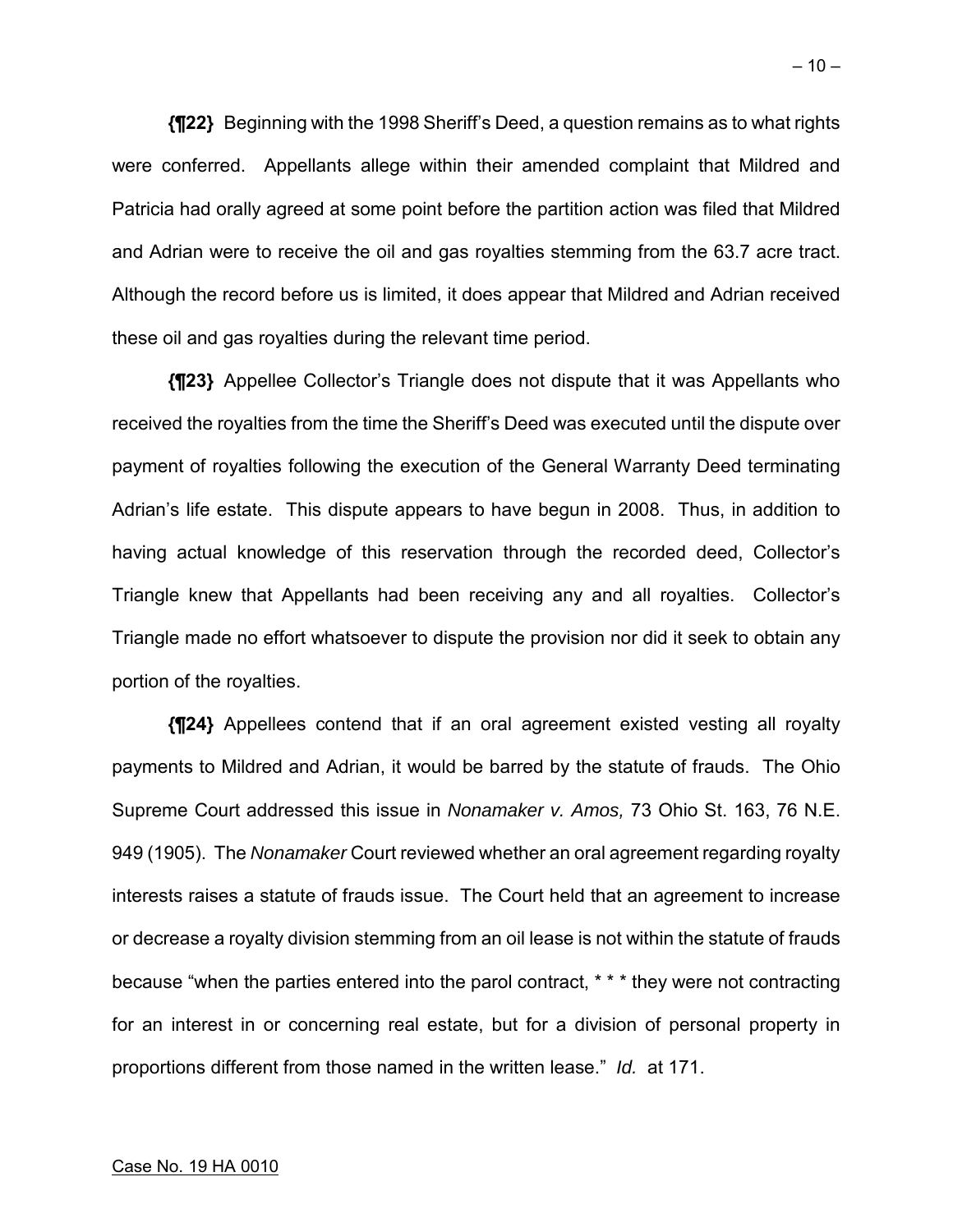**{¶25}** Taking all of the allegations in the complaint as true, the limited evidence suggests that the oral agreement at issue was not a contract dealing with a new interest in the royalties, but modified the existing proportions already reserved. The exact parameters of the agreement are unknown, particularly whether the agreement pertained only to the tract at issue or the property as a whole. However, it is clear that Catherine and Mildred jointly inherited all royalty interests from Ross Harris. Thus, the oral agreement did not create a new interest in favor of Mildred, it merely changed the royalty proportions as between Mildred and Patricia. This oral agreement does not fall within the prohibition of the statute of frauds.

**{¶26}** Appellees argue that Mildred and Adrian were strangers to the 1998 Sheriff's Deed, meaning they were not a grantor or grantee in the deed and so, the deed could not reserve interests in their favor.

**{¶27}** The Stranger Rule was first announced in *The Akron Cold Spring Co. v. Ely,*  18 Ohio App. 74 (9th Dist.1923). The *Ely* court stated "a reservation in a deed is ineffectual to create title in a stranger to the conveyance; a reservation is something issuing from or coming out of the thing granted, and must be to the grantor or party executing the conveyance and not to a stranger." *Id.* at 80. However, *Ely* acknowledged an exception existed where an interest was conveyed to a party before the deed was executed. *Id.* at 78-79. In other words, if the grantor conveys an interest to a third party and then executes a deed concerning the property to the grantee, the third party is not a stranger to the deed because the conveyed interest predates the deed.

**{¶28}** Appellees contend that this case is analogous to *In re Allen*, 415 B.R. 310 (Bankr. N.D. Ohio 2009). *In re Allen* involved a conveyance of land to a trust where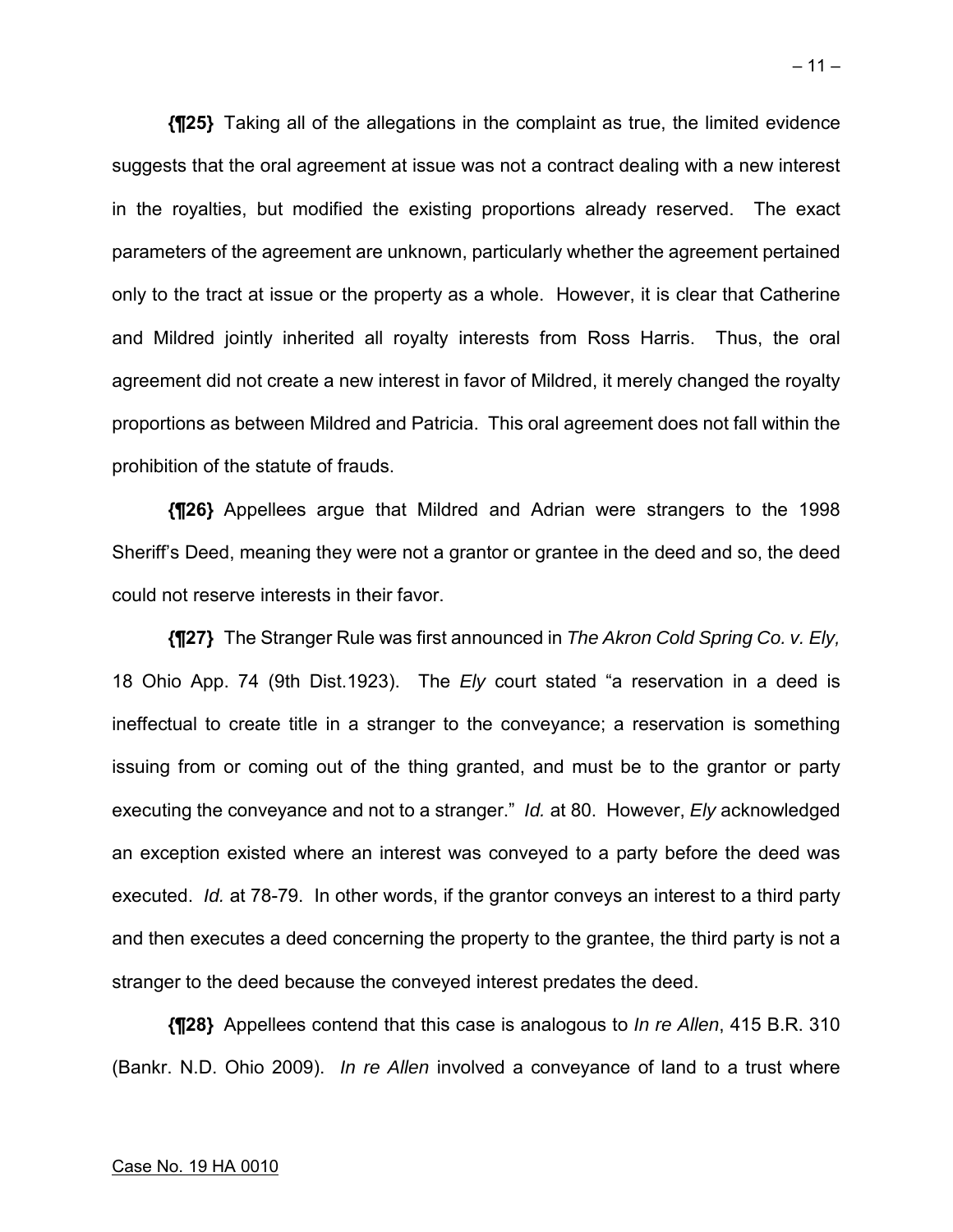grantor reserved a life estate in favor of a third party before grantor filed for bankruptcy. *Id.* at 313. The *Allen* court determined that the third party was a stranger to the deed because there was no evidence that his rights existed before the deed containing the reservation. *Id.* at 317. Contrary to Appellees' arguments, however, this case actually supports Appellants' position, as the court acknowledged that pre-existing rights were not subject to the Stranger Rule. Unlike *Allen,* in the instant matter reveals evidence that Mildred and Adrian had pre-existing rights in the disputed royalty interests.

**{¶29}** Because we must accept as true the existence of the oral agreement, we must also deal with the question of whether Appellee waived its rights to attack the 1998 Sheriff's Deed. This record establishes that Collector's Triangle was indirectly a party to the partition action. While Collector's Triangle is not a third-party beneficiary, it was clearly the party who benefitted from the partition and sale. Importantly, Collector's Triangle signed the deed and recorded it on June 1, 1998.

**{¶30}** In *Ohio Pyro, Inc. v. Ohio Dept. of Commerce*, 115 Ohio St.3d 375, 2007- Ohio- 5024, 875 N.E.2d 550, the Ohio Supreme Court held that a prior judgment may only be collaterally attacked if the trial court lacked jurisdiction in the original action or if the judgment was the result of fraud. The *Ohio Pyro* Court noted that the ability to collaterally attack a judgment is limited and disfavored, because judgments are meant to be final. *Id.* at ¶ 22, citing *Coe v. Erb,* 59 Ohio St. 259, 267-268, 52 N.E. 640 (1898).

**{¶31}** The Court held that "[a]lthough res judicata principles apply only to parties and those in privity with them, the collateral-attack doctrine applies to both parties and nonparties, contrary to Ohio Pyro's position that the collateral-attack doctrine cannot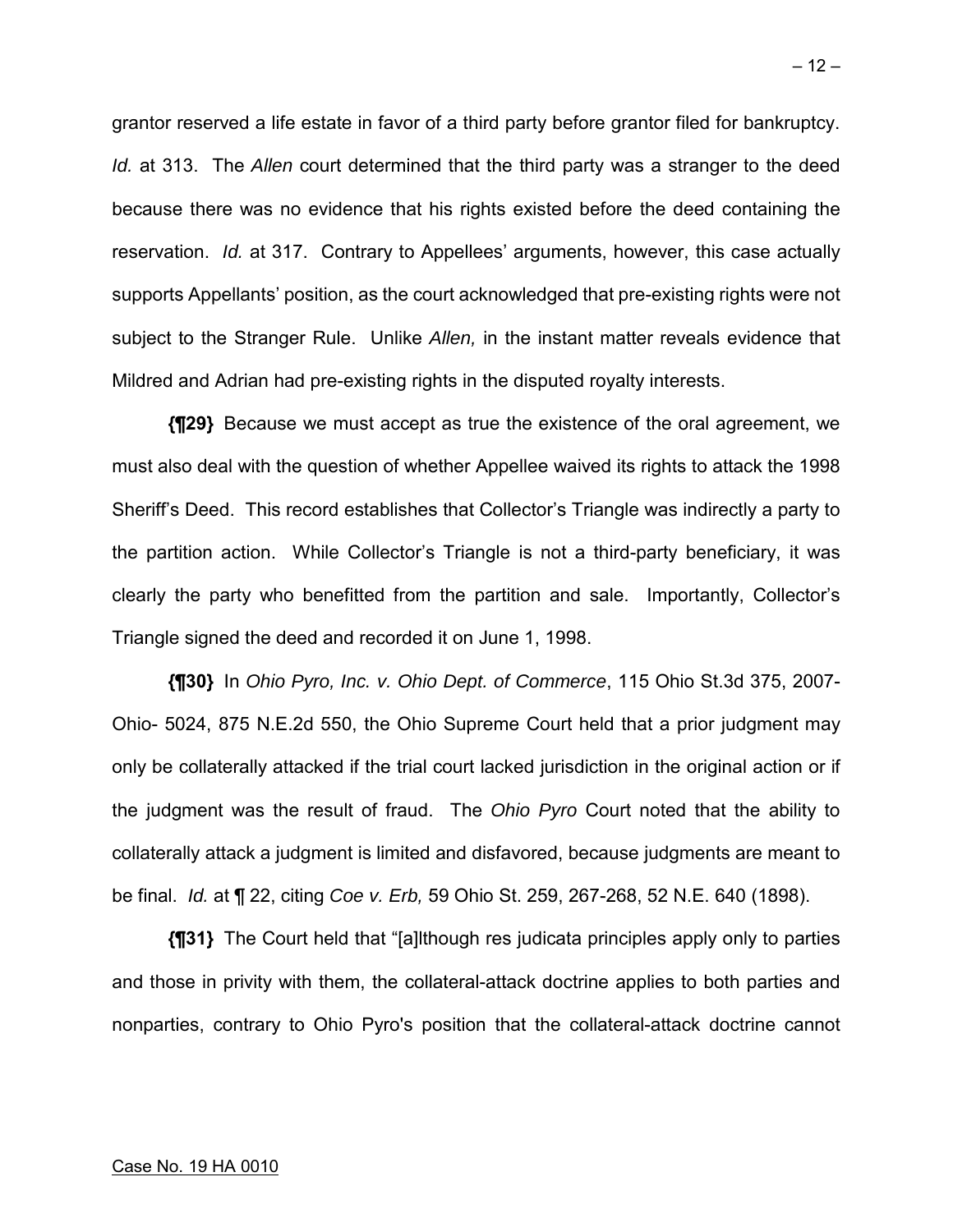apply to a nonparty." *Id*. at ¶ 35, citing *Moor v. Parsons*, 98 Ohio St. 233, 243, 120 N.E. 305 (1918); *Plater v. Jefferson*, 136 N.E.2d 111 (8th Dist.1956).

**{¶32}** In *Jefferson,* an exception to this principle was announced. Strangers to the court order who, "if the judgment were given full credit and effect, would be prejudiced in regard to some pre-existing right, \* \* \* are permitted to impeach the judgment. Being neither parties to the action, nor entitled to manage the cause nor appeal from the judgment, they are by law allowed to impeach it whenever it is attempted to be enforced against them so as to effect rights or interests acquired prior to its rendition." *Id.* at 113.

**{¶33}** Appellees were not parties to the partition action in the instant case. Regardless, they are prohibited from attacking the original court order unless they can demonstrate that that they have pre-existing rights that would be prejudiced by enforcement of that order. Collector's Triangle arguably may be prejudiced by the inability to receive royalties. However, to the extent they argue entitlement to that right, it did not pre-exist the court's partition order in this case. Thus, they cannot collaterally attack the partition order.

**{¶34}** Additionally, Appellees did not argue at any point during this action that the trial court lacked jurisdiction or that the judgment was procured through fraud. Instead, they contend the Sheriff's Deed does not form part of the trial court's judgment, and even if it is part and parcel of the judgment, it was erroneous, because the sheriff lacked the authority to grant Mildred and Adrian any rights to the royalty interests. Due to the limited nature of the record before us, we are unable to fully determine whether the Sheriff's Deed forms part of the trial court's order in the partition. On May 7, 1998, the trial court entered an order confirming the sale and proceeds which stated, in relevant part, "[t]he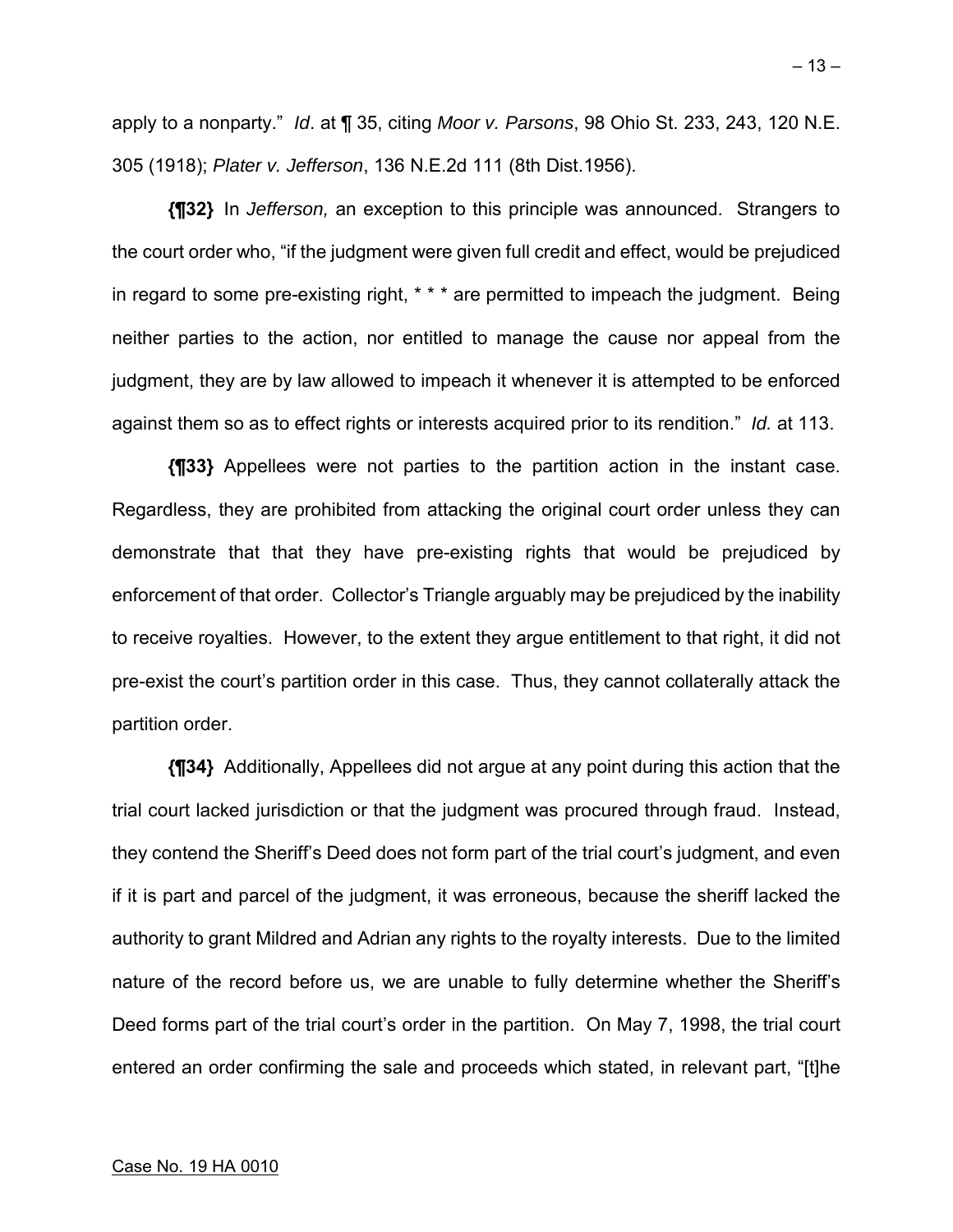court having examined the return of the sheriff and the sales having been made to James C. Lottes and Eddie Yoder as to Sale 1 and [Collector's Triangle] as to Sale 2. The sales are hereby confirmed and approved in all respects by this court." (5/7/98 J.E.). The court then ordered the Sheriff to execute and deliver the deeds. This property concerns "sale

2."

**{¶35}** From the court's language, it appears that all aspects of the sale known by the court were approved at confirmation. However, it is unclear whether the royalty reservation to Mildred and Adrian was known and approved by the trial court at the time it accepted the sale and ordered the Sheriff's Deed. The Sheriff's Deed was executed one week later on May 14, 1998. Accepting the allegations of the complaint as true, it should have been known by the trial court when it approved "all aspects of the sale." If so, then the royalty reservation is part of the trial court's order, which cannot be collaterally attacked.

**{¶36}** Instead of analyzing critical issues surrounding the execution and recording of the 1998 Sheriff's Deed, the trial court focused its analysis on the 2006 General Warranty Deed, finding that it conveyed all royalties to Collector's Triangle. However, a review of the 2006 General Warranty Deed reveals that Adrian conveyed less than what was reserved to him in the 1998 Sheriff's Deed.

**{¶37}** In relevant part, the 1998 Sheriff's Deed specifically stated:

FURTHER EXCEPTING AND RESERVING unto Adrian Worrell and Mildred I. Worrell the right to receive *all royalties payable under a certain oil and gas lease and any extension or modification thereof*, said lease being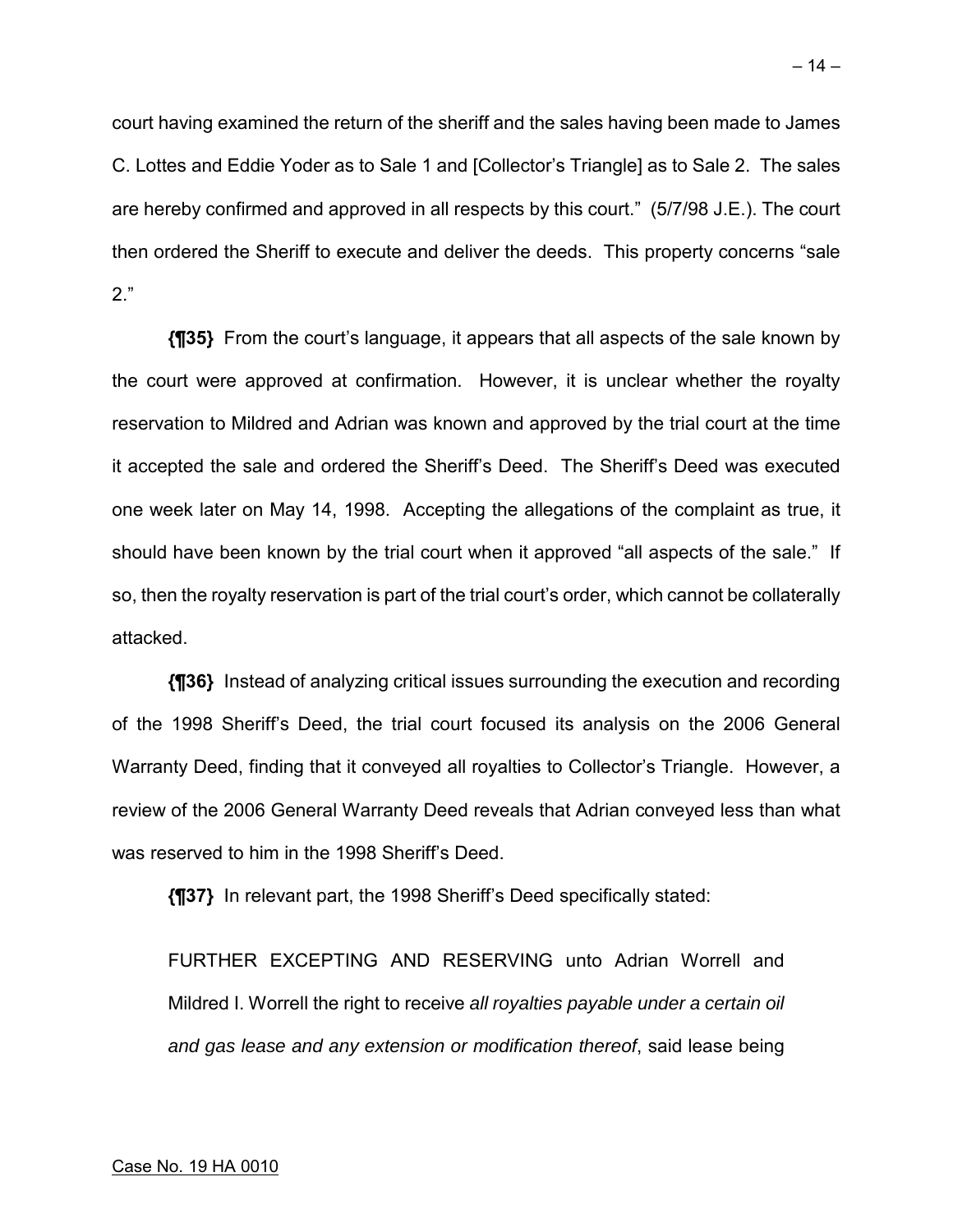recorded in Lease Volume 69, Page 79, Records of Harrison County, Ohio. (Emphasis added.)

(6/26/19 Amended Complaint, Exh. 1.) This language clearly reserved all royalty interests in the lease, as well as future modifications and extensions of the lease.

**{¶38}** In comparison, the 2006 General Warranty Deed stated, in relevant part,

GRANTOR ALSO CONVEYS TO GRANTEE, ITS SUCCESSORS AND ASSIGNS, ALL OF GRANTOR'S RIGHT TO RECEIVE *ROYALTIES AND FREE GAS IN CONNECTION WITH A CERTAIN OIL AND GAS WELL LOCATED ON THE PROPERTY AND DRILLED PURSUANT TO THE LEASE* RECORDED IN LEASE VOLUME 69, PAGE 79, IN THE RECORDER'S OFFICE, HARRISON COUNTY, OHIO. (Emphasis added)

**{¶39}** The language used in the 2006 General Warranty Deed specifically limited the conveyance to those royalties in connection with the Harris Well. In contrast, the 1998 Sheriff's Deed used broad language reserving royalties from any well drilled pursuant to the lease. Thus, the plain and unambiguous language of the 2006 General Warranty Deed conveyed only the oil and gas that is produced by the Harris Well, and not the subsequent drilling that is at issue in this action.

**{¶40}** Although Appellees encourage this Court to construe the 2006 conveyance broadly, the language is clear and unambiguous. The express language of the 1998 Sheriff's Deed clearly reserved all royalty rights deriving from the lease and any extension or modification, whereas the 2006 General Warranty Deed conveyed only the oil and gas in connection with the Harris Well, without extension or modification.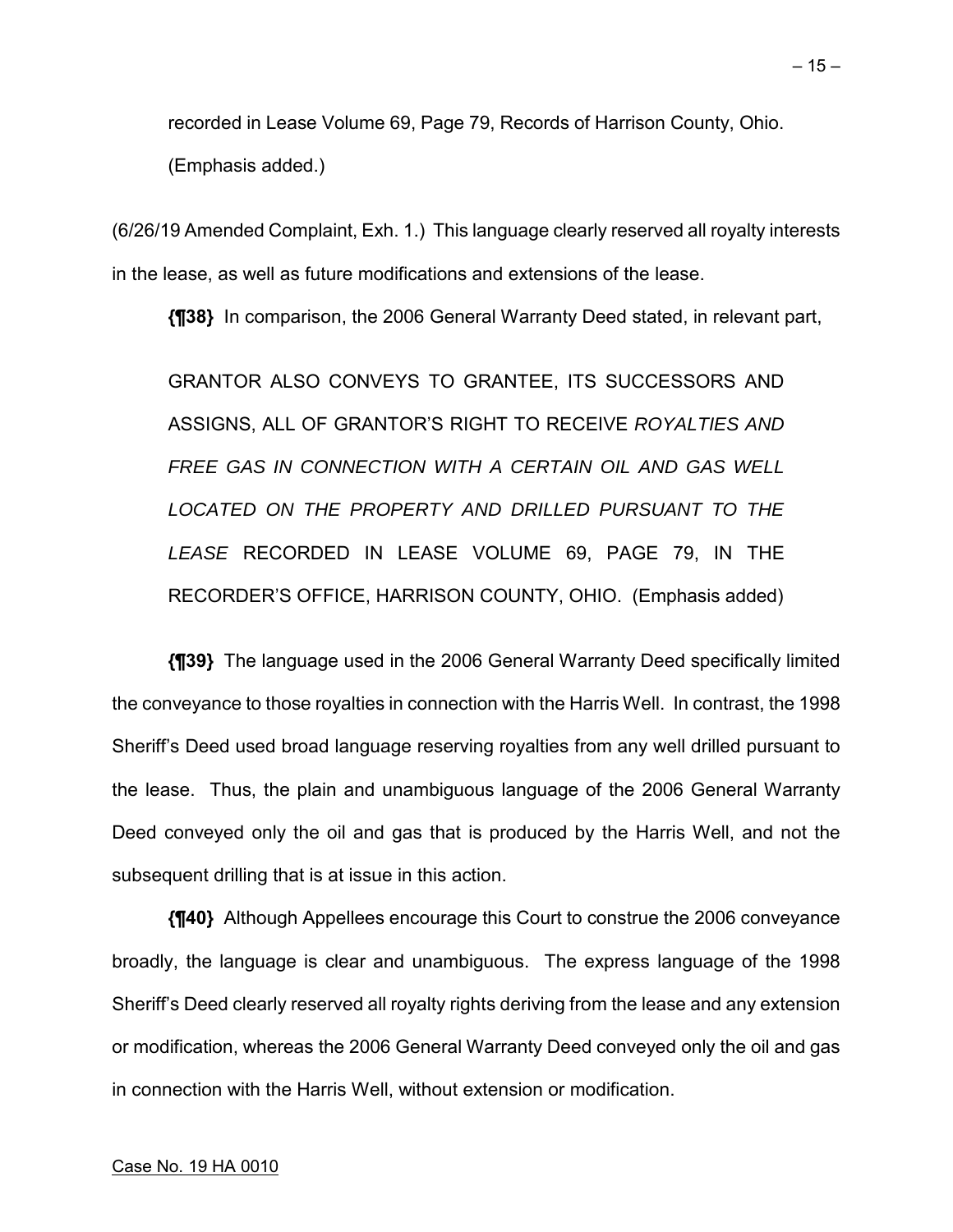**{¶41}** This matter was dismissed on the pleadings, based on the determination that Appellants have failed to raise any set of facts on which to base a valid claim. However, our review of the filings reveals that Appellants have raised allegations, which must be accepted as true, that could establish a viable claim for relief. The 2006 General Warranty Deed does not appear to convey all rights obtained through the 1998 Sheriff's Deed. There remains a question as to whether the Sheriff's Deed may now be attacked. Hence, Appellants have presented a claim upon which relief can be granted,

**{¶42}** As such, Appellants' sole assignment of error has merit and is sustained.

### **Conclusion**

**{¶43}** Appellants argue that the court's decision to grant Appellees' Civ.R. 12(B)(6) motion is erroneous as their mother and father obtained a reservation of all royalty rights in the 1998 Sheriff's Deed and conveyed only a portion of those interests in a 2006 General Warranty Deed. For the reasons provided, Appellants' arguments have merit and are sustained. The judgment of the trial court is reversed and the matter is remanded for further proceedings consistent with this Opinion.

Donofrio, J., concurs.

D'Apolito, J., concurs.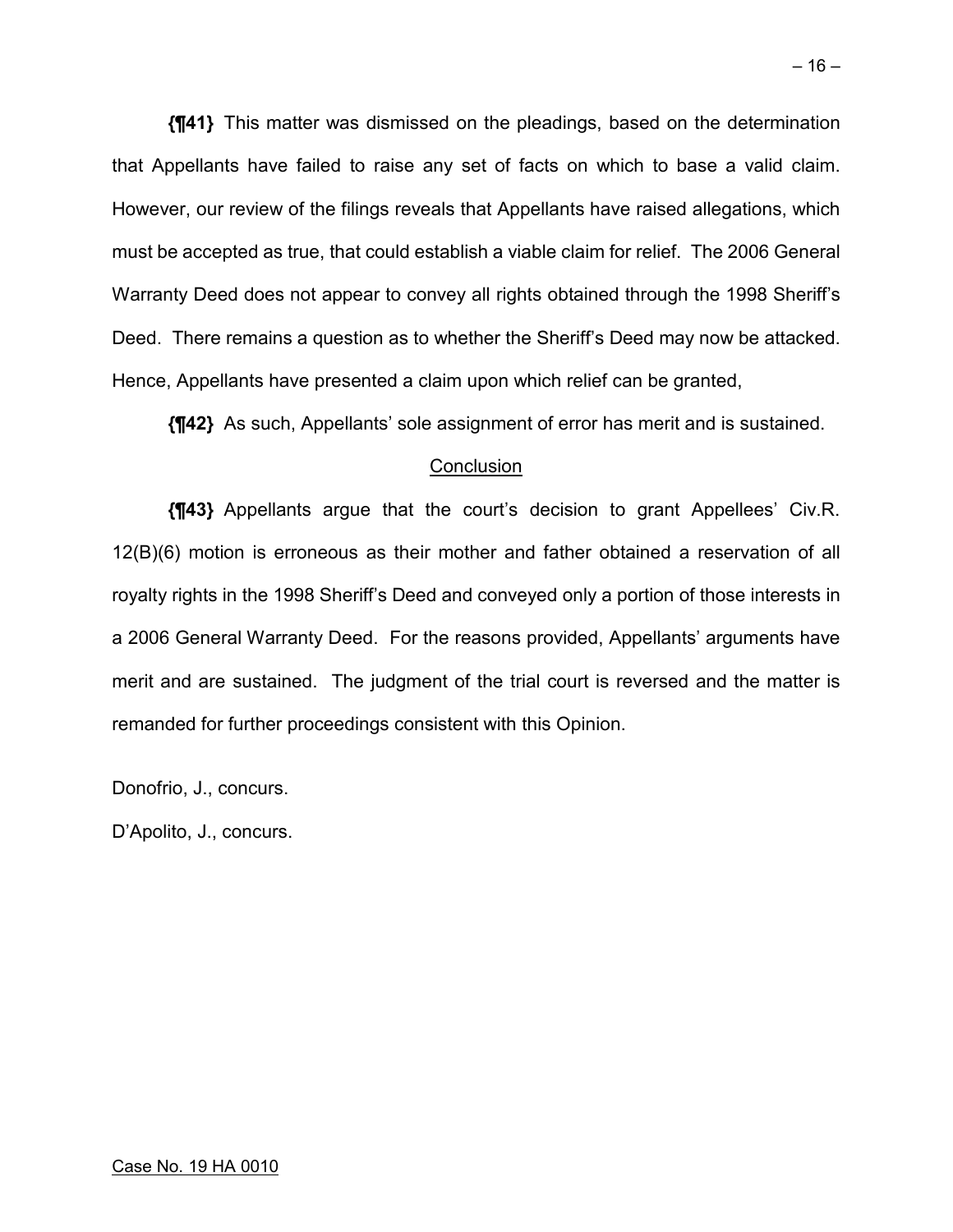For the reasons stated in the Opinion rendered herein, the assignment of error is sustained and it is the final judgment and order of this Court that the judgment of the Court of Common Pleas of Harrison County, Ohio, is reversed. We hereby remand this matter to the trial court for further proceedings according to law and consistent with this Court's Opinion. Costs to be taxed against the Appellees.

A certified copy of this opinion and judgment entry shall constitute the mandate in this case pursuant to Rule 27 of the Rules of Appellate Procedure. It is ordered that a certified copy be sent by the clerk to the trial court to carry this judgment into execution.

### **NOTICE TO COUNSEL**

#### **This document constitutes a final judgment entry.**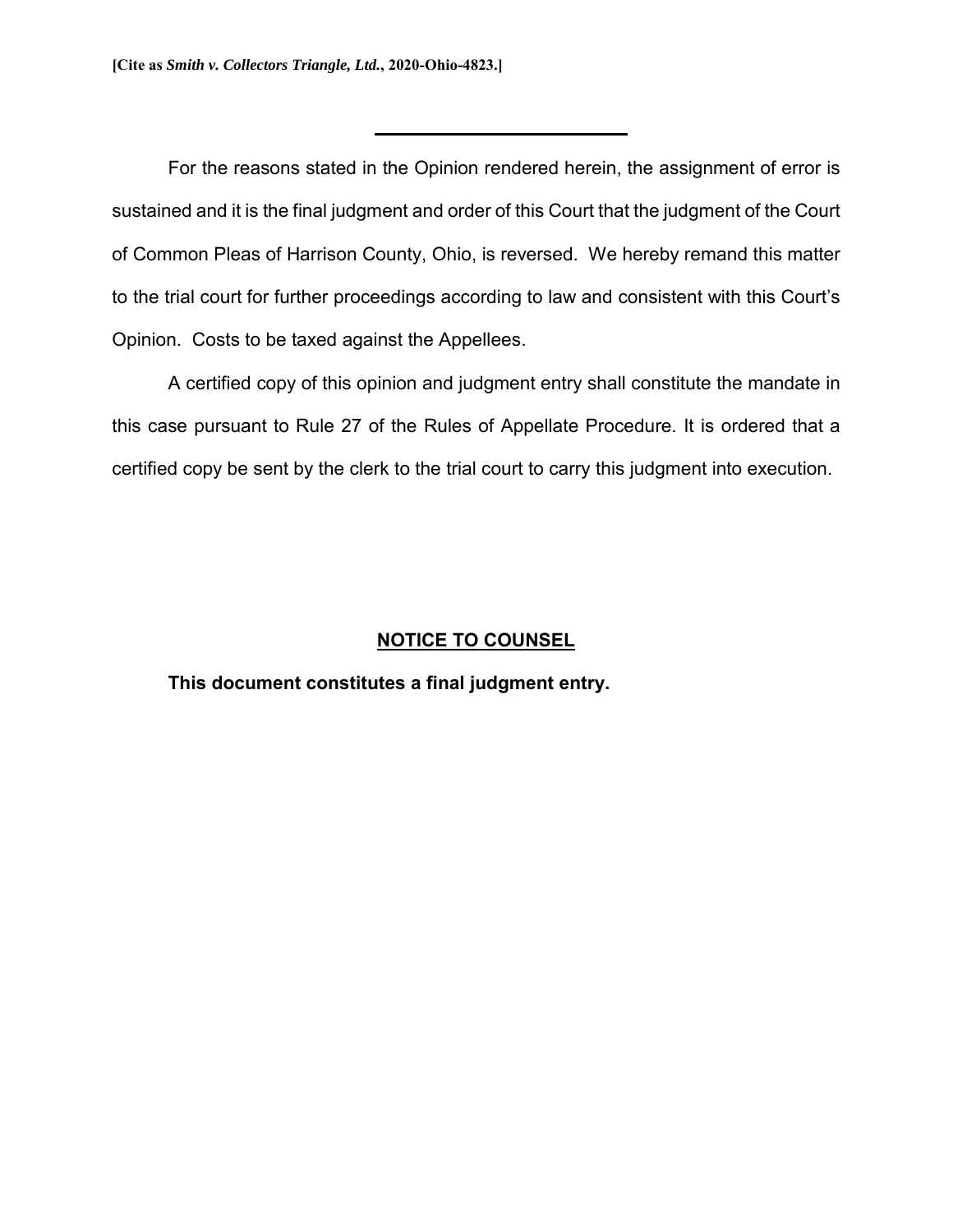# IN THE COURT OF APPEALS OF OHIO FOURTH APPELLATE DISTRICT LAWRENCE COUNTY

| Defendant-Appellee.  |   | <b>RELEASED 9/28/2020</b>                    |  |
|----------------------|---|----------------------------------------------|--|
| CHAD LIVELY,         | ٠ |                                              |  |
| V.                   |   | <b>DECISION AND</b><br><b>JUDGMENT ENTRY</b> |  |
| Plaintiff-Appellant, |   |                                              |  |
| CAROL JEAN HAMPTON,  |   | Case No. 19CA9                               |  |

#### APPEARANCES:

\_\_\_\_\_\_\_\_\_\_\_\_\_\_\_\_\_\_\_\_\_\_\_\_\_\_\_\_\_\_\_\_\_\_\_\_\_\_\_\_\_\_\_\_\_\_\_\_\_\_\_\_\_\_\_\_\_\_\_\_\_\_\_\_\_\_\_\_\_\_

Brigham M. Anderson, Ironton, Ohio, for appellant.

Randall L. Lambert, Ironton, Ohio, for appellee.

Hess, J.

**{¶1}** The Estate of Carol Jean Hampton (the "Estate") appeals from a judgment of the Lawrence County Common Pleas Court denying its adverse possession claim regarding certain real property in Lawrence County. The Estate contends that the court misapplied the law and erred when it found that the Estate failed to prove adverse use of the property for the requisite 21-year period. The evidence shows that in 1980, Carol Jean Hampton and her family took possession of the property pursuant to a sales contract after payment of the purchase price, and for over 21 years, they possessed the property and treated it as their own even though no change in record ownership occurred. This use was adverse, not permissive, because it was not accompanied by an express or implied recognition of a right of the sellers to terminate it. The trial court misapplied the law to the extent it suggested otherwise, and its related conclusion that the Estate failed in its burden to show adverse use for 21 years is against the manifest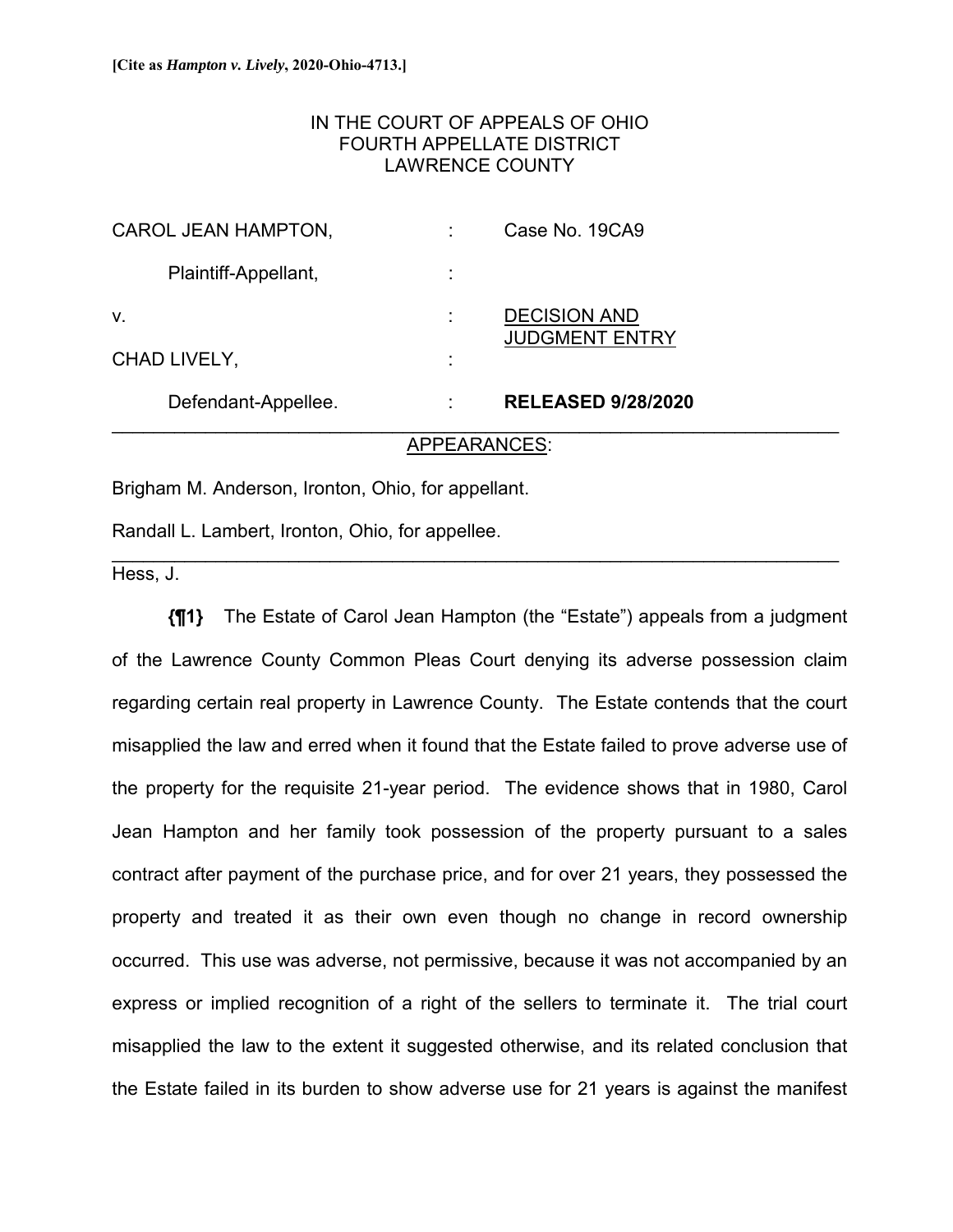weight of the evidence. Accordingly, we reverse the trial court's judgment and remand for further proceedings consistent with this opinion.

#### I. FACTS AND PROCEDURAL HISTORY

**{¶2}** In October 2016, Carol Jean Hampton filed a complaint against Chad Lively, the record owner of 1606 Charlotte Street, Ironton, Ohio, located in the Green Valley Estates subdivision, alleging she had obtained legal ownership of the property by adverse possession and asking the court to, among other things, quiet title. Subsequently, she died, and the trial court substituted her estate as plaintiff.

**{¶3}** A magistrate conducted a bench trial and heard evidence that Chad Lively's grandparents, Thomas and Louise Lively, acquired the property in 1960 and remained the record owners until 2016, when Chad Lively probated the estates of his grandparents and his father, James Lively, and became the record owner. However, from 1980 to 2012, Carol Jean Hampton lived on the property, which she shared for many years with her husband, Paul Destocki, and their sons, Paul Eddie and Chris (the "Hampton/Destocki family").

**{¶4}** Beverly Nance ("Nance"), Carol Jean Hampton's sister, testified that one day in 1980, Nance and her mother, Leona Hampton, went to Green Valley Estates to look for a house for the Hampton/Destocki family. They toured two homes on Charlotte Street with "for sale" signs outside. They liked the property at issue, and her mother decided to buy it. The next day, Nance saw her mother write a check but did not see the face of it. They drove to the property, where her mother talked to Louise Lively and gave her the check. Nance did not see or converse with the Lively family after that day. She testified that the Hampton/Destocki family moved to the property about 30 to 45 days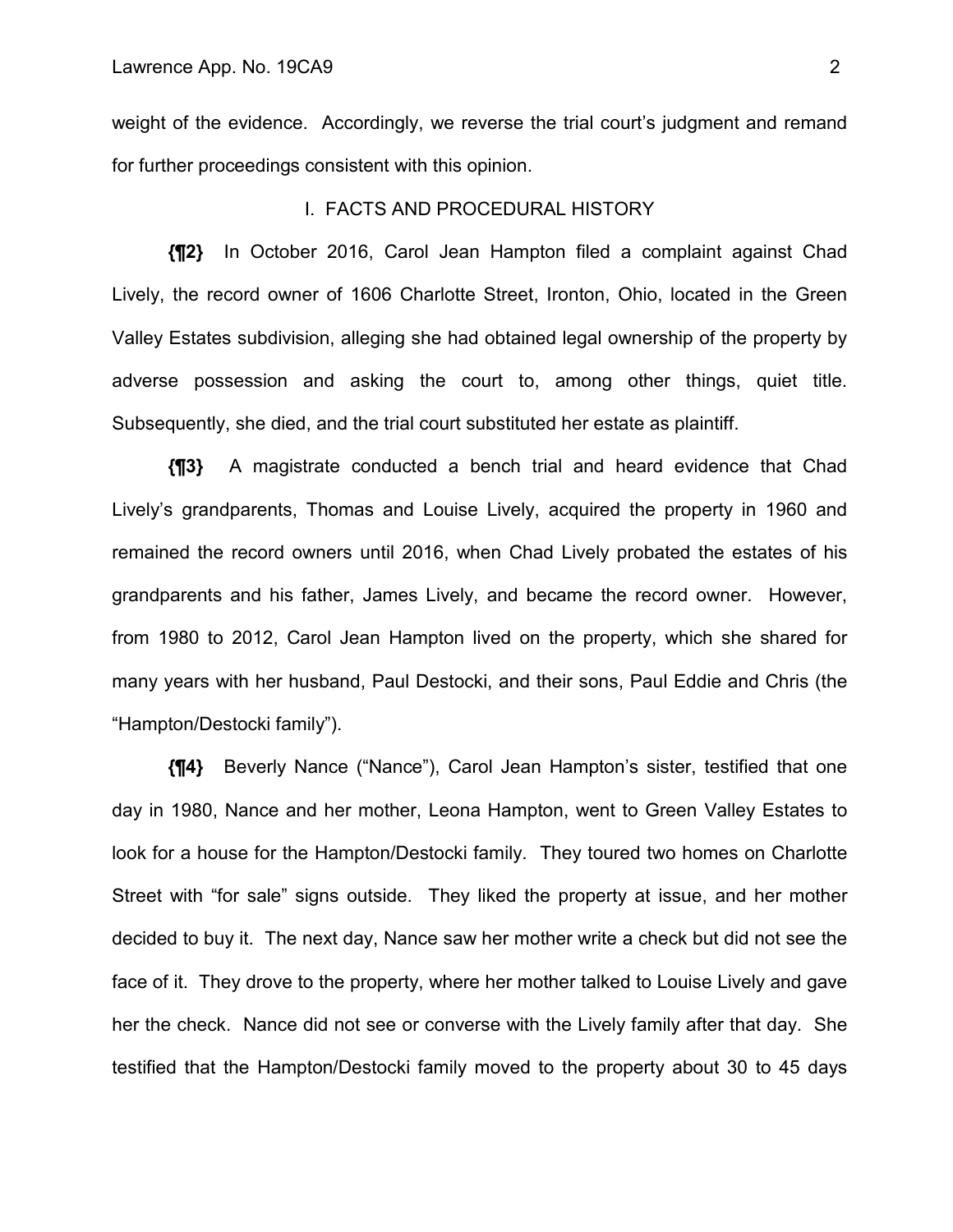later and lived there for at least 30 years. Nance testified that from 1980 until 2016, tax bills for the property, which had the names of Thomas and Louise Lively on them, came to her home. Her family paid the property taxes from 1980 through 2015.

**{¶5}** Chris Hampton Destocki ("Destocki") testified that shortly after his birth in 1980, his family moved onto the property. His brother moved out around 1992 or 1993, and Destocki moved out in 1998. His parents remained on the property until 2012. His father had a stroke and spent four months at a physical therapy facility. After his father was discharged in May 2012, his parents moved in with him. Destocki testified that after his father died in December 2013, his mother wanted to move back to the house, so they began to remodel it. However, the last time Destocki was in the house was in 2015, and his mother never moved back before her death. Destocki admitted that he could not locate any documentation regarding the check his grandmother gave Louise Lively in 1980 and that he had never seen a deed to the property. However, he testified that everything his grandmother bought was "always bought and paid for right there" with cash or check. He was unaware of any other payments on the property, never witnessed any interaction between his mother and the Lively family, and was unaware of any agreement between them. He explained that it was not unusual for his family to not record a deed because "they were afraid of law suits [sic]" and that his mother was a hoarder who "put everything off" and "always thought she had tomorrow." He testified that a deed could have been in the house with other important documents, but he had no reason to look for one prior to 2016 and did not have access to the house after 2016, so "that stuff is gone forever." Destocki testified that his grandmother added a garage to the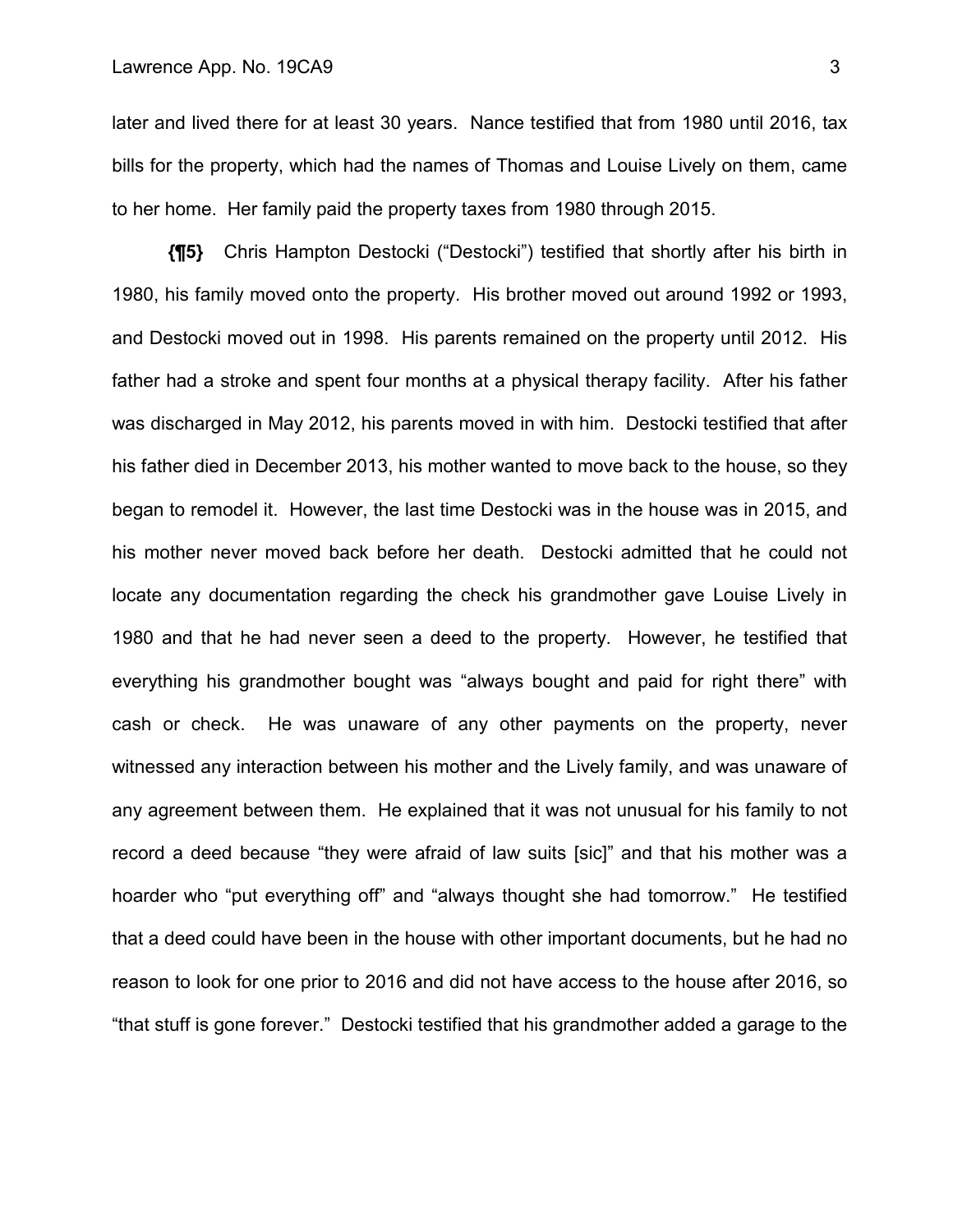house in 1992 or 1993, that his father had maintained homeowners' insurance on the property, and that his family had paid property taxes on it.

**{¶6}** Sara Francis Salisbury testified that she has lived next door to the property for 61 years. She believed Carol Jean Hampton and her husband owned the property because "[a]ccording to \* \* \* Louise Lively they sold the house to them."

**{¶7}** Chad Lively ("Lively") testified that he was born in 1973 and lived on the property with his grandparents and father from 1973 until 1980. Lively testified that in late 1979 or early 1980, he witnessed a conversation between his grandmother, Carol Jean Hampton, and Paul Destocki but did know the subject of it. In 1980, his grandparents purchased a house in Florida because his grandfather had health issues and needed to live in a warmer climate, and the family moved there. Lively acknowledged the Hampton/Destocki family possessed the property between 1980 and 2012 and testified that "[t]here must have been some kind of an arrangement" between them and his grandparents even though he did not know the details of it. Lively testified that after moving to Florida, he observed his grandparents continue to hold themselves out as the owners of the property, and he thought they owned it based on conversations with them and his father. However, he had no knowledge of his grandparents or father going back to the property, conversing with the Hampton/Destocki family, receiving rent payments, maintaining the property, or expending money on it between 1980 and their deaths. His grandfather died in 1989, and his grandmother sold the Florida house in 1992, moved to an apartment, and died in 1997. Lively's father moved back to Ohio in 2004 and lived in Ironton for a year before his death in 2007. From 1980 until 2016, Lively went to Lawrence County four or five times but went to the property only once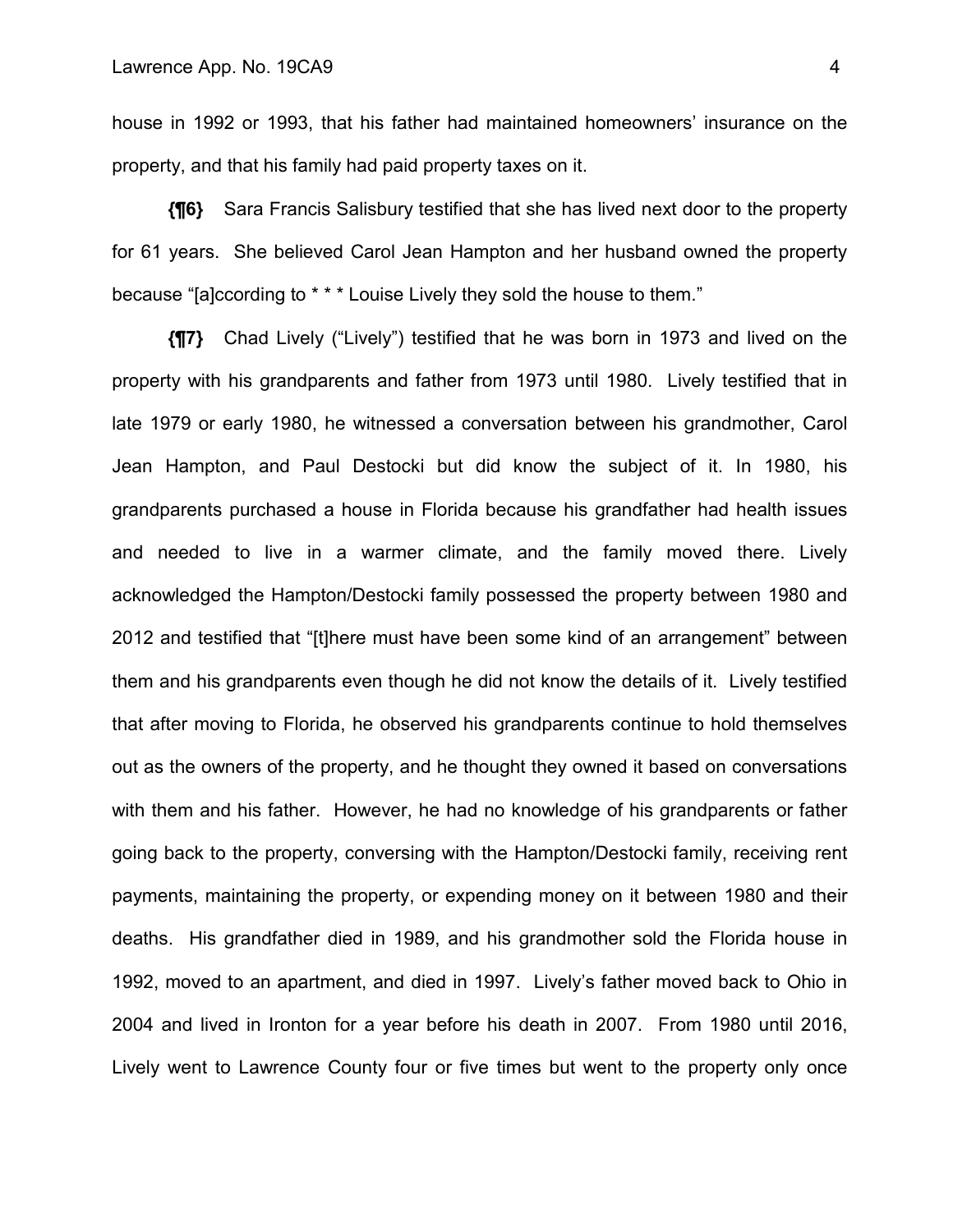around 2003 or 2004 and knocked on the door. Lively admitted that he never received rent for the property, and prior to 2016, he did not converse with the Hampton/Destocki family, maintain the property, or expend money on it. Lively lived in Florida until 2016 when he became the record owner of the property and moved onto it. Lively testified that at that time, the house was in poor condition, contained a lot of garbage, and showed no signs of a recent remodel.

**{¶8}** Brandy Lively testified that she met Lively around 1999 or 2000 and married him in 2005. She witnessed conversations between Lively and his father about the property in which Lively indicated that "the house was his," that his family had "left the house with people," and that he "intended on one day coming back." In 2007 and 2010, she and Lively came to Lawrence County for the funerals of his father and stepfather respectively, but she did not go to the property. Around 2010 or 2011, she unsuccessfully tried to contact Carol Jean Hampton after getting a report that the property "wasn't in good condition." In 2016, she obtained information about the local health department possibly condemning the property. She sent Destocki a message expressing interest in purchasing the property from his family to "bait" him into responding because she wanted to get in touch with his mother to discuss the condition of the property. She "had no intention of purchasing a house that we already owned."

**{¶9}** The magistrate found that from 1980 to 2012, the Hampton/Destocki family continuously, exclusively, openly, and notoriously possessed the property but that the Estate failed to establish adverse use of the property for 21 years. The Estate filed objections to the magistrate's decision, which the trial court overruled. The court agreed with the magistrate that the Estate established the elements of its adverse possession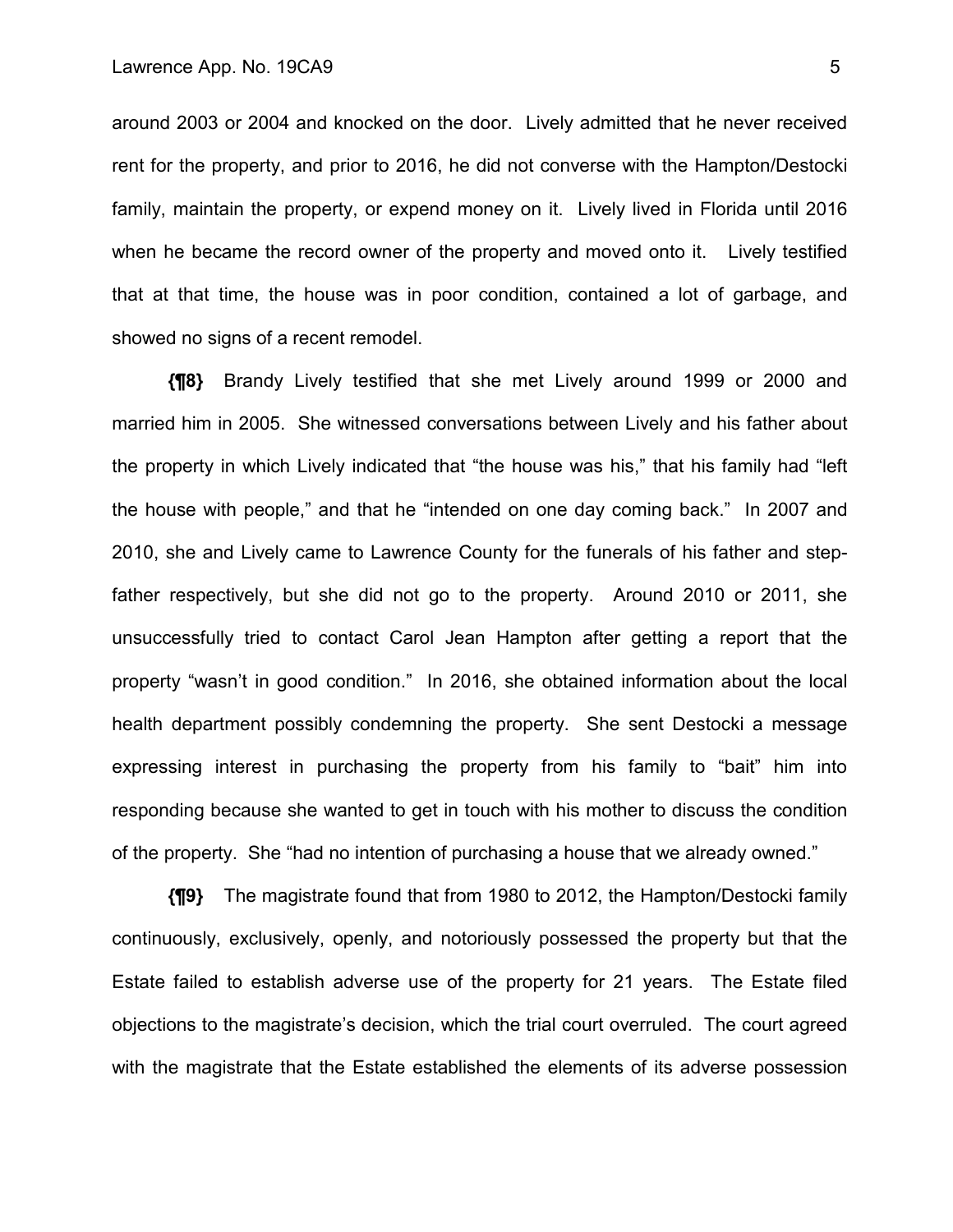claim by clear and convincing evidence except adverse use for 21 years. The court found that "[t]he evidence proffered by [the Estate] at trial indicated that some form of financial transaction occurred in or around 1980 between Leona Hampton and Thomas and Louise Lively, after which the Livelys vacated the house and moved to Florida and Carol Jean Hampton and her family took up residency at 1606 Charlotte Street, but no deed or written evidence regarding the transaction was produced at trial." The court stated that "[r]egardless of whether there was an alleged sale, lease or advanced rent paid, the obvious conclusion is that the Hampton/Destocki family initially moved into the property with the permission and consent of the Livelys." The court explained that possession is not adverse if it is with the owner's permission, that the permission did not terminate until Louise Lively died in 1997, and that two events—abandonment of the property in 2012 and Chad Lively obtaining record title in 2016—"terminated the Plaintiff's consecutive years short of the 21-year requirement."

#### II. ASSIGNMENT OF ERROR

**{¶10}** The Estate presents one assignment of error:

The Trial Court erred when it failed to find that the Plaintiff had adversely possessed 1606 Charlotte Street, Ironton, Ohio 45638 and misapplied the law and meaning of "adverse," as it relates to an Adverse Possession Claim.

#### III. LAW AND ANALYSIS

**{¶11}** The Estate maintains that the trial court erred when it held that the Estate failed to prove adverse use of the property for 21 years. The Estate asserts that the court misapplied the law and the meaning of "adverse" when it concluded that Carol Jean Hampton's initial possession of the property was not adverse "due to the fact that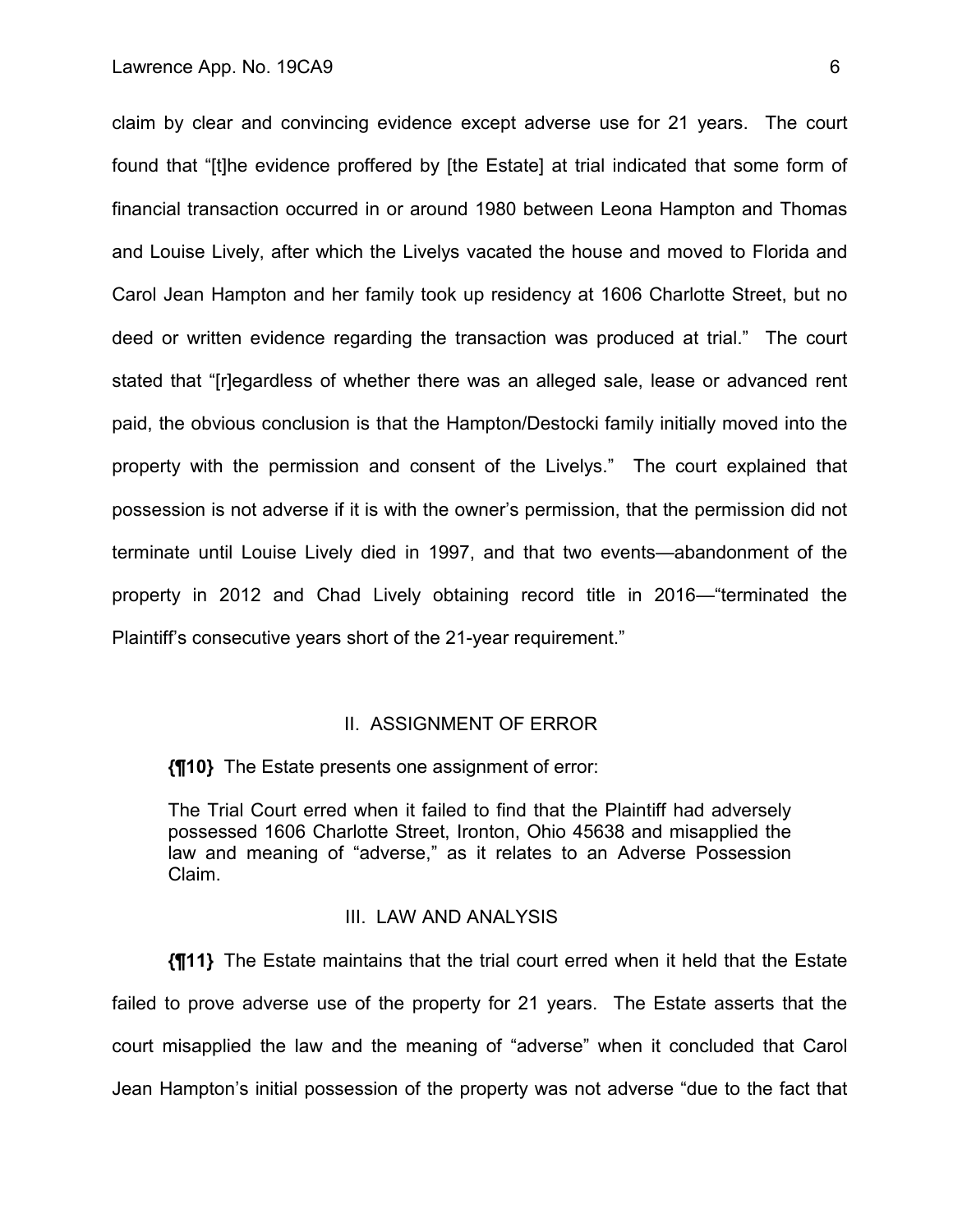she purchased the property and a deed was never recorded." The Estate contends that "[t]here is no question that the facts at trial in this case established that Carol Jean Hampton occupied what she believed to be her own property" and that the Estate proved adverse use under *Evanich v. Bridge*, 119 Ohio St.3d 260, 2008-Ohio-3820, 893 N.E.2d 481, because Carol Jean Hampton possessed the property and treated it as her own for more than 21 years.

**{¶12}** Lively maintains that without documentary evidence of a sale, "it is impossible to ascertain the arrangement" between his grandparents and the Hampton/Destocki family, and the check Louise Lively accepted could have been a down payment or rent. Lively claims that his grandparents believed they still owned the property and notes that until 2016, they were the record owners, and the property tax bills listed them as such. He also asserts that regardless of what the agreement was, it is "obvious" the Hampton/Destocki family "moved in with permission."

**{¶13}** In *Turner v. Robinson*, 4th Dist. Highland No. 16CA21, 2017-Ohio-7228, ¶ 29, we explained:

"An appeal of a ruling on an adverse possession claim is usually reviewed under a 'manifest weight of the evidence' standard of review." *Nolen v. Rase*, 4th Dist. Scioto No. 13CA3536, 2013-Ohio-5680, ¶ 9. "In other words, an appellate court will not reverse a trial court's decision on this issue if it is supported by some competent, credible evidence." *Id.* "This standard of review is highly deferential and even the existence of 'some' evidence is sufficient to support a court's judgment and to prevent a reversal." *Id.* However, where the appellant challenges the trial court's choice or application of law, our review is de novo. *Pottmeyer v. Douglas*, 4th Dist. Washington No. 10CA7, 2010-Ohio-5293, ¶ 21.

**{¶14}** "To acquire title by adverse possession, a party must prove, by clear and convincing evidence, exclusive possession and open, notorious, continuous, and adverse use for a period of twenty-one years." *Grace v. Koch*, 81 Ohio St.3d 577, 692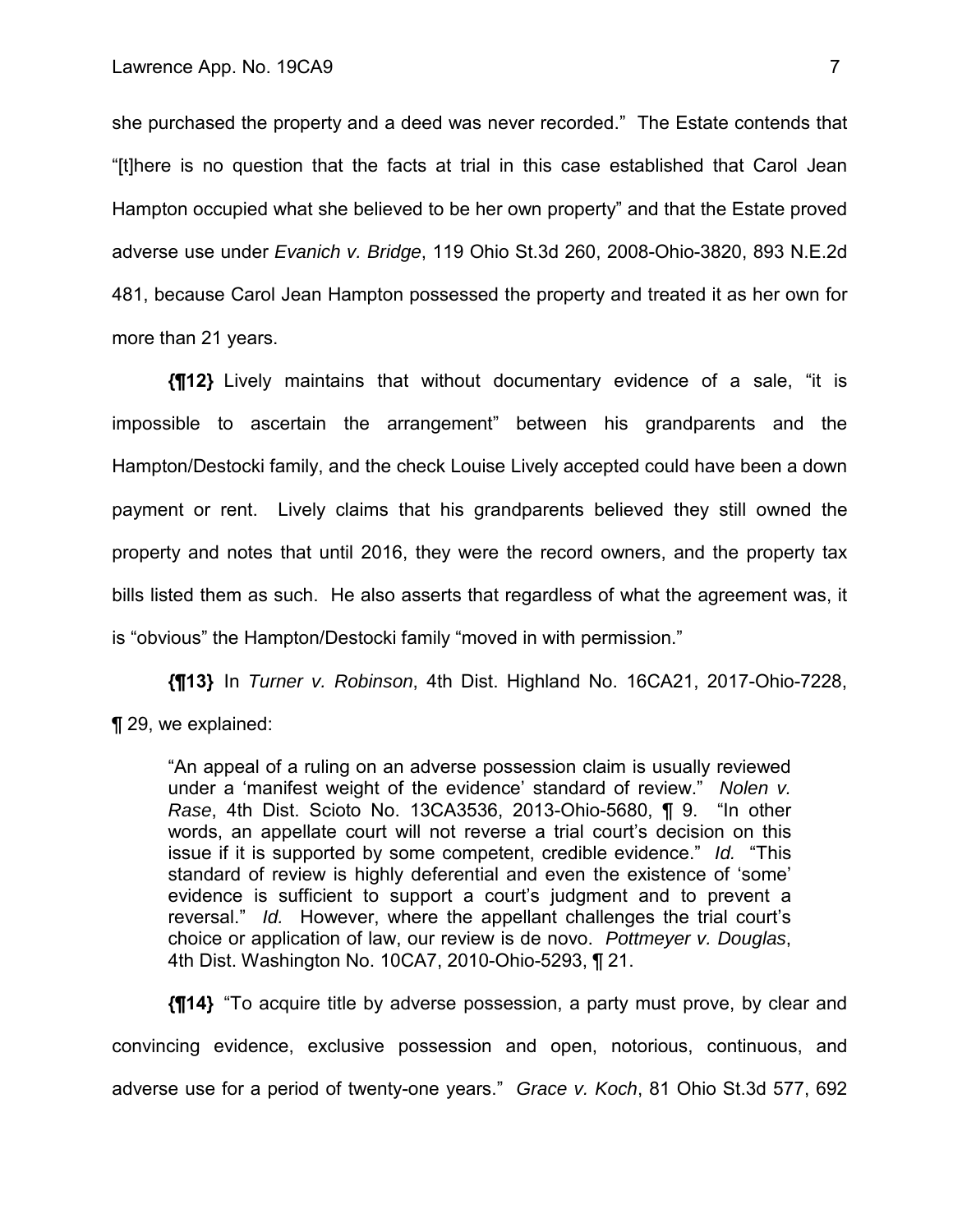N.E.2d 1009 (1998), syllabus. "Clear and convincing evidence is that measure or degree of proof which is more than a mere 'preponderance of the evidence,' but not to the extent of such certainty as is required 'beyond a reasonable doubt' in criminal cases, and which will produce in the mind of the trier of facts a firm belief or conviction as to the facts sought to be established." *Cross v. Ledford,* 161 Ohio St. 469, 120 N.E.2d 118 (1954), paragraph three of the syllabus.

**{¶15}** The trial court determined that the Estate proved exclusive possession and open, notorious, and continuous use of the property for a 21-year period; the dispute on appeal centers on whether the Estate proved adverse use for the requisite period. "[I]ntent is objective rather than subjective in determining whether the adversity element of adverse possession has been established, and the legal requirement that possession be adverse is satisfied by clear and convincing evidence that for 21 years the claimant possessed property and treated it as the claimant's own." *Evanich*, 119 Ohio St.3d 260, 2008-Ohio-3820, 893 N.E.2d 481, at ¶ 13. Adverse use is "non-permissive use." *Turner*  at ¶ 37.

**{¶16}** The trial court misapplied the law when it suggested that possession pursuant to a sales contract is never adverse use, and its related conclusion that the Estate failed to prove adverse use for 21 years by clear and convincing evidence is against the manifest weight of the evidence. If a buyer takes possession of property after paying the purchase price, the buyer manifests an intent to treat the property as his or her own because the buyer's performance triggers the seller's duty to convey legal title to the buyer. *See generally Coggshal v. Marine Bank Co.*, 63 Ohio St. 88, 57 N.E. 1086 (1900), paragraph one of the syllabus ("The interest of the vendee of land before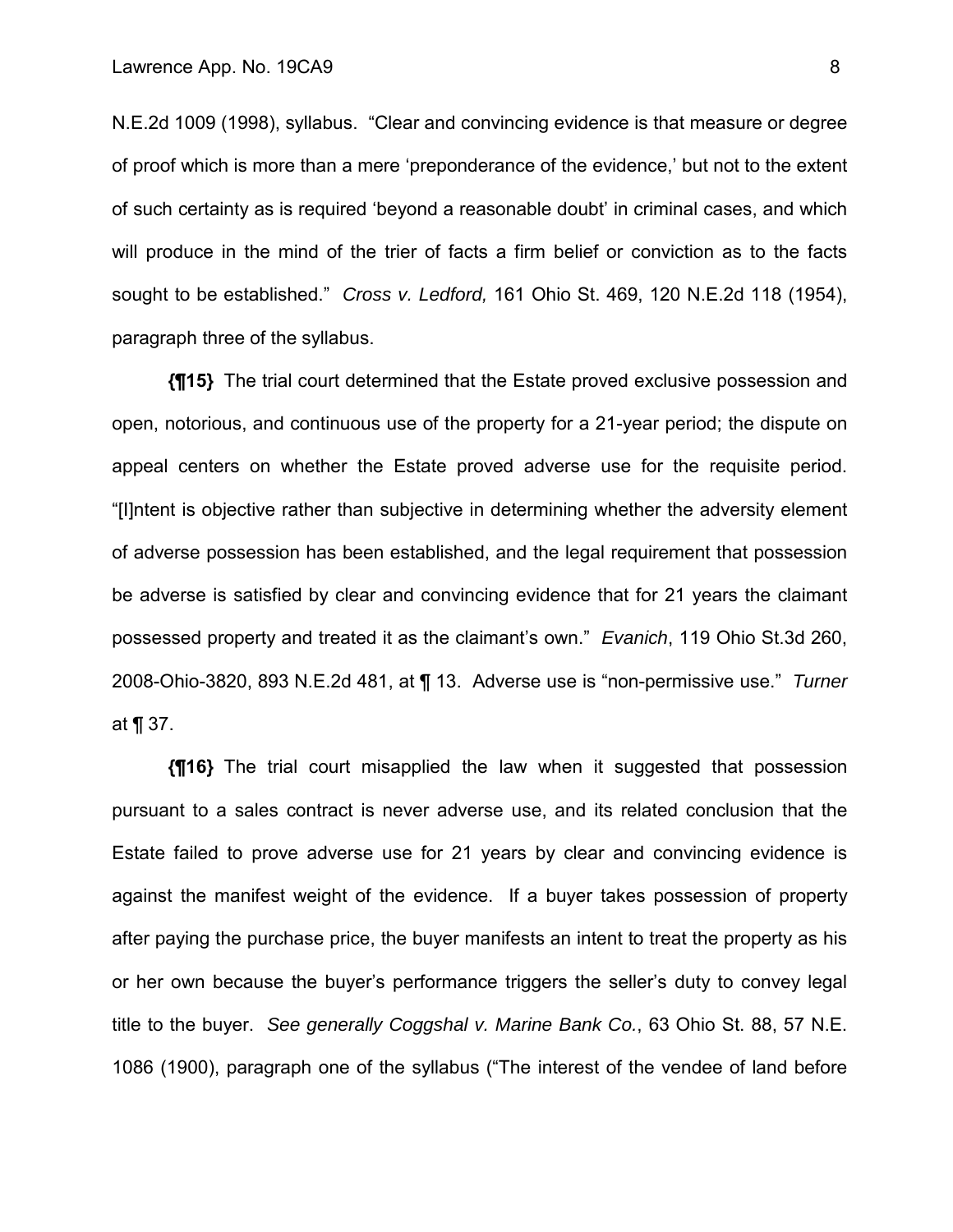conveyance is an equitable estate in the land, equal to the amount of the purchase money paid, and which, upon full payment, may ripen into a complete equity, entitling him to a conveyance of the legal title according to the terms of the contract \* \* \*"); *Adams v. Wright*, 353 Mo. 1226, 1232, 187 S.W.2d 216 (1945) ("One rule of real property law is that where the vendor has delivered possession to the vendee, but retains the legal title under a contract to deliver a deed when the purchase money is fully paid  $* * *$ , the holding of the vendee will not be deemed adverse \* \* \* *until the purchase price is paid*" (Emphasis added.)). The buyer's use is not permissive because it is not accompanied by an express or implied recognition of a right of the seller to terminate the use. *See Cadwallader v. Scovanner*, 178 Ohio App.3d 26, 2008-Ohio-4166, 896 N.E.2d 748, ¶ 57 (12th Dist.), quoting *Manos v. Day Cleaners & Dyers, Inc.*, 91 Ohio App. 361, 363, 108 N.E.2d 347 (9th Dist.1952) (a use is not adverse if it is accompanied by " 'an express or implied recognition of the landowner's right to put an end to the use' "); *Tenney v. Luplow*, 103 Ariz. 363, 369, 442 P.2d 107 (1968), quoting *Miller v. Conley*, 96 Or. 413, 419, 190 P. 301 (1920) (permissive use exists when there is " 'permission merely to occupy land in subordination to the legal title of the one granting the permission' " and " 'does not include possession given with design to confer the legal title upon the one who assumes the occupancy' "); *see generally Fountain v. Lewiston Natl. Bank*, 11 Idaho 451, 509-510, 83 P. 505 (1905) ("It is clear, \* \* \* upon principle, that one who purchases a tract of land and pays the purchase price and enters into the possession thereof, believing he has title whether he receives a good deed of conveyance, an imperfect one, or no deed at all, nevertheless enters into a possession adversely to the vendor and all the rest of the world; and, while the entry is made with the permission of the owner, it is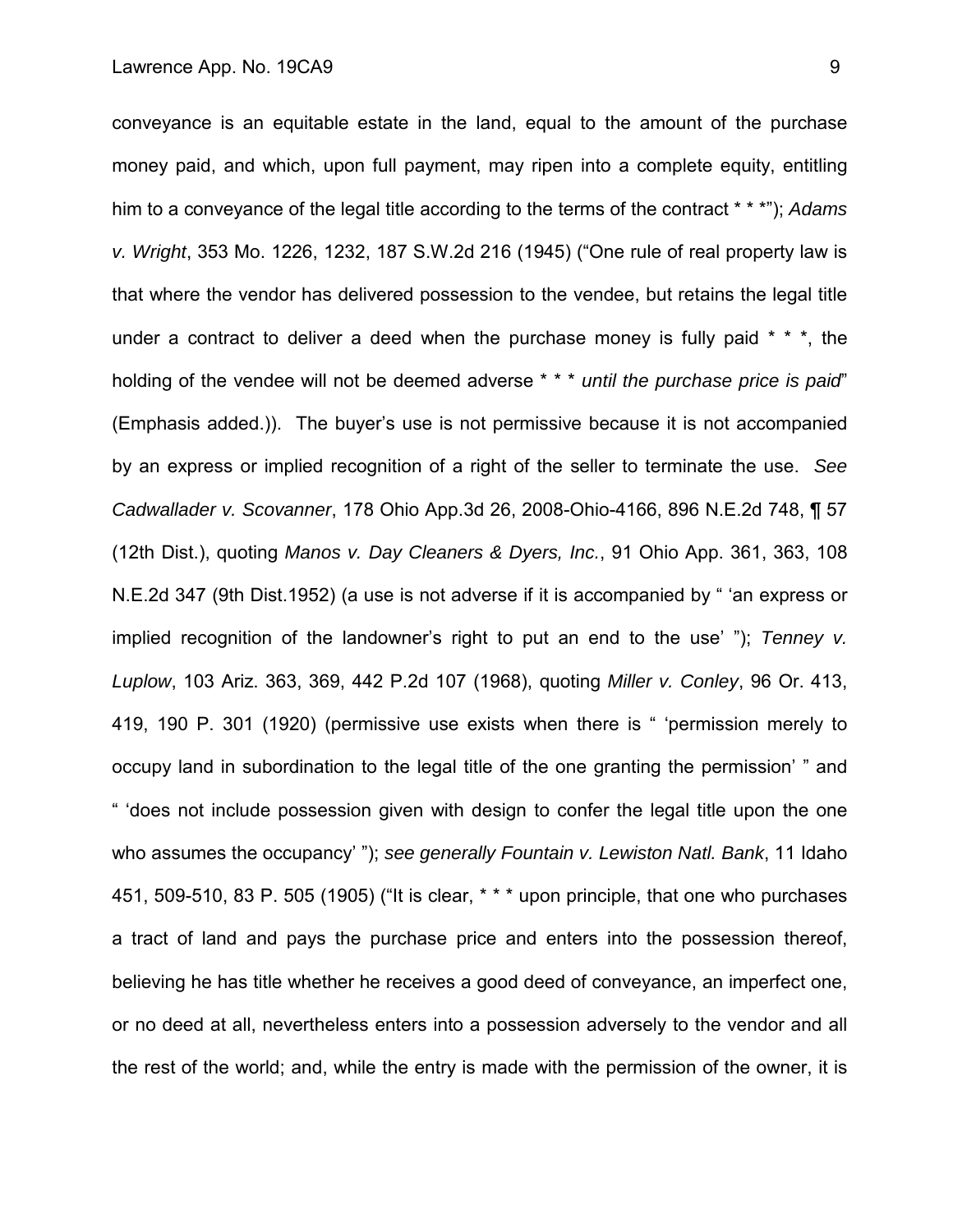from that moment adverse to him, and an adverse and hostile possession is the real intent of the party to such a contract").

**{¶17}** Although the trial court did not specifically resolve whether the 1980 transaction was a sale or lease, there is no competent, credible evidence that would support the conclusion that the Hampton/Destocki family took possession pursuant to a lease agreement. Rather, the evidence shows that the family took possession pursuant to a sales contract after having paid the purchase price and that for over 21 years, the family possessed the property and treated it as their own. Nance testified about how in 1980, she went with her mother to Green Valley Estates to look for a house for the Hampton/Destocki family, they toured the property at issue because it had a "for sale" sign in the yard, and her mother decided to buy it and gave Louise Lively a check the next day. Even though Nance did not see the face of the check, Destocki testified that his grandmother always purchased things outright with cash or check; it was "how she operated." *See* Evid.R. 406 ("Evidence of the habit of a person \* \* \* is relevant to prove that the conduct of the person  $* * *$  on a particular occasion was in conformity with the habit \* \* \*"). And even though Thomas and Louise Lively remained the record owners of the property until 2016, Destocki explained that it was possible that his family had a deed to the property that was not recorded out of a desire to protect the property from potential creditors and that was lost because his mother was a hoarder, and Destocki did not have access to the property once Lively became the record owner in 2016.

**{¶18}** After Louise Lively accepted the check from Leona Hampton, there is no evidence that the Lively family ever sought or received additional payments for the property or of any other interaction between the families during the 32 years Carol Jean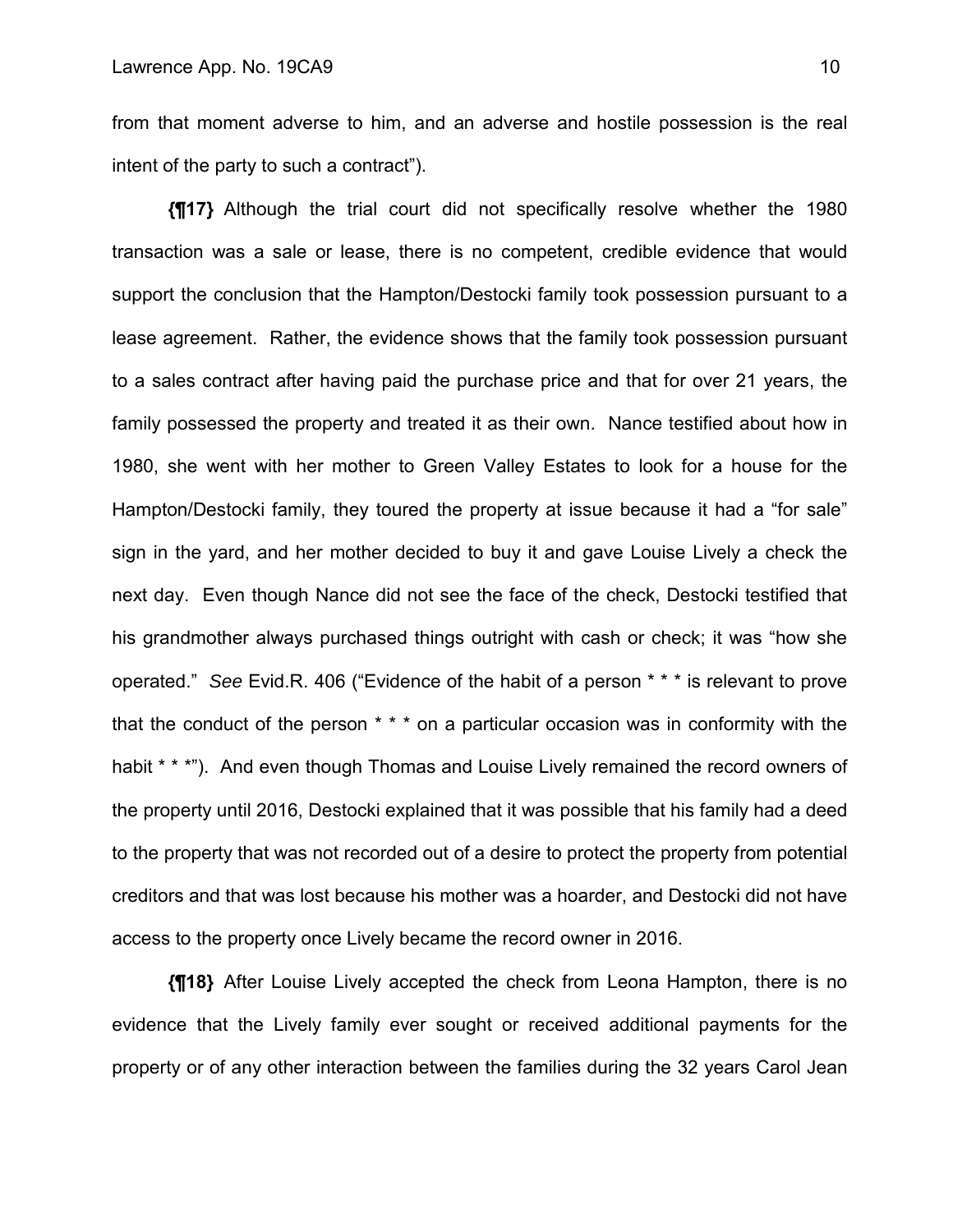1

Hampton and her husband resided there. There is no evidence that any member of the Lively family maintained the property or made expenditures on it between 1980 and 2016. There is no evidence Thomas, Louise, or James Lively even returned to the property prior to their deaths. Notably, James Lively moved back to Ohio in 2004 and lived in Ironton for a year before he died in 2007. There is evidence that Louise Lively told a neighboring property owner, Salisbury, that the Livelys had sold the house to Carol Jean Hampton and her husband.<sup>1</sup> There is also evidence that the Hampton/Destocki family treated the property as their own during the time they lived there. They added a garage to the property with the help of Leona Hampton, ensured payment of the property taxes from 1980 through 2015, and had homeowners' insurance on the property.

**{¶19}** Lively directs our attention to his testimony that he observed his grandparents holding themselves out as owners of the property after they moved to Florida and asserts that his grandparents discussed him moving back to the property. However, Lively did not articulate what his observations were and admitted that he had no evidence that his grandparents went to the property, received rent, maintained the property, expended money on it, or communicated with the Hampton/Destocki family after moving to Florida—actions one would expect a property owner to take if there had

<sup>1</sup> We recognize that to the extent the Estate relies on this testimony to prove a sale had occurred, the testimony is hearsay, i.e., "a statement, other than one made by the declarant while testifying at the trial or hearing, offered in evidence to prove the truth of the matter asserted." Evid.R. 801(C). Even though Lively did not object to this testimony, "when the trial court is the trier of fact, we presume that the judge disregards improper hearsay evidence unless there is affirmative evidence in the record to the contrary." *State v. Campbell*, 8th Dist. Cuyahoga Nos. 100246 & 100247, 2014-Ohio-2181, ¶ 16. However, because Lively did not object at trial or respond to the Estate's reliance on Salisbury's testimony on appeal, we are without the benefit of arguments from the parties as to whether a hearsay exception applies. *See generally* Evid.R. 804(B)(3) ("A statement that was at the time of its making so far contrary to the declarant's \* \* \* proprietary interest \* \* \* that a reasonable person in the declarant's position would not have made the statement unless the declarant believed it to be true" is "not excluded by the hearsay rule if the declarant is unavailable as a witness"); Evid.R. 804(A)(4) (a declarant is unavailable as a witness if the declarant "is unable to be present or to testify at the hearing because of death"). However, even if the testimony was inadmissible hearsay, our conclusion in this case would be the same.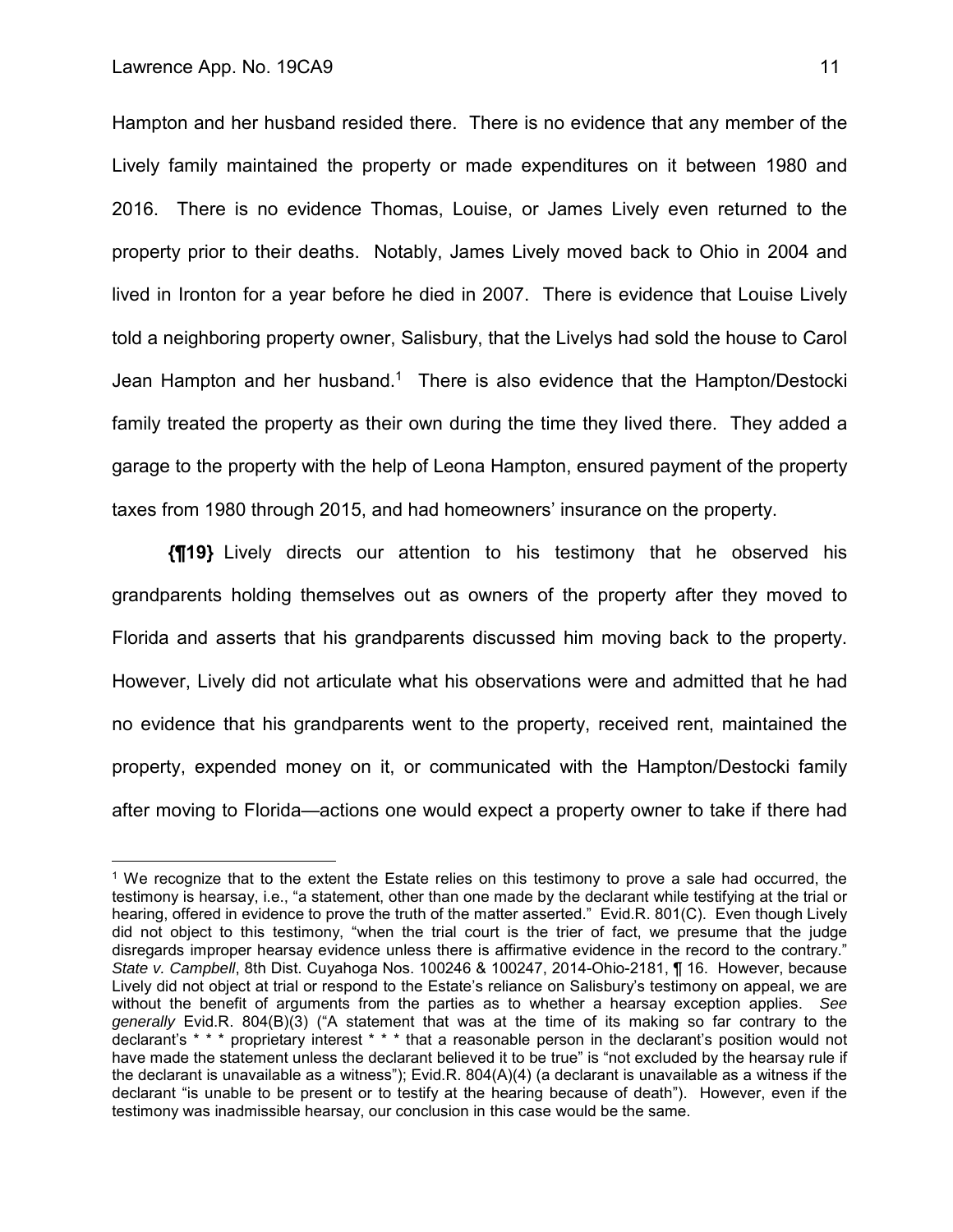been a landlord/tenant relationship or a sale with unpaid purchase money. Although Lively testified that he believed his grandparents owned the property based on conversations with them and his father, the court indicated that Lively could not testify about what they said, presumably because it would have been inadmissible hearsay. In addition, the testimony Lively cites for the position that his grandparents discussed him moving back to the property is testimony of his wife—who never met his grandparents about statements that Lively made. Lively had no personal knowledge of the arrangement between his grandparents and the Hampton/Destocki family.

**{¶20}** The Estate established the elements of its adverse possession claim by clear and convincing evidence. We sustain the sole assignment of error, reverse the trial court's judgment, and remand for further proceedings consistent with this opinion.

> JUDGMENT REVERSED AND CAUSE REMANDED.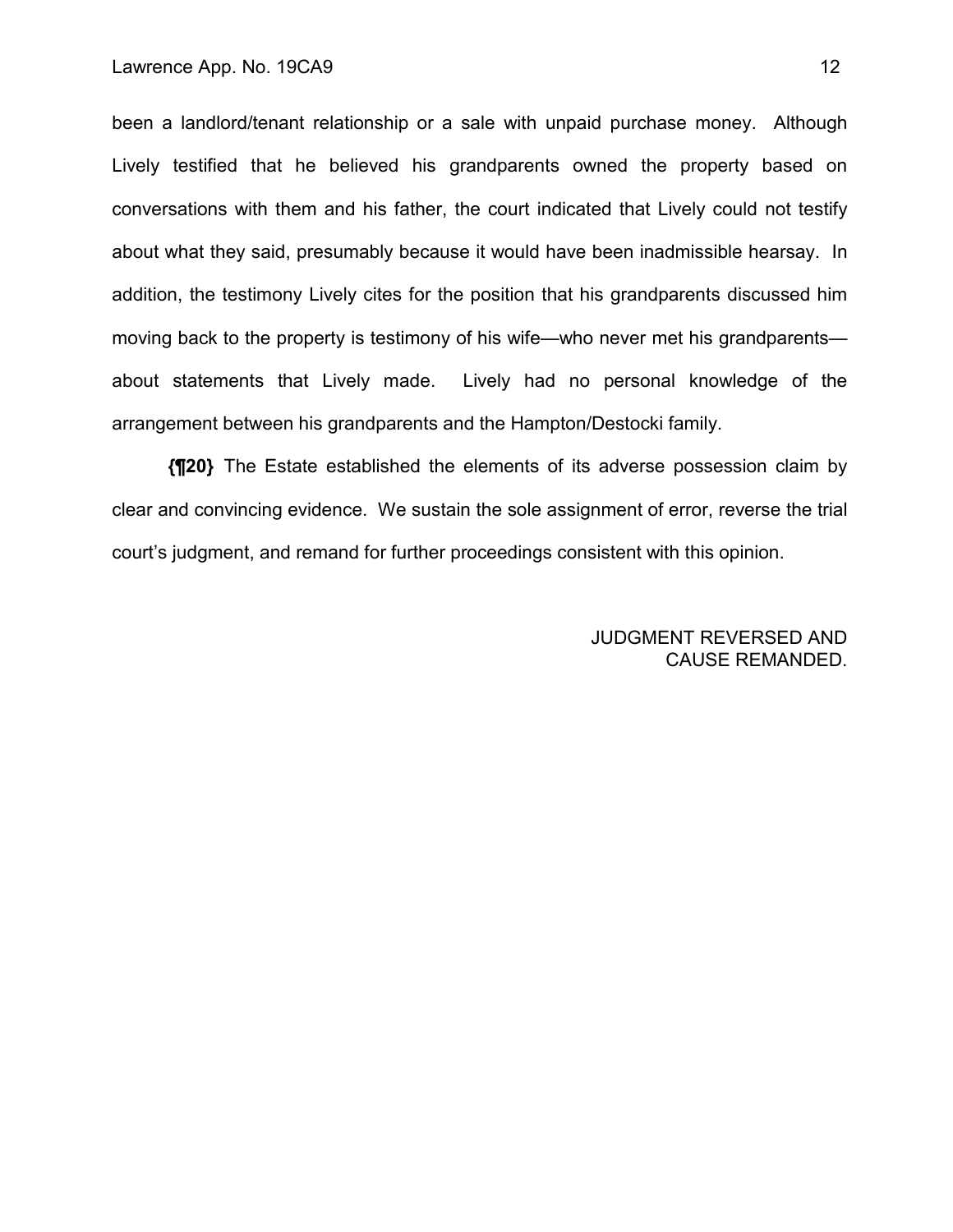Abele, J., dissenting:

**{¶21}** I respectfully dissent. The trial court determined that appellant did not prove the adversity element of the adverse possession claim. I agree with the trial court's conclusion. When the original entry onto another's property is permissive or conferred by grant, any use consistent with such grant or permission is not adverse. *Rodgers v. Pahoundis*, 178 Ohio App.3d 229, 2008-Ohio-4468. Thus, a person who initially occupies or possesses land with the owner's permission cannot thereafter obtain title by adverse possession unless the owner revokes permission, dies, sells his estate, or the claimant makes an obvious change in the use or other distinct assertion of a right hostile to the owner. *Remund v. Stroud*, Wash. App. No. 23264-2-11, 1999 WL 512505 (July 16, 1999). Consequently, I agree with the trial court's conclusion that appellant's adverse possession claim should fail. Appellant, however, may have had a viable claim to establish title and ownership through an action to quiet title. If appellant could establish that a lost deed did, in fact, convey title to the real estate and the 1980 transaction involved the exchange of purchase money for a deed, appellant should be the title holder, at least as against all others except for any subsequent purchaser without notice. A grantor's execution of a deed vests title in the grantee, whether or not the deed is recorded, and is good against all the world except subsequent purchasers without notice. Thus, a deed need not be recorded to pass title. Whether or not recorded, an Ohio deed passes title upon proper execution and delivery, so far as the grantor is able to convey it. See, generally, *Wayne Bldg. & Loan of Wooster v. Yarborough*, 11 Ohio St. 2d 195, 228 N.E.2d 841 (1967). Thus, a purchaser can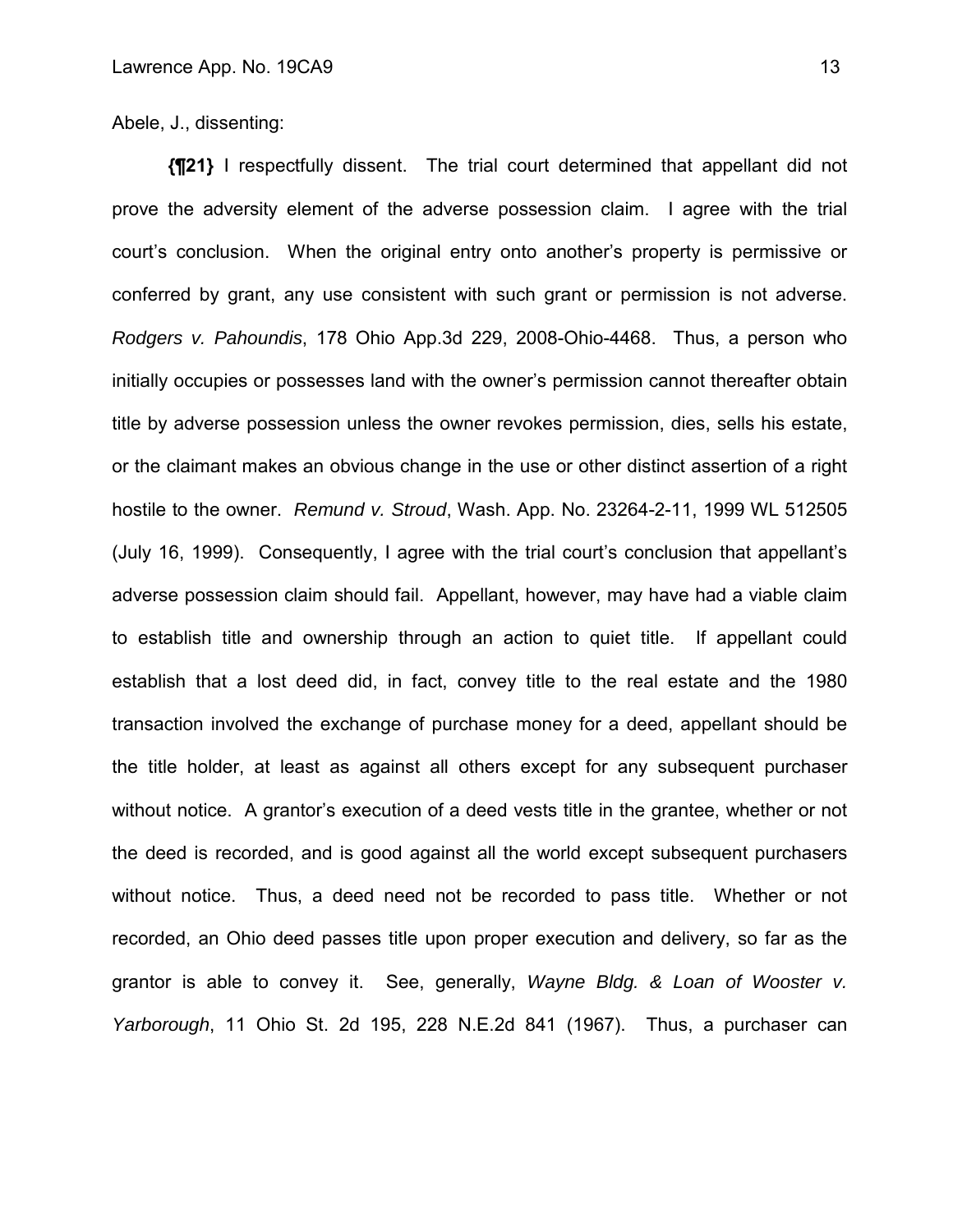establish the execution and existence of a deed and its contents to enable a court to determine the character of the instrument.

**{¶22}** In the case sub judice, it appears that some type of transaction occurred in 1980. Also, it appears that no other transactions occurred after 1980 (e.g. subsequent sale to a purchaser without notice). Thus, it is conceivable that appellant could have adduced evidence sufficient to establish the true nature of the original transaction.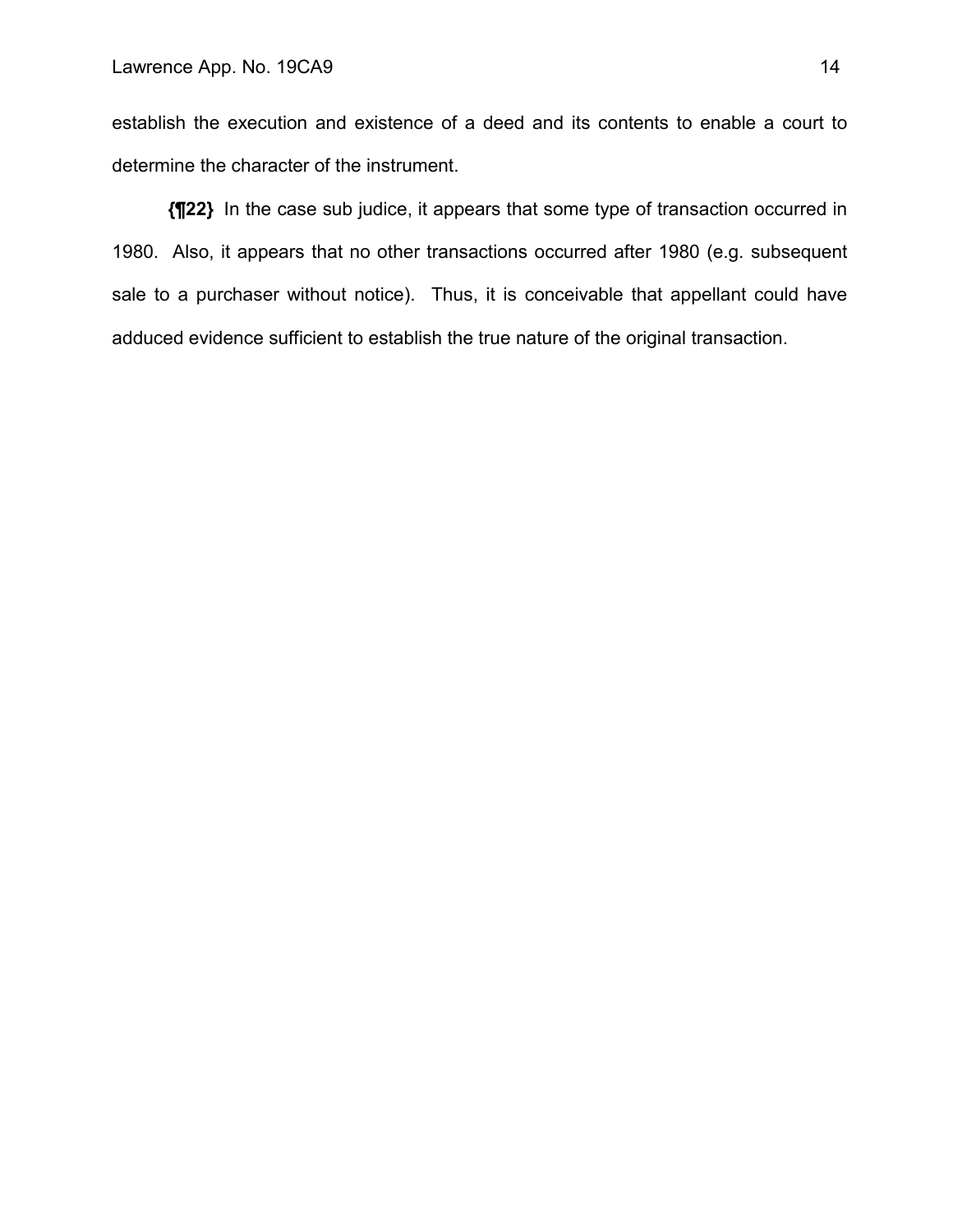# **JUDGMENT ENTRY**

It is ordered that the JUDGMENT IS REVERSED and that the CAUSE IS REMANDED. Appellee shall pay the costs.

The Court finds there were reasonable grounds for this appeal.

 It is ordered that a special mandate issue out of this Court directing the Lawrence County Common Pleas Court to carry this judgment into execution.

 Any stay previously granted by this Court is hereby terminated as of the date of this entry.

 A certified copy of this entry shall constitute the mandate pursuant to Rule 27 of the Rules of Appellate Procedure.

Smith, P.J.: Concurs in Judgment and Opinion. Abele, J.: Dissents with Dissenting Opinion.

For the Court

BY: \_\_\_\_\_\_\_\_\_\_\_\_\_\_\_\_\_\_\_\_\_\_\_\_\_\_\_\_\_\_\_\_

Michael D. Hess, Judge

# **NOTICE TO COUNSEL**

 **Pursuant to Local Rule No. 14, this document constitutes a final judgment entry and the time period for further appeal commences from the date of filing with the clerk.**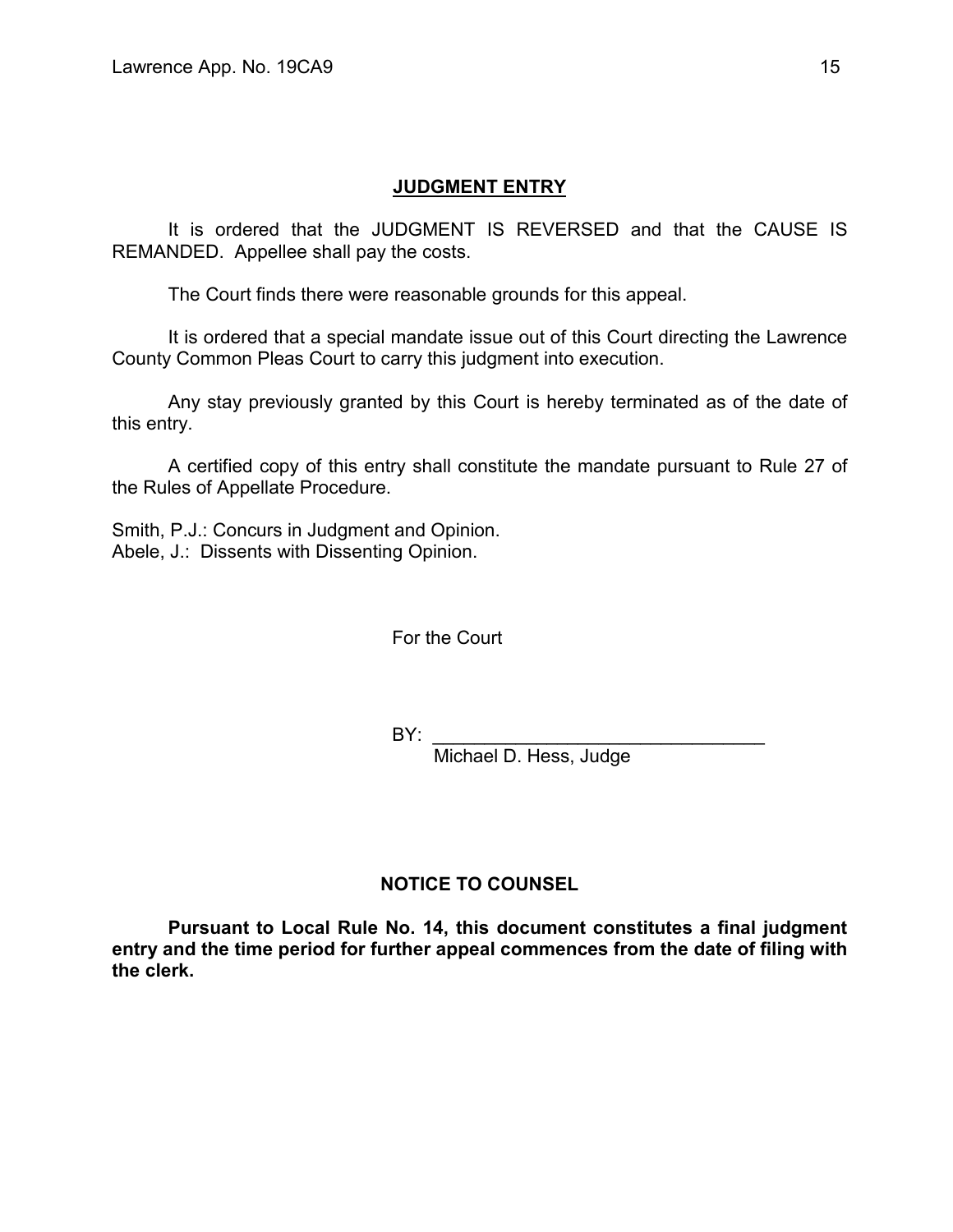# **IN THE COURT OF APPEALS OF OHIO SECOND APPELLATE DISTRICT GREENE COUNTY**

| HS FINANCIAL GROUP, LLC                     |                                     |
|---------------------------------------------|-------------------------------------|
| $\blacksquare$<br><b>Plaintiff-Appellee</b> | Appellate Case No. 2019-CA-67       |
| ٠<br>V.                                     | Trial Court Case No. CVF1900600     |
| <b>TERRI HINCHEE</b>                        | (Civil Appeal from Municipal Court) |
| $\blacksquare$<br>Defendant-Appellant       |                                     |

# . . . . . . . . . . . O P I N I O N

Rendered on the 2nd day of October, 2020.

. . . . . . . . . . .

JEFFREY L. KOBERG, Atty. Reg. No. 0047386, 25651 Detroit Road, Suite 203, Westlake, Ohio 44145

Attorney for Plaintiff-Appellee

ANDREW J. ZEIGLER, Atty. Reg. No. 0081417, 1340 Woodman Drive, Dayton, Ohio 45432

Attorney for Defendant-Appellant

. . . . . . . . . . . . .

WELBAUM, J.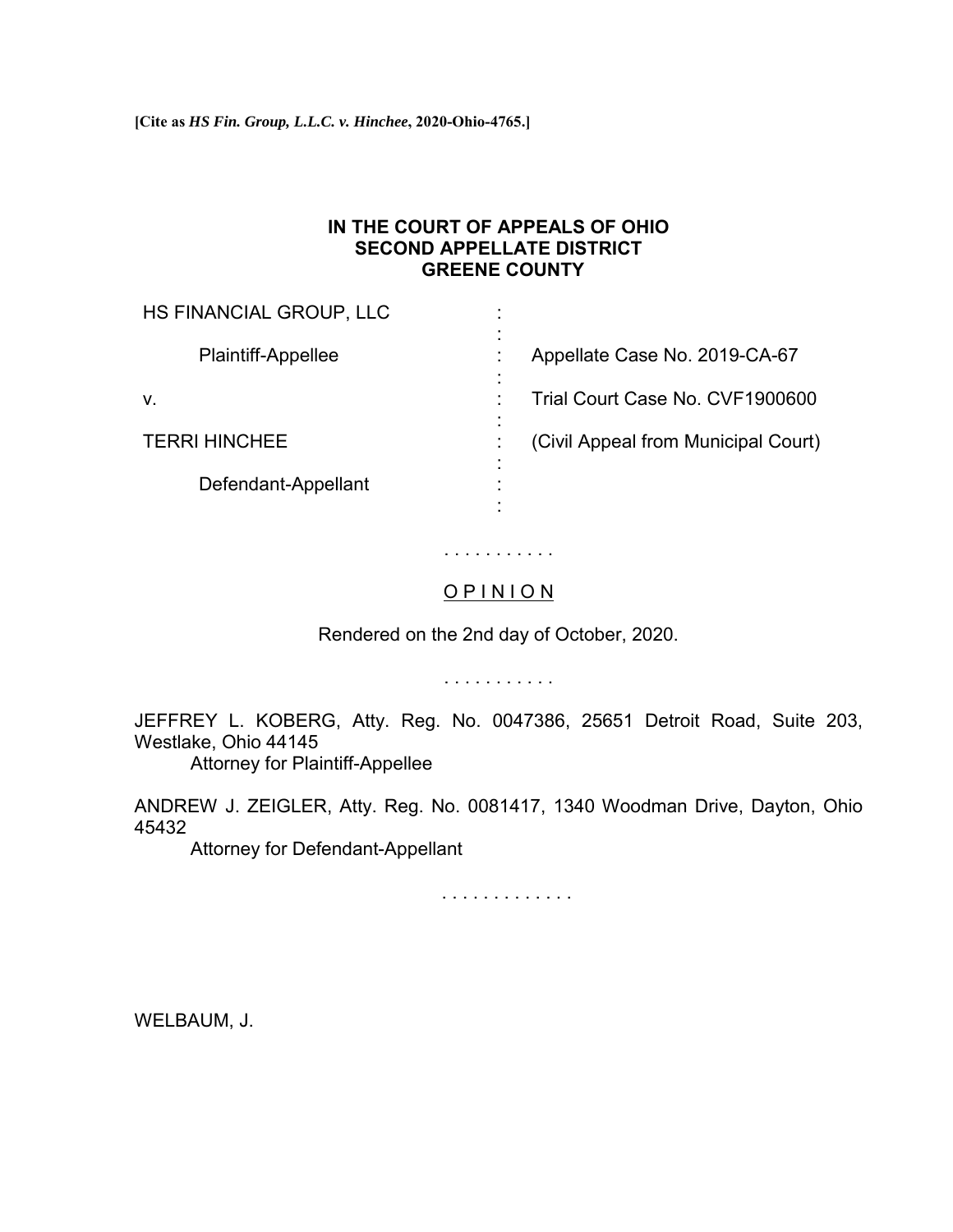**{¶ 1}** Defendant-Appellant, Terri Hinchee, appeals from a summary judgment rendered in favor of Plaintiff-Appellee, HS Financial Group, LLC ("HSFG"). According to Hinchee, the trial court erred in granting summary judgment because the affidavit that HSFG submitted was unauthenticated and inadmissible as evidence.

**{¶ 2}** We conclude that the trial court erred in awarding summary judgment to HSFG. The affidavit that was submitted failed to comply with the requirements of Evid.R. 803(6), was not properly authenticated, and was inadmissible. Accordingly, the judgment of the trial court will be reversed, and this cause will be remanded for further proceedings.

#### I. Facts and Course of Proceedings

**{¶ 3}** On April 19, 2019, HSFG filed a complaint in the Fairborn Municipal Court, alleging that Hinchee had failed to pay \$12,113.83 on a retail installment contract. HSFG further alleged that it had been assigned all rights from Lending Point, LLC, and attached the Bill of Sale and Assignment to the complaint as Exhibit A. In the complaint, HSFG asserted claims for breach of contract, for "stated account," and for unjust enrichment.

**{¶ 4}** Hinchee filed an answer to the complaint on May 1, 2019, denying the allegations in the complaint. She also asserted several defenses, including that HSFG had not proven it owned the claim. On June 27, 2019, HSFG asked the trial court for leave to file a motion for summary judgment, and Hinchee opposed the motion. After being given leave to file the motion, HSFG filed it on July 2, 2019. Hinchee's prior memorandum was then considered as a response to the summary judgment motion.

**{¶ 5}** On October 9, 2019, the trial court filed a judgment entry granting HSFG's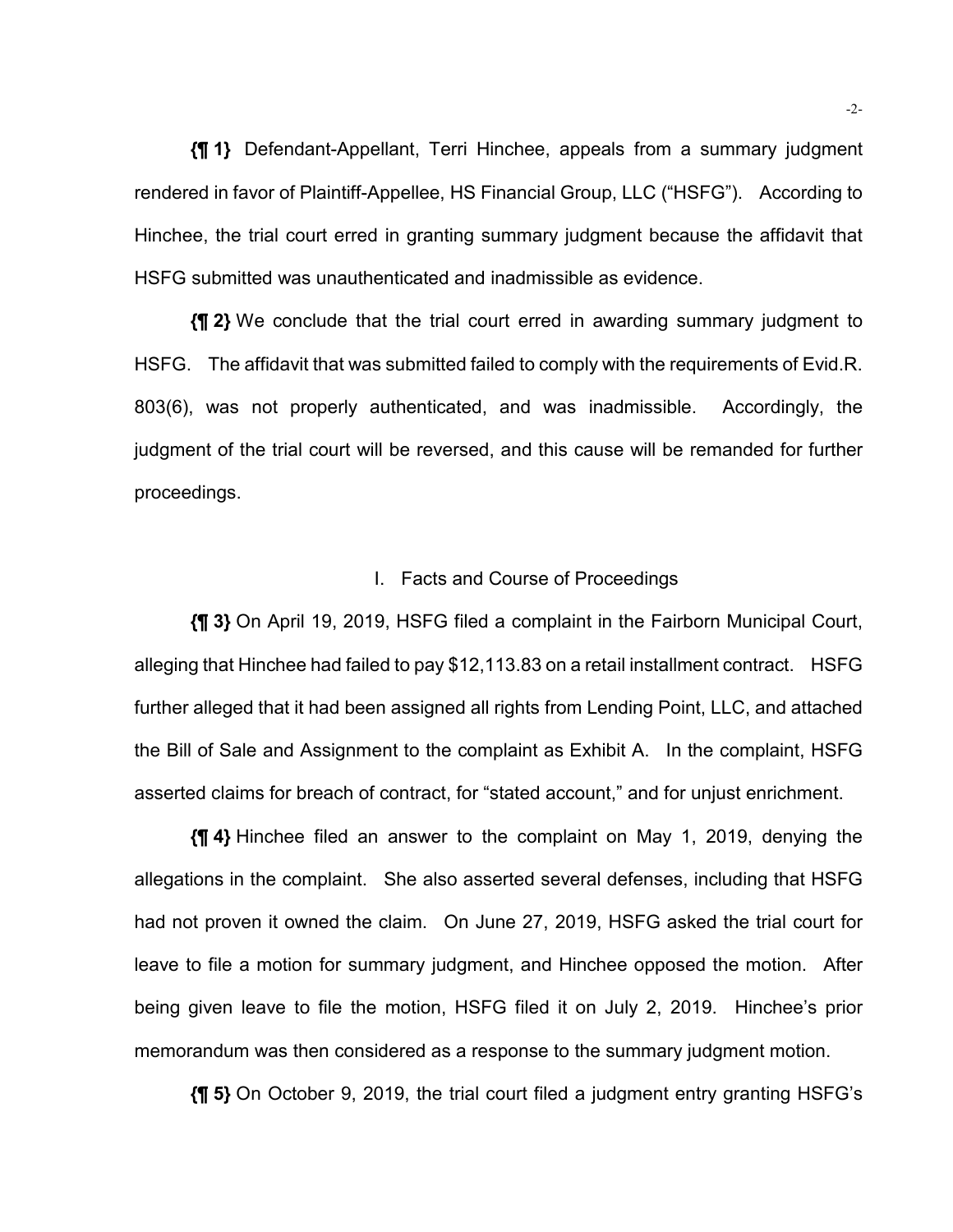motion for summary judgment. Hinchee filed a timely notice of appeal.

II. Was Summary Judgment in HSFG's Favor Appropriate?

**{¶ 6}** Hinchee's sole assignment of error states that:

The Trial Court Erred by Granting Summary Judgment to Appellee as the Affidavit Relied Upon by the Trial Court in Granting Summary Judgment Contains Hearsay, Is Unauthenticated and Is Inadmissible as Evidence.

**{¶ 7}** Hinchee contends that the affidavit of the person signing the affidavit in support of summary judgment (Brenda Watchorn) did not indicate that she knew or was in a position to know how Lending Point, LLC created and archived the records on which the summary judgment motion was based. In addition, Hinchee argues that there was no tabulation based on personal knowledge or properly authenticated business records of the principal and interest amounts owed.

**{¶ 8}** In response, HSFG contends that Watchorn's affidavit set forth that she was employed by HSFG, that she was familiar with the facts and circumstances of the account HSFG owned, and that the exhibits attached to the complaint were accurate copies of the originals and were kept in the ordinary course of business. According to HSFG, the exhibits included the account's complete bill of sale history, which portrayed the transfer record showing a balance transfer of \$12,113.83. HSFG further asserts that Hinchee had the burden to show genuine issues of material fact, but failed to even file an affidavit or other supporting evidence.

**{¶ 9}** In rendering summary judgment in HSFG's favor, the trial court relied on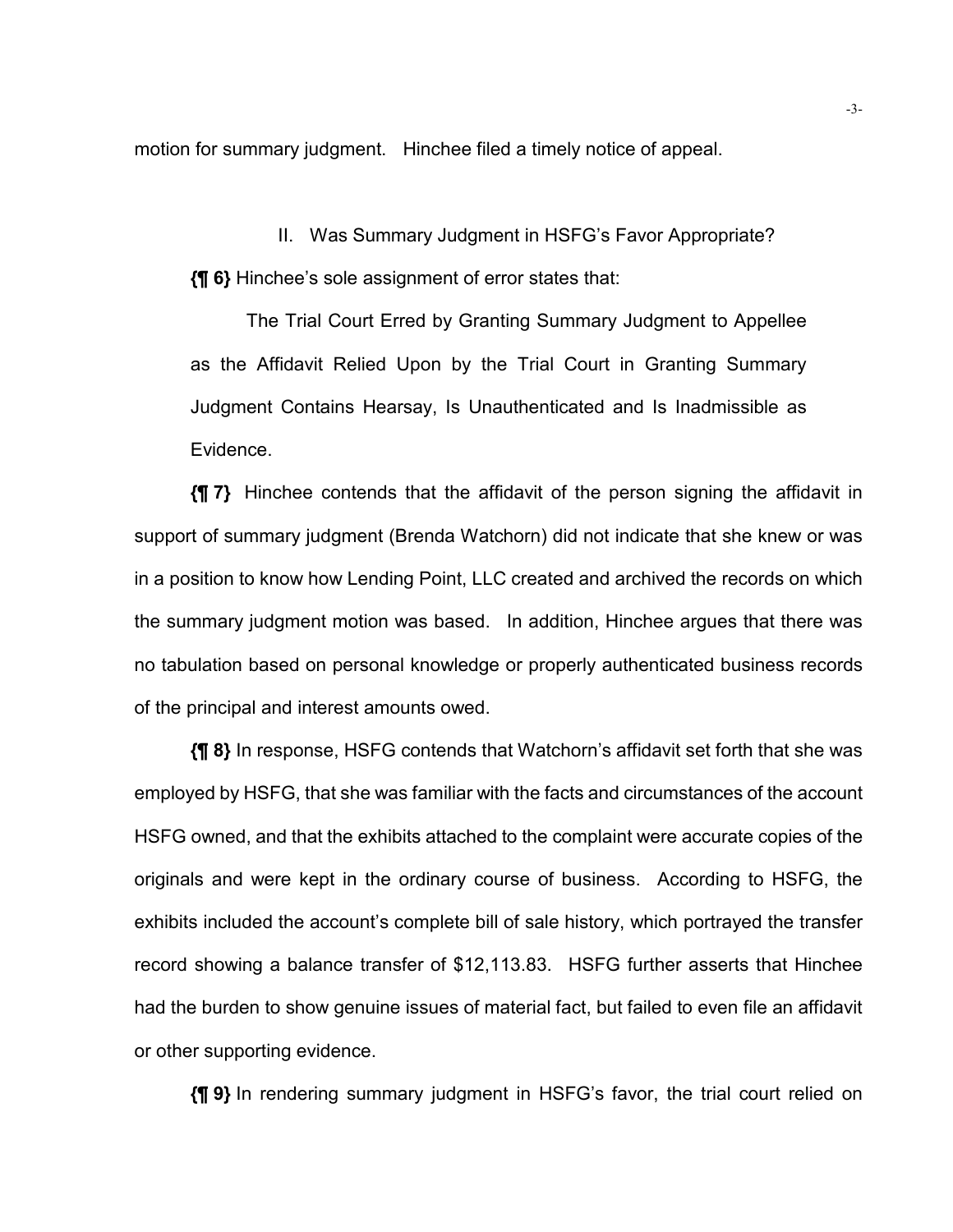Watchorn's affidavit and also noted that Hinchee failed to submit any affidavit or supporting evidence.

**{¶ 10}** Under settled law, "[a] trial court may grant a moving party summary judgment pursuant to Civ.R. 56 if there are no genuine issues of material fact remaining to be litigated, the moving party is entitled to judgment as a matter of law, and reasonable minds can come to only one conclusion, and that conclusion is adverse to the nonmoving party, who is entitled to have the evidence construed most strongly in his favor." *Smith v. Five Rivers MetroParks*, 134 Ohio App.3d 754, 760, 732 N.E.2d 422 (2d Dist.1999), citing *Harless v. Willis Day Warehousing Co*., 54 Ohio St.2d 64, 375 N.E.2d 46 (1978).

**{¶ 11}** A party seeking summary judgment has the initial " 'burden of affirmatively demonstrating that, with respect to every essential issue of each count in the complaint, there is no genuine issue of fact.' " *Mitseff v. Wheeler*, 38 Ohio St.3d 112, 115, 526 N.E.2d 798 (1988), quoting *Massaro v. Vernitron Corp*., 559 F.Supp. 1068, 1073 (D.Mass.1983). "To accomplish this, the movant must be able to point to evidentiary materials of the type listed in Civ.R. 56(C) that a court is to consider in rendering summary judgment. The evidentiary materials listed in Civ.R. 56(C) include 'the pleading, depositions, answers to interrogatories, written admissions, affidavits, transcripts of evidence in the pending case, and written stipulations of fact, if any.' These evidentiary materials must show that there is no genuine issue as to any material fact, and that the moving party is entitled to judgment as a matter of law." *Dresher v. Burt*, 75 Ohio St.3d 280, 292-293, 662 N.E.2d 264 (1996).

**{¶ 12}** The party opposing summary judgment then has a corresponding burden. That party "may not rest upon its pleadings, but must set forth specific facts showing that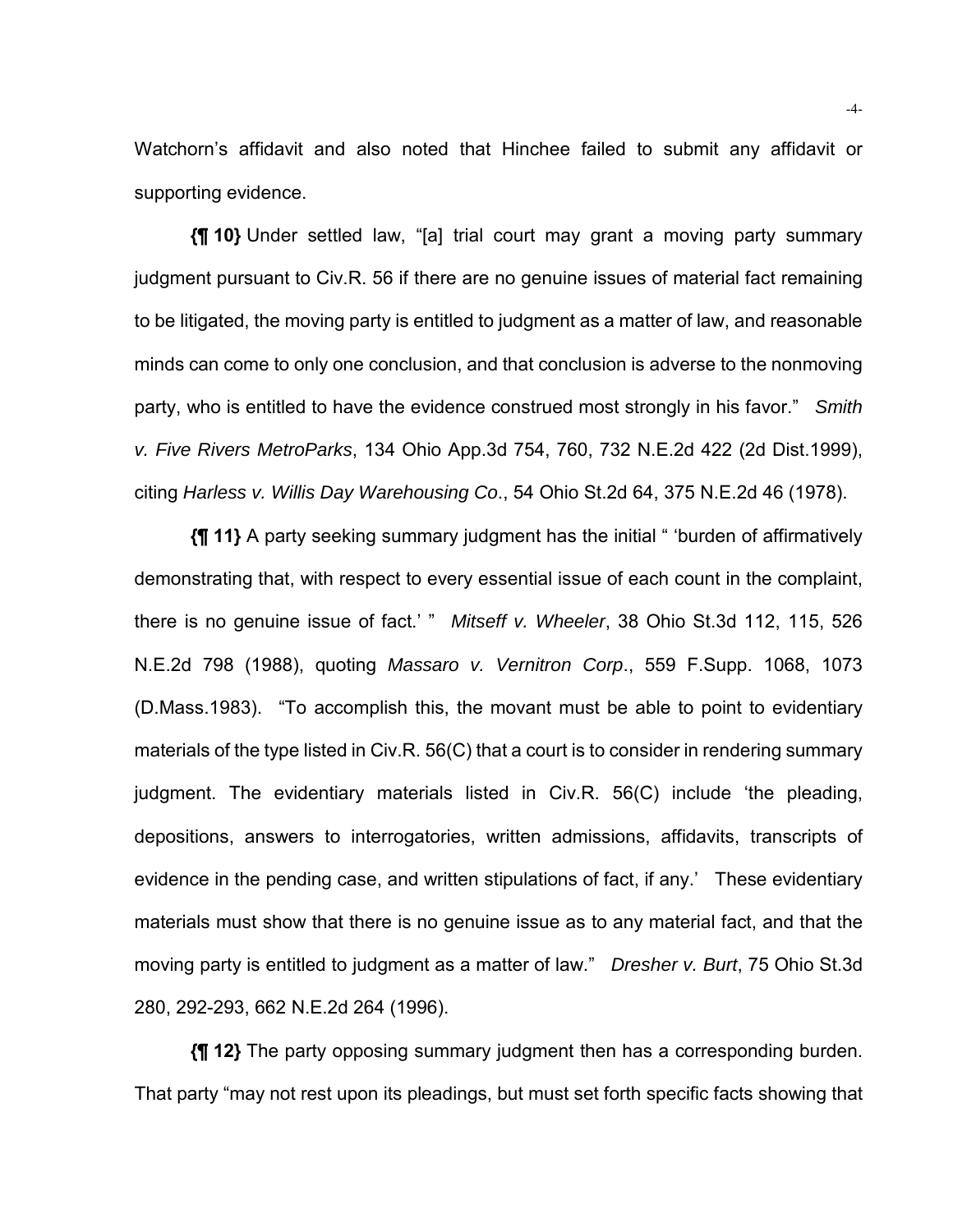there is a genuine issue for trial." *Todd Dev. Co. v. Morgan*, 116 Ohio St.3d 461, 2008- Ohio-87, 880 N.E.2d 88, ¶ 14, citing Civ.R. 56(E).

**{¶ 13}** "We review decisions granting summary judgment de novo, which means that we apply the same standards as the trial court." *GNFH, Inc. v. W. Am. Ins. Co.*, 172 Ohio App.3d 127, 2007-Ohio-2722, 873 N.E.2d 345, ¶ 16 (2d Dist.). Consequently, appellate courts do not defer to trial courts during summary judgment review. *Powell v. Rion*, 2012-Ohio-2665, 972 N.E.2d 159, ¶ 6 (2d Dist.), citing *Brown v. Scioto Cty. Bd. of Commrs.*, 87 Ohio App.3d 704, 711, 622 N.E.2d 1153 (4th Dist.1993).

**{¶ 14}** In arguing that summary judgment was improper, Hinchee relies on our prior decision in *TPI Asset Mgt. v. Conrad-Eiford*, 193 Ohio App.3d 38, 2011-Ohio-1405, 950 N.E.2d 1018, which allegedly contains affidavits similar to Watchorn's. In *TPI*, which involved credit card debt, we considered the " 'business records' exception in Evid.R. 803(6)," which permits hearsay evidence to be admitted as an exception to the hearsay rule. *Id*. at ¶ 8.

**{¶ 15}** " 'Hearsay' is a statement, other than one made by the declarant while testifying at the trial or hearing, offered in evidence to prove the truth of the matter asserted." Evid.R. 801(C). As a general rule, hearsay is not admissible unless specially allowed by statute, by the Ohio or United States Constitutions, by the Ohio Rules of Evidence, or by other rules that the Supreme Court of Ohio prescribes. Evid.R. 802. As pertinent here, Evid.R. 803 provides that:

The following are not excluded by the hearsay rule, even though the declarant is available as a witness:

\* \* \*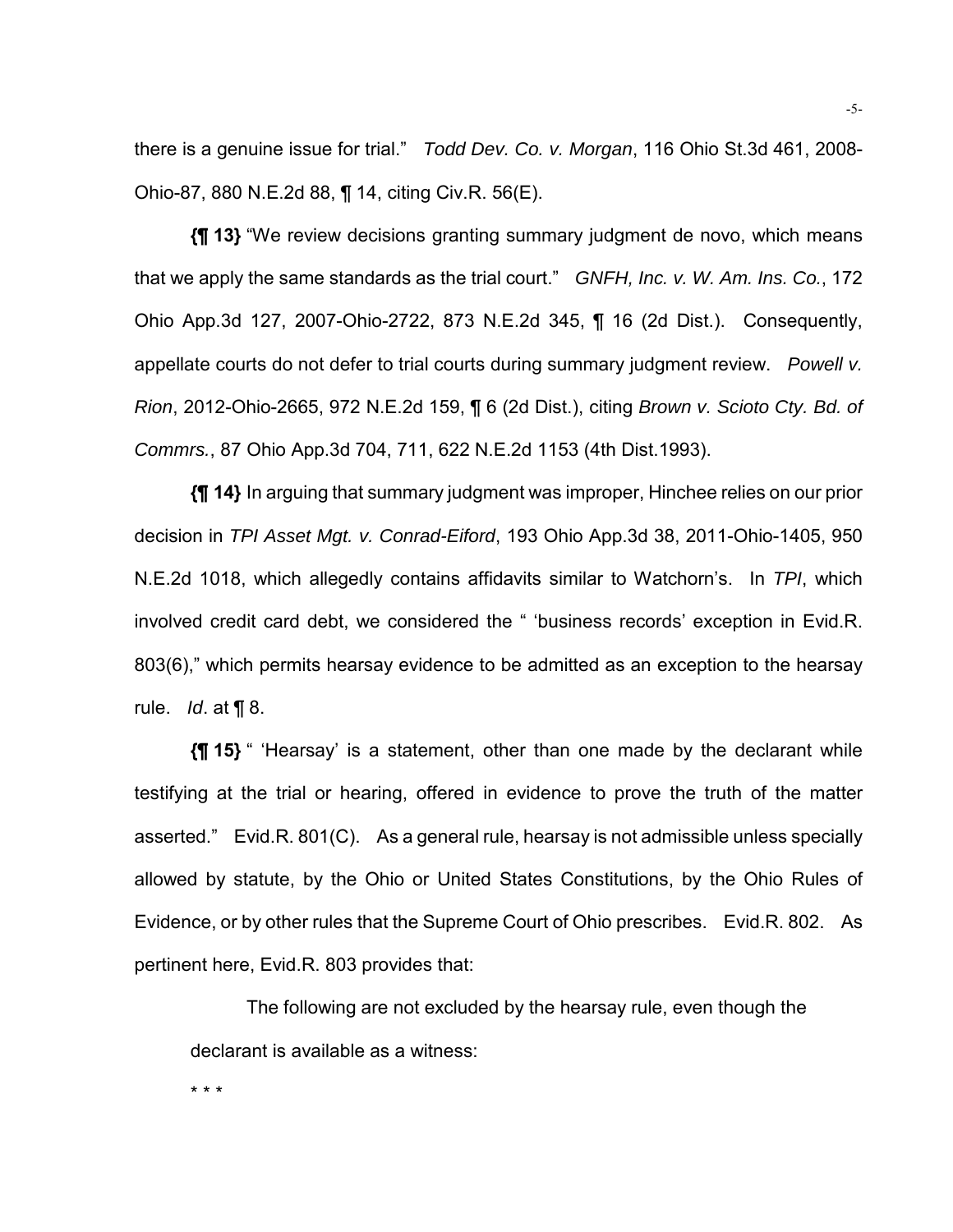(6) Records of Regularly Conducted Activity. A memorandum, report, record, or data compilation, in any form, of acts, events, or conditions, made at or near the time by, or from information transmitted by, a person with knowledge, if kept in the course of a regularly conducted business activity, and if it was the regular practice of that business activity to make the memorandum, report, record, or data compilation, all as shown by the testimony of the custodian or other qualified witness or as provided by Rule 901(B)(10), unless the source of information or the method or circumstances of preparation indicate lack of trustworthiness. The term "business" as used in this paragraph includes business, institution, association, profession, occupation, and calling of every kind, whether or not conducted for profit.

**{¶ 16}** " 'To be admissible under Evid.R. 803(6), a business record must display four essential elements: (1) it must have been kept in the regular course of business; (2) it must stem from a source who had personal knowledge of the acts, events, or conditions; (3) it must have been recorded at or near the time of the transaction; and (4) a foundation must be established by the testimony of either the custodian of the record or some other qualified person.' " *Royse v. Dayton*, 195 Ohio App.3d 81, 2011-Ohio-3509, 958 N.E.2d 994, ¶ 25 (2d. Dist.), quoting *State v. Comstock*, 11th Dist. Ashtabula No. 96-A-0058, 1997 WL 531304, \*6 (Aug. 29, 1997).

**{¶ 17}** In *TPI*, we concluded that the evidence did not comply with authentication requirements in Evid.R. 901 and Civ.R. 56(E). First, one affiant's statement that he was authorized to act on the bank's behalf insufficiently demonstrated that he had personal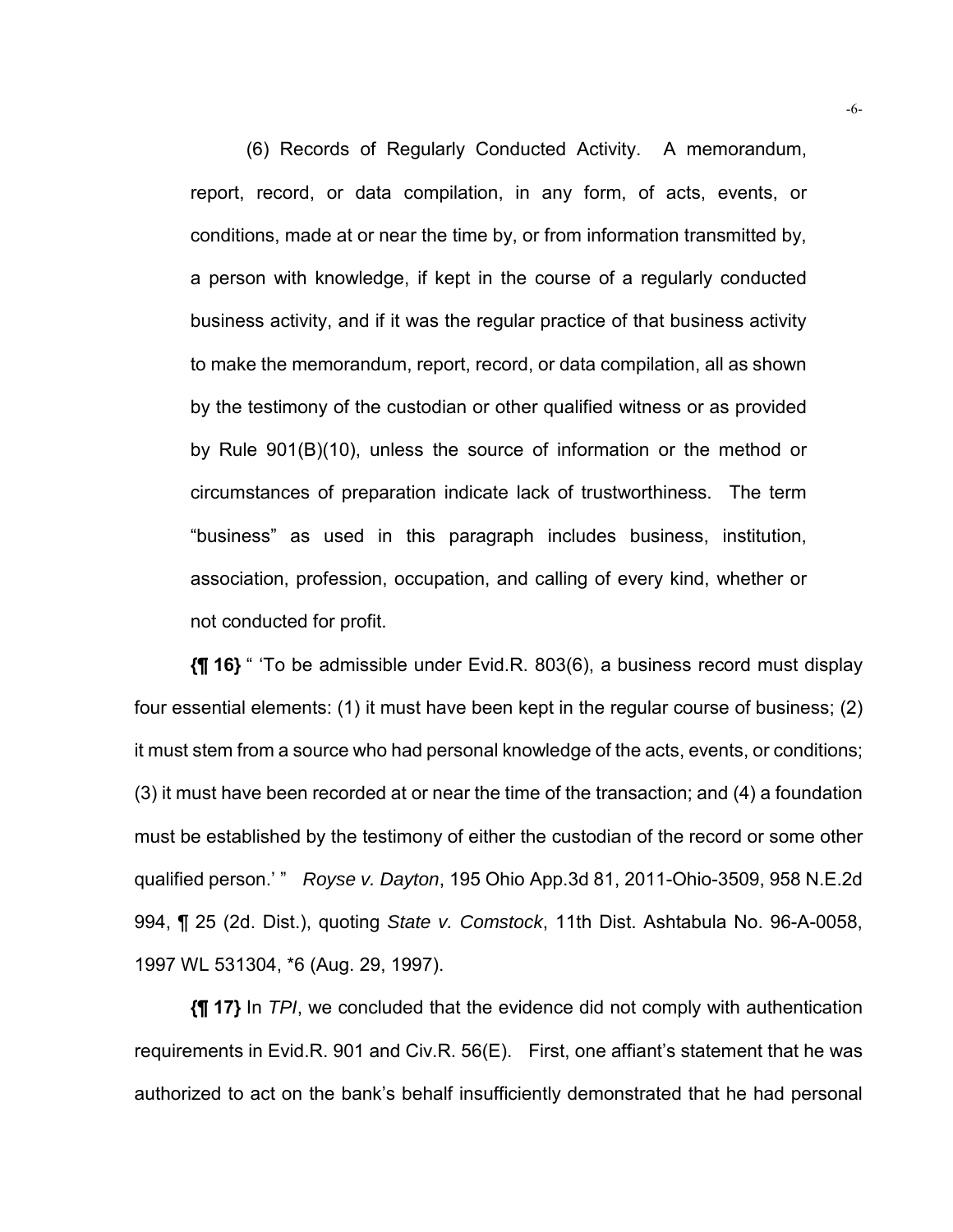knowledge of the facts the affidavit contained. Second, his identification as a bank "team leader" did not, standing alone, "portray a basis to find that through that position he gained the required personal knowledge." *TPI*, 193 Ohio App.3d 38, 2011-Ohio-1405, 950 N.E.2d 1018, at ¶ 22. Regarding a second affiant, we concluded that his "assertion that from his own personal knowledge the facts contained in the affidavit were true as he 'verily believe[d],' and that he was 'competent to testify to same,' likewise fails to portray any basis other than [his] own assertion, that he has the required personal knowledge." *Id*. at ¶ 23.

**{¶ 18}** In the case before us, HSFG attached several documents to the complaint. Exhibit B was a May 24, 2016 consumer loan agreement between Lending Point, LLC d/b/a Lending Point, and Terri Hinchee. The loan number was mostly blackened out, but the last three digits were "264." The loan amount was for \$15,000, it provided for an annual percentage rate of 25.4206%, and it specified that 36 monthly payments of \$602.28 would be made beginning on 7/1/2016. Ex. B, p. 2.

**{¶ 19}** Ex. C to the Complaint contained a list of transactions beginning on June 30, 2016 for a loan named "XXXX5689." The beginning loan balance was \$15,034.04 and the ending balance on May 31, 2017, was \$11,544.51. A "pre charge off int" of \$569.32 was added to that balance for a total "charge off bal" of \$12,113.83.

**{¶ 20}** Exhibit A to the complaint contained four pages. In reverse order, the last two pages consisted of a "Bill of Sale" and a document with no title. The Bill of Sale stated that:

For value received and in further consideration of the mutual covenants and conditions set forth in the Forward Flow Account Purchase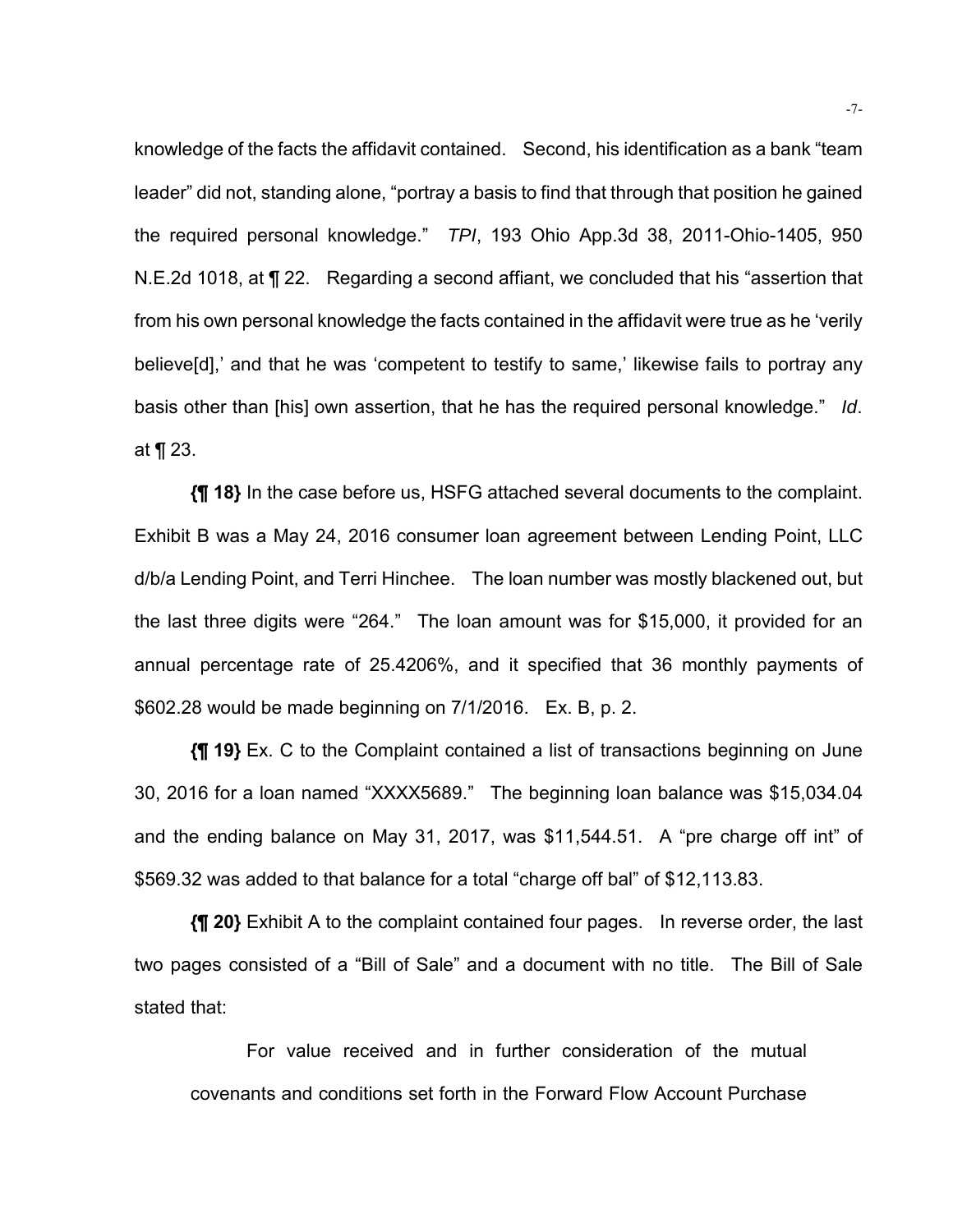Agreement ("the Agreement") dated June 28, 2017, by and between Lending Point LLC ("Seller") and Argent Holdings, LLC ("Buyer"), Seller hereby transfers, sells, conveys, grants, and delivers to Buyer, its successors and assigns, without recourse except as set forth in the Agreement, to the extent of its ownership, the Accounts as set forth in the Account Schedule attached hereto as Exhibit I delivered by Seller to Buyer on each Closing date, and as further described in the Agreement.

Lot Number:

Aggregate Unpaid Balance:

Number of Accounts:

Dated October 27, 2017.

Ex. A, p. 3.

**{¶ 21}** As noted, the Seller was listed as Lending Tree, LLC. The name of the individual who signed on behalf of Lending Tree was undecipherable (other than the first name of "Greg"), and the title given ("C.L.O.") was unexplained. Furthermore, the document located behind this Bill of Sale was not labeled Exhibit I; instead, it had no title. The document lists an "acct id" as XXX8148, a "CLTREF" of "XXXXXXX5989," and a first and last name of Terri Hinchee. Ex. A at p. 4.

**{¶ 22}** The next page of Ex. A was labeled "Exhibit II Bill of Sale." This document stated that:

For value received and in further consideration of the mutual covenants and conditions set forth in the Account Purchase Agreement ("the Agreement") dated May 11, 2018, by and between Argent Holdings,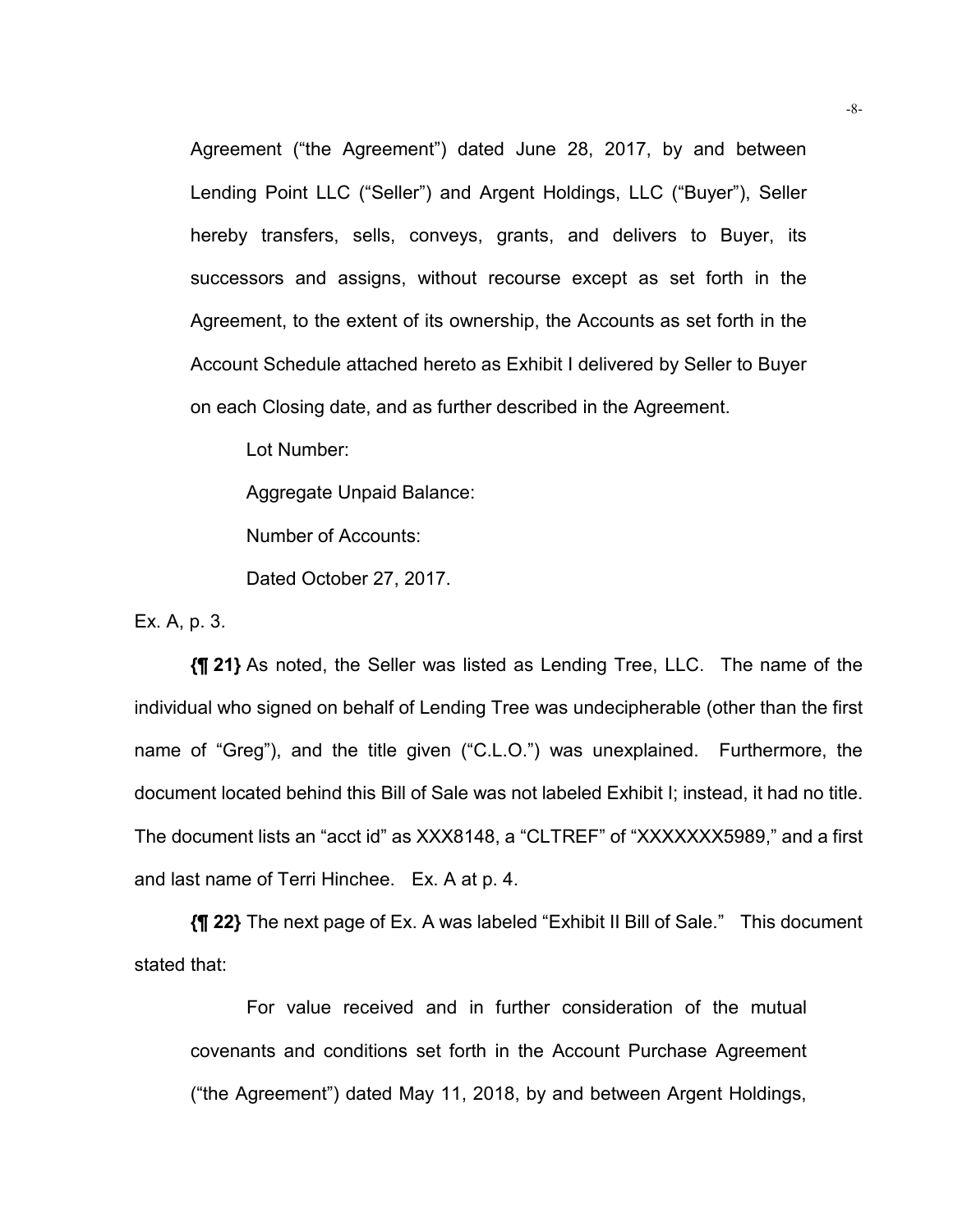LLC ("Seller") and Security Credit Services, LLC ("Buyer"), Seller hereby transfers, sells, conveys, grants, and delivers to Buyer, its successors and assigns, without recourse except as set forth in the Agreement, to the extent of its ownership, the Accounts as set forth in the Account Schedule attached hereto as Exhibit I delivered by Seller to Buyer on each Closing Date, and as further described in the Agreement.

Exhibit A at p. 2.

**{¶ 23}** On this bill of sale, the Lot Number, Aggregate Unpaid Balance, and Number of Accounts were blackened out. In addition, no "Exhibit I" or any account schedule was attached. The name of the signer was Mark Hedge, "President." *Id*.

**{¶ 24}** The final document in Exhibit A was an "Assignment and Bill of Sale, SCS-HSF LNP 1MM 9.25.2018." *Id*. at p. 1. This document stated as follows:

Security Credit Services, LLC ("Seller") has entered into an Accounts Purchase Agreement, dated September 25, 2018 ("Agreement") for the sale of Accounts described in Agreement thereof to HS Financial Group, LLC ("Purchaser"), upon terms and conditions set forth in that Agreement. NOW, THEREFORE, for good and valuable consideration, Seller hereby sells, assigns, and transfers to Purchaser all of Seller's rights, title, and interest in each and every one of the Accounts described in the Agreement, provided however such transfer is made without any representations, warranties, or recourse.

IN WITNESS WHEREOF, Seller has signed and delivered this instrument on the 26<sup>th</sup> day of September, 2018.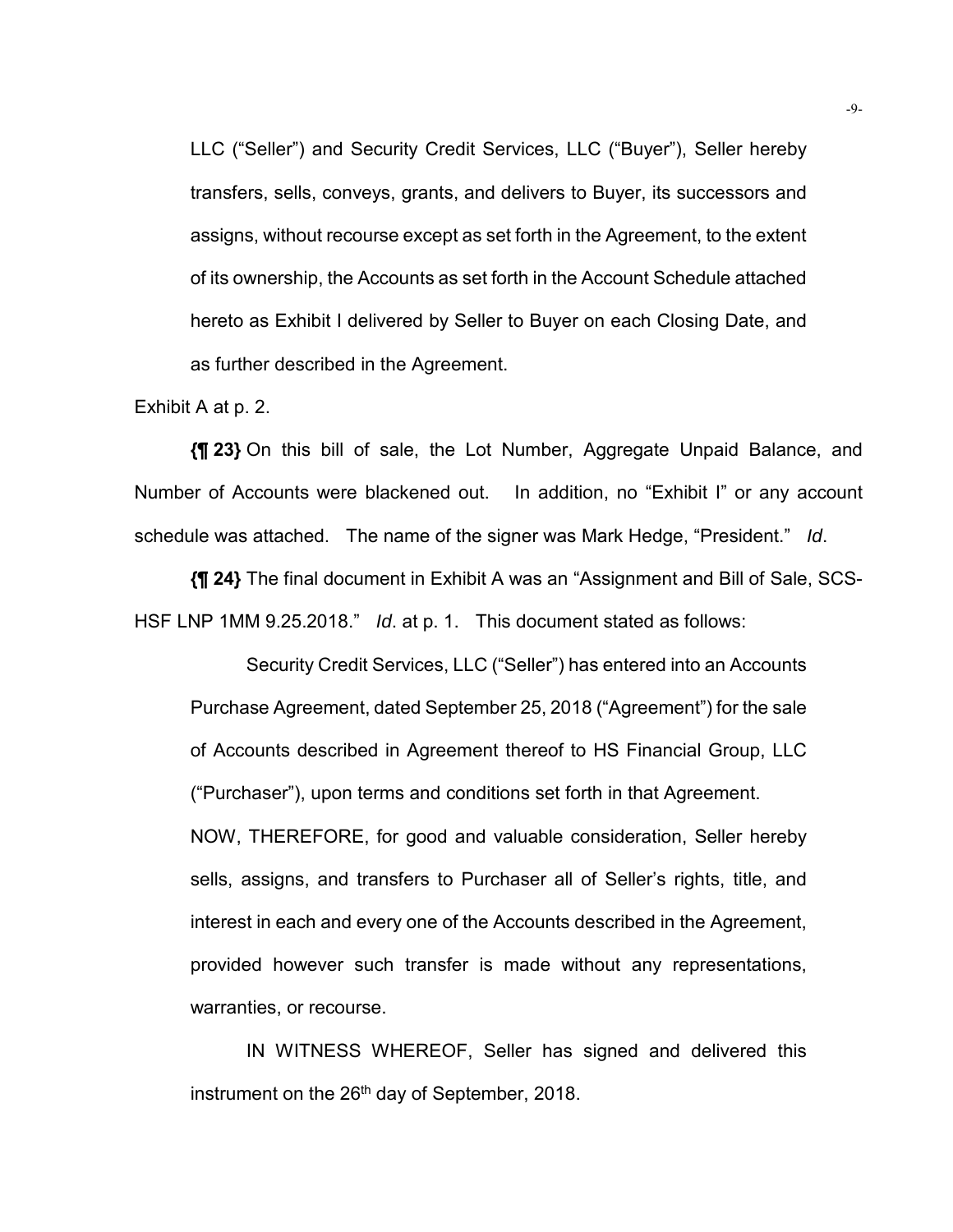Ex. A at p. 1.

**{¶ 25}** The signature on this document was illegible, but the designation of the individual signing was "President." *Id.* No copy of the "Agreement" was attached, nor were any accounts attached or described other than by the general reference above to "Accounts."

**{¶ 26}** As indicated, HSFG provided the affidavit of Brenda Watchorn in support of its summary judgment motion. Her affidavit provided, in pertinent part, that:

1. That I, Brenda Watchorn, Affiant, am an employee of HS Financial Group, LLC ("HSF"), the Plaintiff herein, and am competent to testify to the matters stated herein:

2. That I have reviewed the facts and circumstances regarding Defendant's account that is the subject matter of this Complaint.

3. That there is justly an amount due and owing by the Defendant to HSF, the sum of money amounting to \$12,113.83, representing the charged off amount and interest, less payments received, if any.

4. That the said indebtedness represents the amount due and originating on an account of which HSF is the assignee of Lending Point, LLC, and that HSF, the within Plaintiff, having purchased said account from said assignor, is the owner and the proper party to bring this action.

5. That the Exhibits attached to the Motion for Summary Judgment are true and accurate copies of the originals which are kept in the ordinary course of the Plaintiff's business and under Affiant's control and supervision, that the records have not been altered, and Affiant is the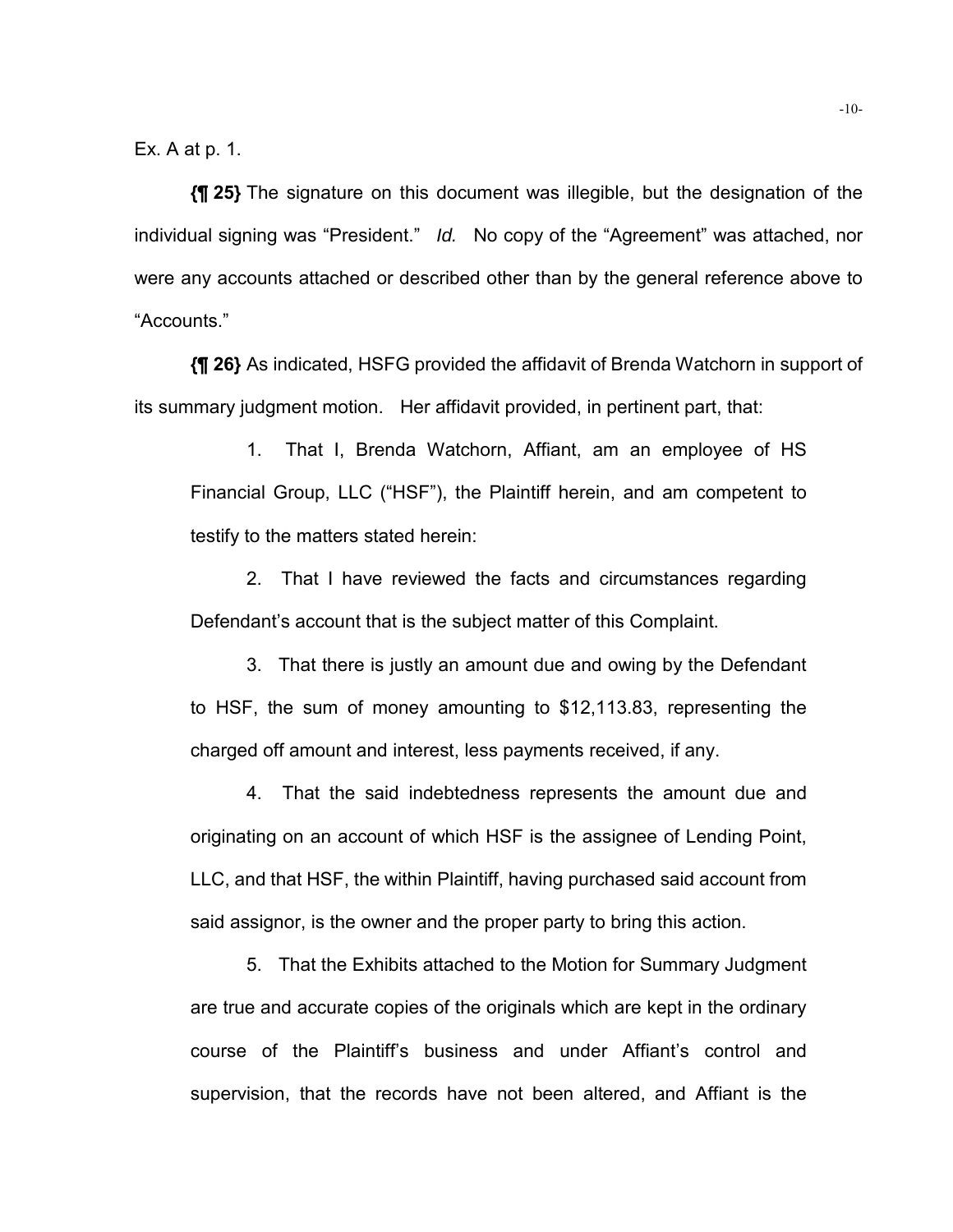custodian of these records.

Plaintiff's Motion for Summary Judgment Instanter, Ex. 1, p. 1.

**{¶ 27}** On review, we agree that the affidavit and documents were insufficient. While *TIP* is relevant, we are also unable to distinguish the evidence here from what was submitted in support of summary judgment in *Ohio Receivables, L.L.C. v. Williams*, 2d Dist. Montgomery No. 25427, 2013-Ohio-960. Although some slight differences exist, both *Williams* and the case before us involve plaintiffs who were not the original creditor, but who purportedly were the last assignee in a chain of assignments. *Williams* involved two assignments, while this case involves three. *Id*. at ¶ 3. Furthermore, both cases also involve an attempt by the last assignee (here, HSFG) to authenticate documents of the original creditor.

**{¶ 28}** In considering this issue, we commented in *Williams* that "[t]he business records exception has an authentication requirement which must be met before [Evid.R. 803(6)] applies. \* \* \* '[T]he testifying witness must possess a working knowledge of the specific record-keeping system that produced the document \* \* \* [and] "be able to vouch from personal knowledge of the record-keeping system that such records were kept in the regular course of business." ' " *Id*. at ¶ 14, quoting *State v. Davis*, 62 Ohio St.3d 326, 343, 581 N.E.2d 1362 (1991). We further observed that "[g]enerally, the business record exception requires that some person testify as to the regularity and reliability of the business activity involved in the creation of the record." *Id*., citing *State v. Hirtzinger*, 124 Ohio App.3d 40, 49, 705 N.E.2d 395 (2d Dist.1997).

**{¶ 29}** Based on the above authority, *Williams* rejected the documents attached to the plaintiff's affidavits because the affidavits were not properly authenticated and, "as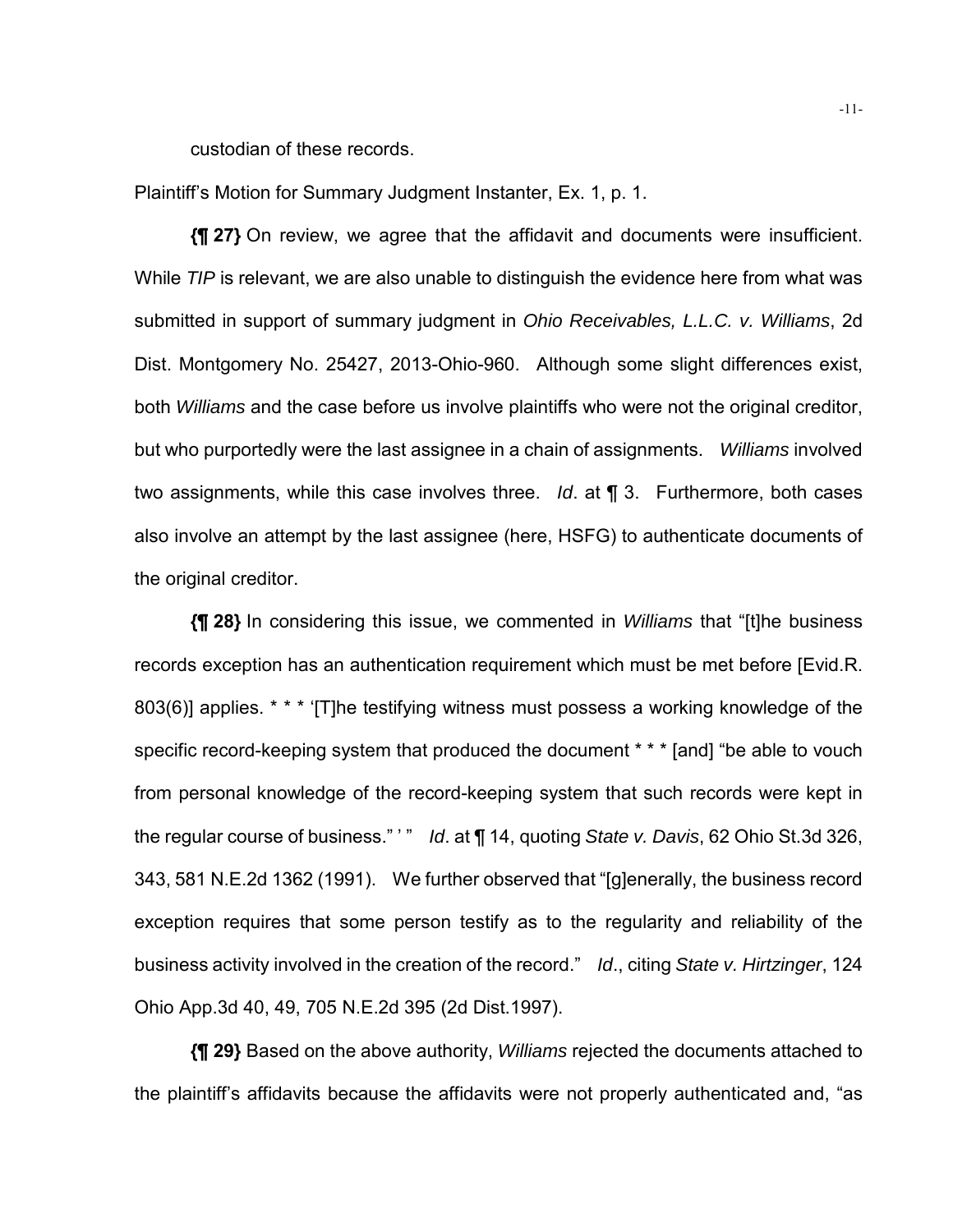business records of a separate entity," were not properly considered in support of the plaintiff's motion for summary judgment. *Id.* at ¶ 15. In this vein, we stressed that:

Although employees of [the plaintiff] were permitted to state, via affidavit or otherwise, that they had obtained these records in the course of the purchase, they could not attest to the facts that the contract documents between Williams [the debtor] and Chase [the original creditor] reflected the terms of the credit card agreement, that the documents were made at or near the time that the account was opened by someone with knowledge of that transaction, or that the billing statements and spreadsheets were generated in the regular practice of Chase's business activity.

It was not necessary that an employee or agent of Ohio Receivables possess personal knowledge of these facts, but it was necessary for Ohio Receivables to prove, by some means, that the documents on which Ohio Receivables sought to rely as its business records were first business records created and maintained by Chase in the course of its (Chase's) regularly conducted business.

*Id.* at ¶ 18-19.

**{¶ 30}** The same defects exist in the case before us. Although Watchorn could have testified that HSFG obtained the documents in the course of a purchase (although that purchase would not have been from Lending Point, as implied by her affidavit), she could not have attested to Lending Point's business activities in connection with the account.

**{¶ 31}** Furthermore, additional defects exist with regard to the documents attached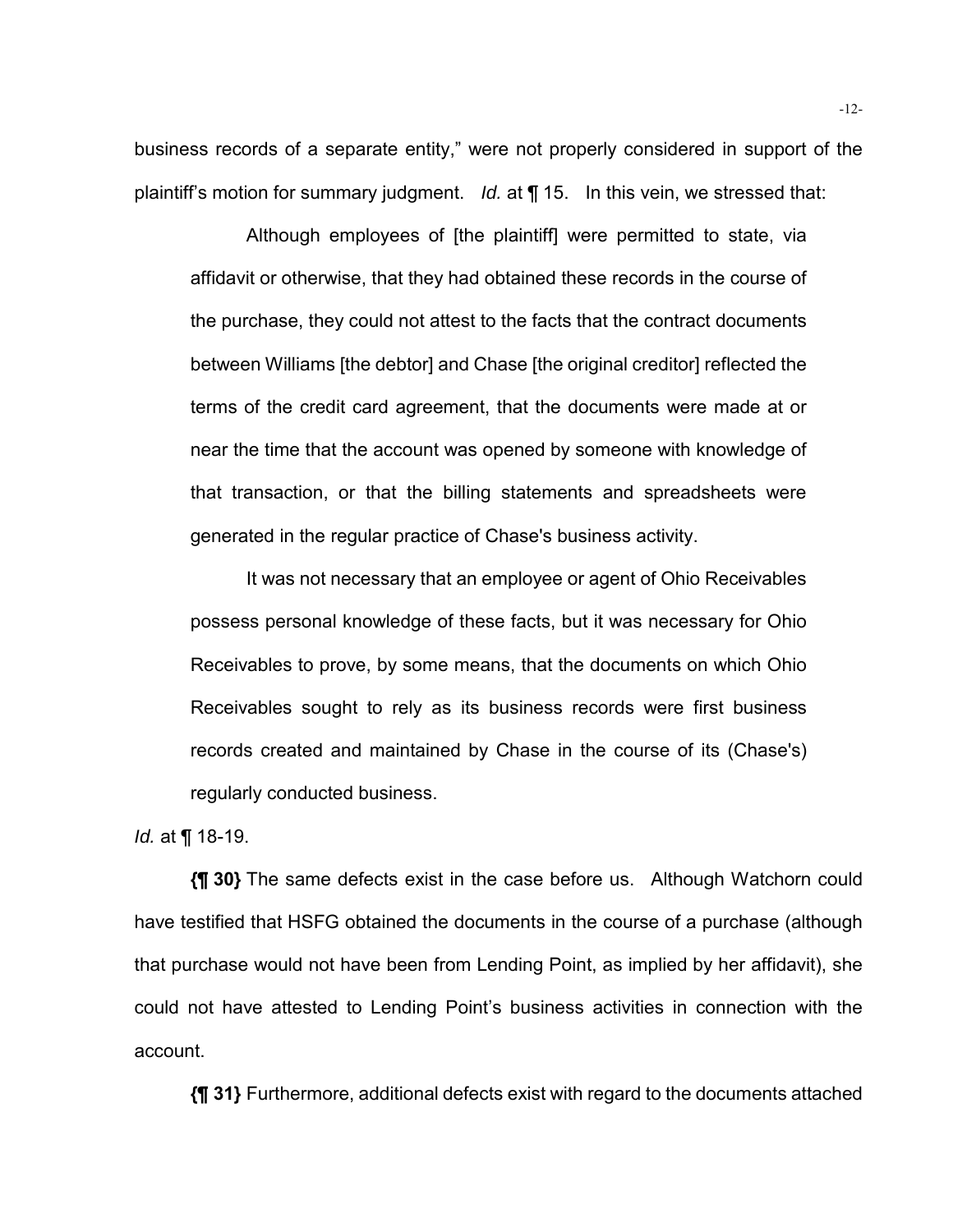to the complaint. For example, the alleged assignment from Security Credit Services to HSFG refers only generally to accounts described in an agreement and has no evident connection with Hinchee's account. The bill of sale from Argent Holdings also refers to accounts listed in "Exhibit I," but contains no such exhibit identifying any accounts. Likewise, the bill of sale from Lending Point refers to accounts set forth in Exhibit I, but lacks such an exhibit.

**{¶ 32}** In *Williams*, we also rejected the plaintiff's contention that the original creditor's records were admissible as business records because the plaintiff had incorporated those records and relied on them in its own business dealings. *Williams*, 2d Dist. Montgomery No. 25427, 2013-Ohio-960, at ¶ 28-29. We stressed that "although Ohio Receivables argues that it has incorporated and relied on Chase's and Global Credit's documents in its business endeavors, its business endeavor is merely to collect on the debt, not to receive or process payments, send bills, record charges, and the like. In other words, it does not appear that Ohio Receivables does, in fact, rely on these records in its business, except to the extent that it uses them as a basis for this and other lawsuits." *Id*. at ¶ 29.

**{¶ 33}** As in *Williams*, HSFG has presented no evidence that it is anything other than a debt collector. Moreover, Watchorn's affidavit did not even attempt to indicate that it relied on the documents from other entities in its own business dealings.

**{¶ 34}** In a subsequent case, we distinguished *Williams*, stating that:

The rule for admitting adopted business records that we applied in *Williams* does not apply here. This is also a mortgage-foreclosure case not a debt-collection case. And in mortgage-foreclosure cases, we have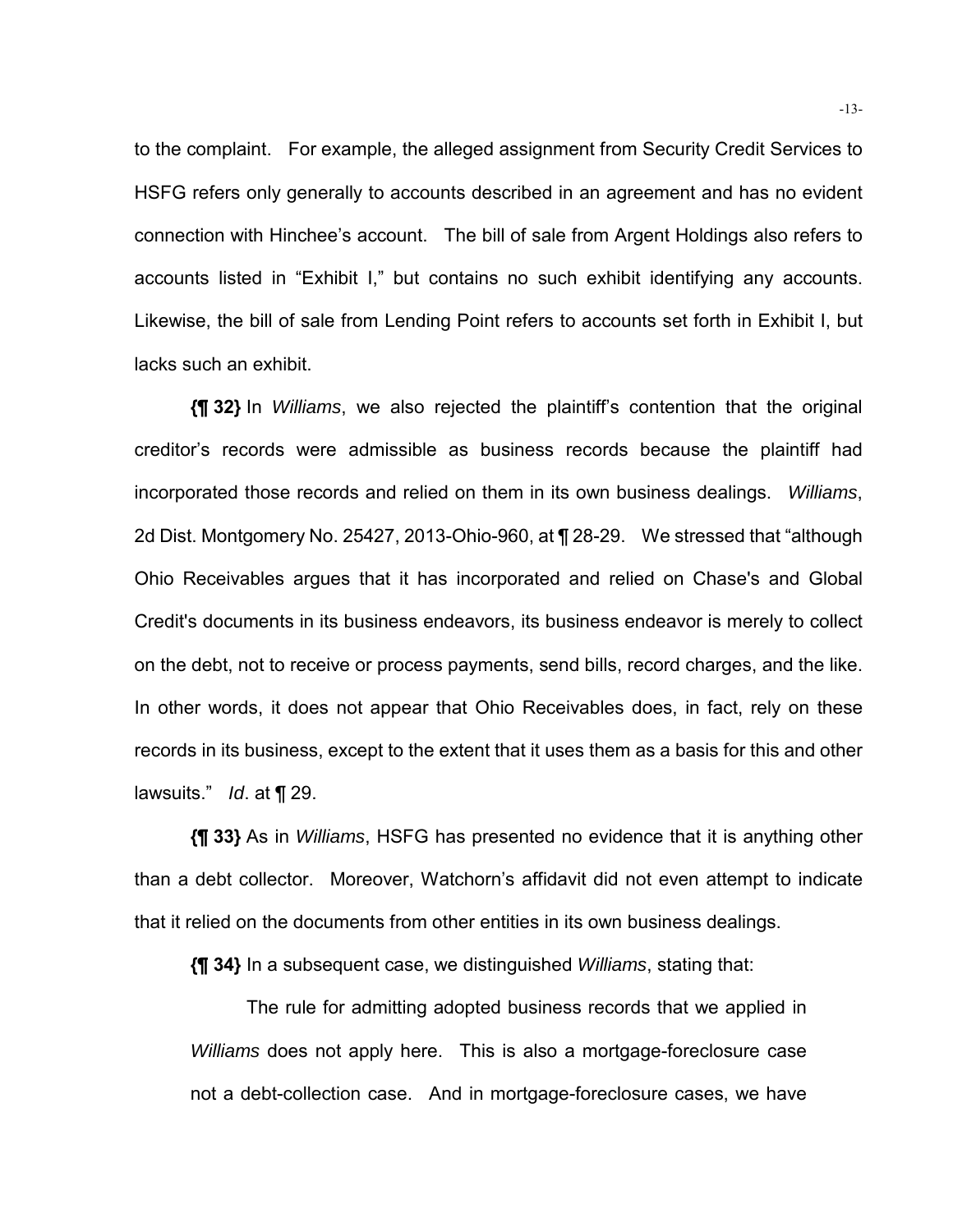applied a different rule: "a court may admit a document as a business record even when the proffering party is not the maker of the document, if the other requirements of Evid.R. 803(6) are met and the circumstances suggest that the record is trustworthy."

*Ocwen Loan Servicing, LLC v. Malish*, 2018-Ohio-1056, 109 N.E.3d 659, ¶ 23 (2d Dist.).

**{¶ 35}** Unlike *Malish*, the case before us is a debt-collection case, and there is no basis for distinguishing *Williams*. Even if this were otherwise, the evidence presented was deficient for the reasons we mentioned and was untrustworthy.

**{¶ 36}** The trial court did not address this issue, even though Hinchee raised it in responding to summary judgment. Instead, the court summarily relied on Watchorn's affidavit, while noting that Hinchee did not file an affidavit or documentation under Civ.R. 56(C). Judgment, p. 2. However, "there is no *requirement* in Civ.R. 56 that *any* party submit affidavits to support a motion for summary judgment." (Emphasis sic.) *Dresher*, 75 Ohio St.3d at 298, 662 N.E.2d 264. *See also Smith v. Bauknecht*, 6th Dist. Lucas No. L-10-1286, 2011-Ohio-4046, ¶ 25 ("Civ.R. 56(E) does not require the parties to submit affidavits in support of their summary judgment motions. Rather, Civ.R. 56(E) provides guidelines for the submission of affidavits should affidavits be submitted in support of a summary judgment motion.")

**{¶ 37}** Civ.R. 56(E) provides that "[w]hen a motion for summary judgment is made and supported as provided in this rule, an adverse party may not rest upon the mere allegations or denials of the party's pleadings, but the party's response, *by affidavit or as otherwise provided in this rule*, must set forth specific facts showing that there is a genuine issue for trial." (Emphasis added.) A movant's failure to provide admissible evidence is